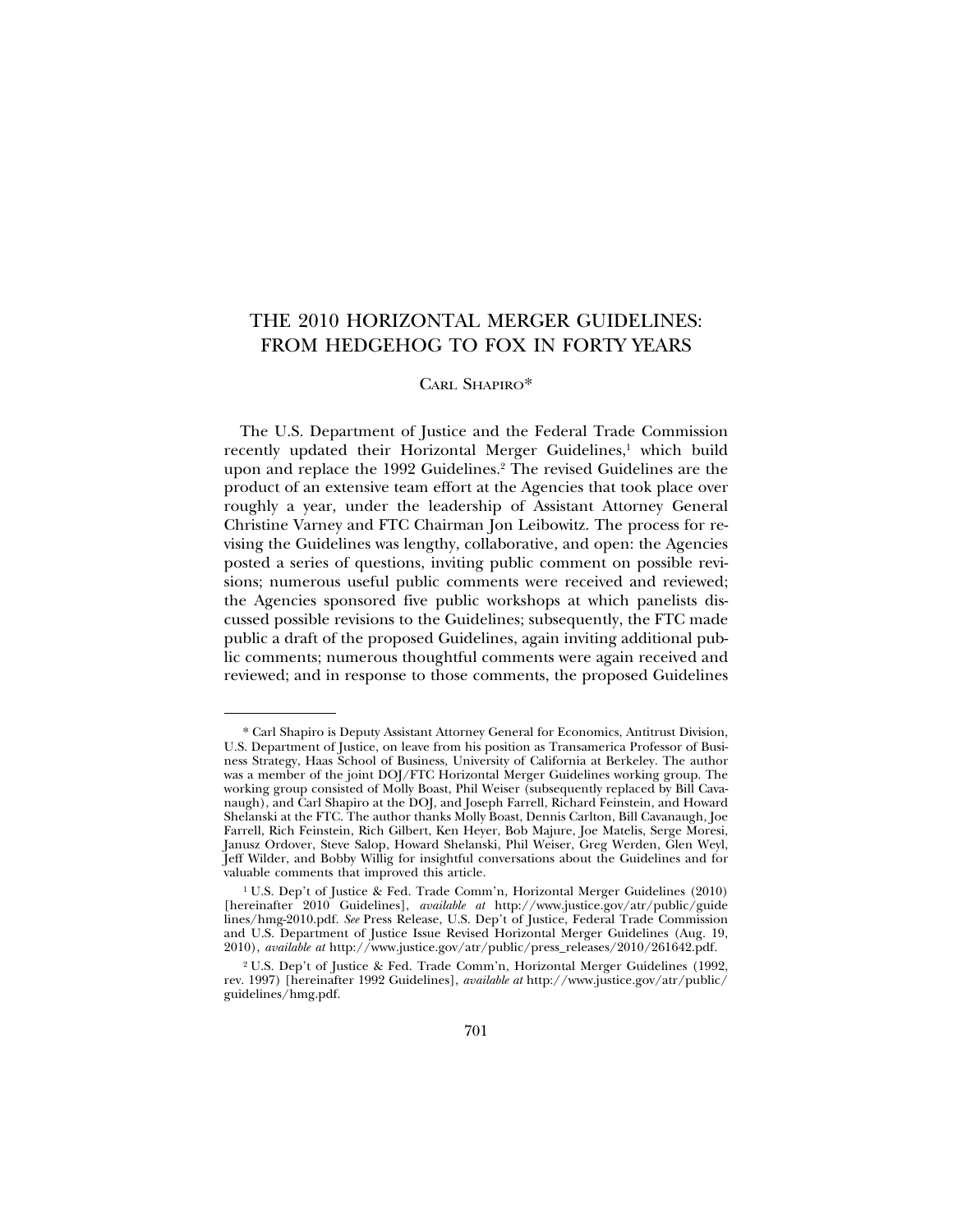were further clarified.<sup>3</sup> Inevitably, however, many of the questions raised in the public comments submitted in response to the proposed Guidelines are not explicitly addressed in the final Guidelines. In this article, I respond to some of those questions, especially the questions pertaining to the economic principles underlying the revised Guidelines. I also elaborate in greater detail on some of the points made in the Guidelines themselves.4

# I. HISTORICAL PERSPECTIVE: THE HEDGEHOG AND THE FOX

The 2010 Guidelines are best understood in historical context. They reflect the ongoing evolution of merger enforcement that has taken place since the DOJ first issued merger guidelines in 1968. The 2010 Guidelines rely heavily on earlier versions of the Guidelines, especially those released in 1982 and 1992, and on the 2006 Commentary on the Merger Guidelines. Many of the approaches in the 2010 Guidelines that some commentators have considered novel actually are contained in those earlier statements of merger enforcement policy.

Isaiah Berlin's famous allusion to the different ways in which the Hedgehog and the Fox view the world is a useful model for how to think about the evolution of the Merger Guidelines. The hedgehog knows one big thing.5 Likewise, the 1968 Guidelines were based on one big idea: horizontal mergers that increase market concentration inherently

<sup>3</sup> Public Comments on the 2010 Guidelines are available at http://www.ftc.gov/os/ comments/hmgrevisedguides/index.shtm. The Agencies are indebted to all of those who submitted comments or appeared at the workshops. The joint DOJ/FTC working group could not have done its job without extensive support and input from career staff at both agencies. Throughout the process, the working group consulted extensively with staff to ensure that the Guidelines accurately describe how staff conducts merger investigations, to enhance clarity, and to avoid errors. The Agencies also received very helpful comments from a number of international jurisdictions, including the European Commission, the UK Office of Fair Trading, the UK Competition Commission, and the Canadian Competition Bureau.

<sup>4</sup> I focus here on the economic principles in the 2010 Guidelines, not on specific DOJ investigations or enforcement actions. For a wealth of examples, see U.S. Dep't of Justice & Fed. Trade Comm'n, Commentary on the Horizontal Merger Guidelines (2006) [hereinafter 2006 Commentary], *available at* http://www.justice.gov/atr/public/guidelines/ 215247.pdf.

<sup>5</sup> *See* ISAIAH BERLIN, THE HEDGEHOG AND THE FOX: AN ESSAY ON TOLSTOY'S VIEW OF HISTORY (Phoenix 1999) (1953). Berlin's title is based on a line attributed to the ancient Greek poet Archilochus: "The fox knows many things, but the hedgehog knows one big thing." More recently, Philip Tetlock uses Berlin's prototypes to evaluate the accuracy of political predictions. *See* PHILIP TETLOCK, EXPERT POLITICAL JUDGMENT: HOW GOOD IS IT? How CAN WE KNOW? (2005).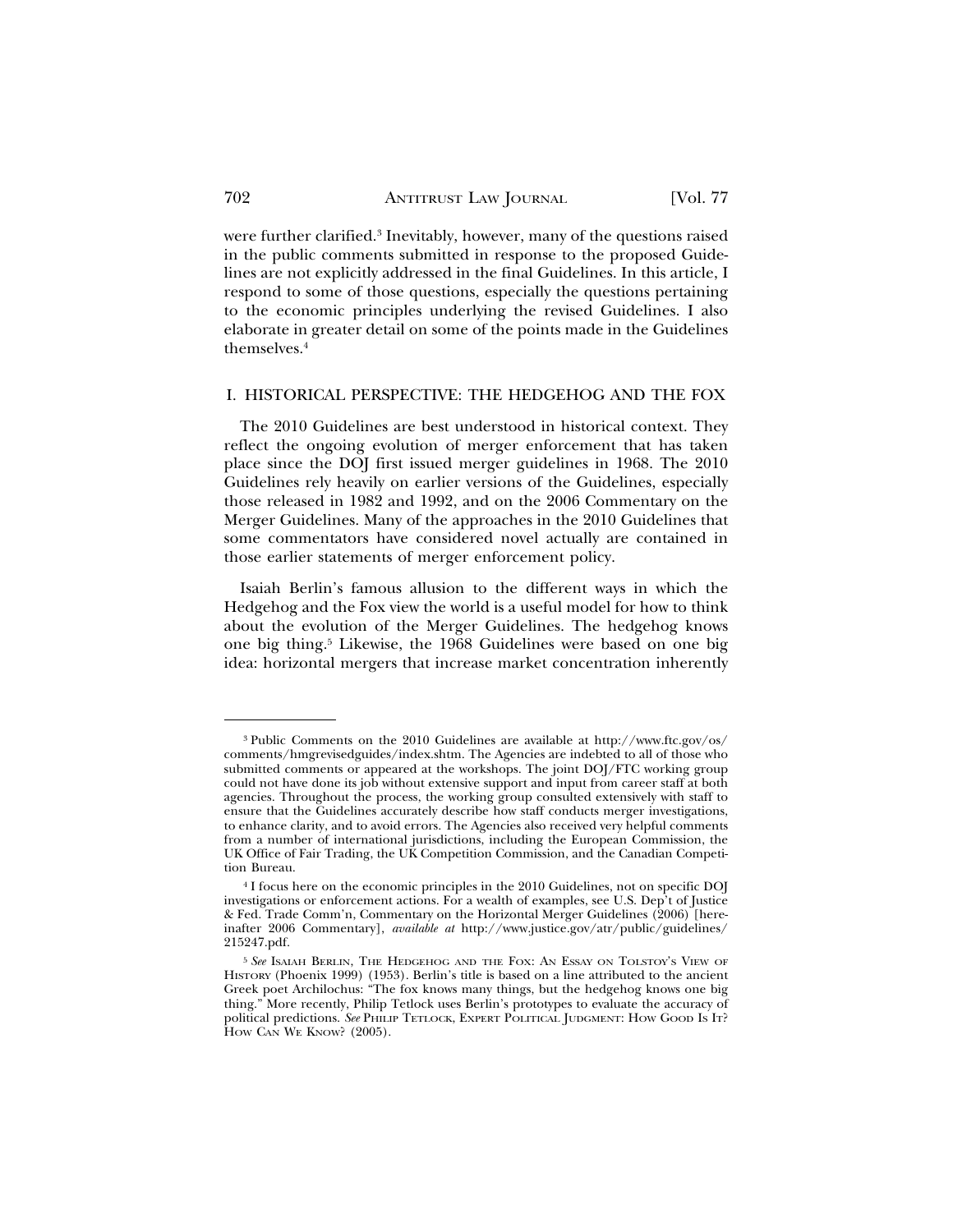are likely to lessen competition.6 By today's standards, the 1968 Guidelines are rather shocking. For example, in a market in which the combined share of the four largest firms is at least 75 percent, they state that the Department "will ordinarily challenge" a merger if the acquiring firm's share is at least 15 percent and the acquired firm's share is at least 1 percent.7 Few would advocate such an enforcement stance today.

However, this focus on market concentration reflected unambiguous Supreme Court precedent. In *Brown Shoe*, the Court stated: "The dominant theme pervading congressional consideration of the 1950 amendments [to § 7 of the Clayton Act] was a fear of what was considered to be a rising tide of economic concentration in the American economy."8 In *Philadelphia National Bank*, the court quoted this passage from *Brown Shoe* and then stated:

This intense congressional concern with the trend toward concentration warrants dispensing, in certain cases, with elaborate proof of market structure, market behavior, or probable anticompetitive effects. Specifically, we think that a merger which produces a firm controlling an undue percentage share of the relevant market, and results in a significant increase in the concentration of firms in that market is so inherently likely to lessen competition substantially that it must be enjoined in the absence of evidence clearly showing that the merger is not likely to have such anticompetitive effects.9

One cannot help but marvel at how far merger enforcement has moved over the past forty years, with no change in the substantive provisions of the Clayton Act and very little new guidance on horizontal mergers from the Supreme Court. But the Court has given a great deal of guidance in Sherman Act cases, moving away from simple rules and towards an approach emphasizing the practical reality of the market and the likely effects of the practice in question. As Justice Souter explained in *California Dental*, "What is required . . . is an enquiry meet for the case, looking to the circumstances, details, and logic of a restraint."<sup>10</sup>

Returning to Berlin's prototypes, the fox knows many things. Likewise, merger enforcement in recent years has become increasingly eclec-

<sup>6</sup> U.S. Dep't of Justice, Merger Guidelines ¶ 5 (1968) [hereinafter 1968 Guidelines], *available at* http://www.justice.gov/atr/hmerger/11247.pdf. All references to earlier guidelines refer only to the portions of those guidelines dealing with horizontal mergers.

<sup>7</sup> *Id*. *See, e.g*., Stanley Works v. FTC, 469 F.2d 498, 508 (2d Cir. 1972) (finding that the acquisition of a company with 1 percent of the market by a company with 22 percent of the market violated Section 7).

<sup>8</sup> Brown Shoe Co. v. United States, 370 U.S. 294, 315 (1962).

<sup>9</sup> United States v. Philadelphia Nat'l Bank, 374 U.S. 321, 363 (1963).

<sup>10</sup> Cal. Dental Ass'n v. FTC*,* 526 U.S. 756, 781 (1999).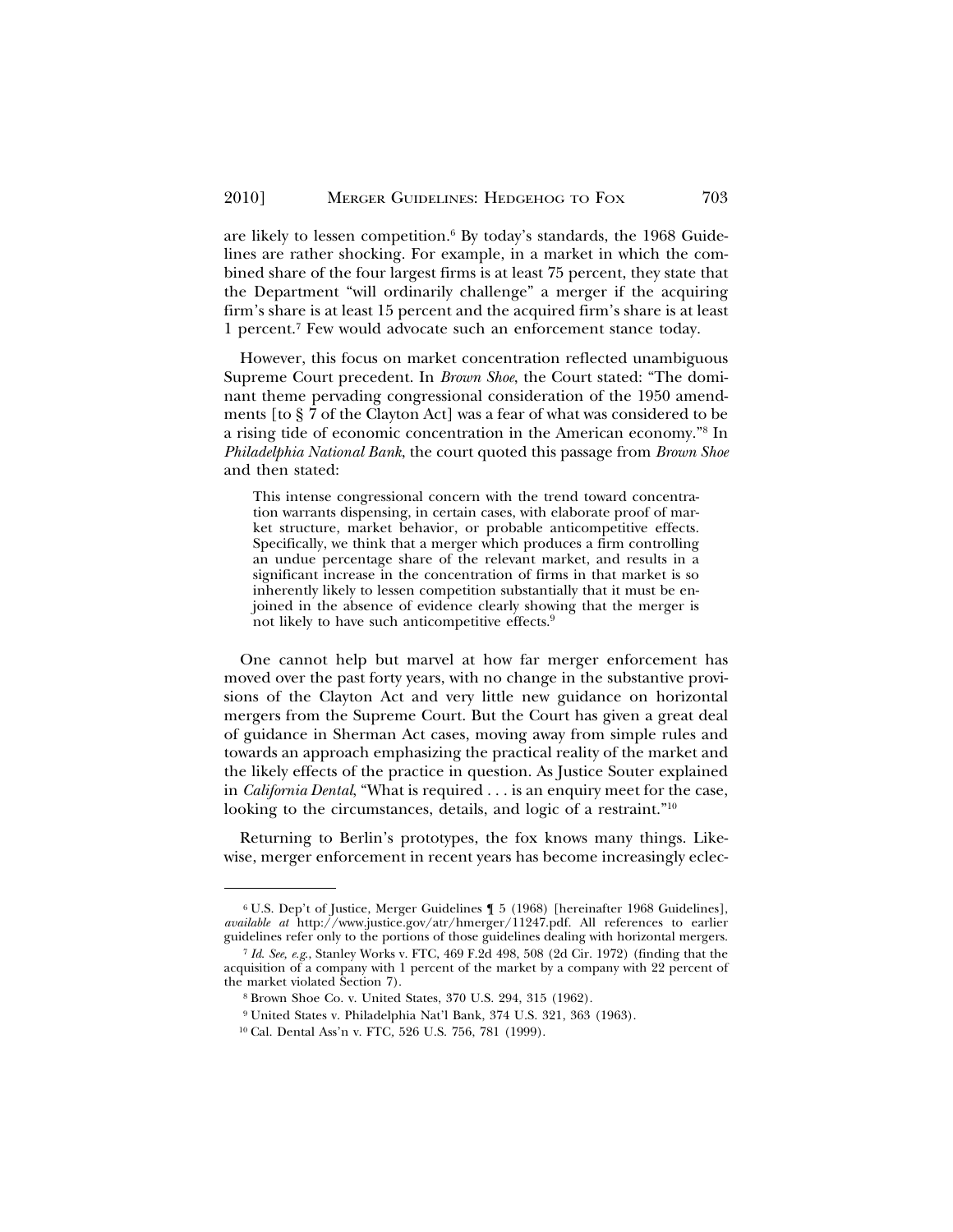tic, reflecting the enormous diversity of industries in which the Agencies review mergers and the improved economic toolkit available. The Agencies and the courts look at a wide variety of evidence and use a wide variety of methods to determine whether mergers may substantially lessen competition. Based on decades of experience examining mergers, the Agencies recognize that each industry has unique features and each merger presents unique circumstances.

The transition of merger enforcement from hedgehog to fox can be traced through the various merger guidelines published from 1968 to 2010. At times, most notably in 1982, new guidelines have spurred changes in Agency enforcement practice. At other times, including 2010, new guidelines have primarily been an exercise in transparency, reflecting ongoing changes in Agency enforcement practice and advances in economic learning.

The 1982 Guidelines were a revolution. Five innovations formed the foundation on which all subsequent Merger Guidelines have been built:

1. The 1982 Guidelines articulated a "unifying theme" for merger enforcement: "that mergers should not be permitted to create or enhance 'market power' or to facilitate its exercise."<sup>11</sup> This was a dramatic departure from the 1968 Guidelines, which stated that "the primary role of Section 7 enforcement is to preserve and promote market structures conducive to competition."<sup>12</sup> The unifying theme from the 1982 Guidelines is repeated in the introductory section of the 2010 Guidelines.

2. The 1982 Guidelines introduced the hypothetical monopolist test (HMT) for defining the relevant market.<sup>13</sup> The HMT has been widely accepted by the courts and other jurisdictions. Section 4 of the 2010 Guidelines, "Market Definition," retains the HMT and explains its correct implementation in greater detail.

3. The 1982 Guidelines introduced the Herfindahl-Hirschman Index (HHI) into merger analysis and established enforcement thresholds based on the post-merger HHI and the change in the HHI resulting from the merger. Section 5 of the 2010 Guidelines, "Market Participants, Market Shares, and Market Concentration," retains the usage of HHI thresholds, adjusting them upwards.

<sup>11</sup> U.S. Dep't of Justice, Merger Guidelines, § I (1982) [hereinafter 1982 Guidelines], *available at* http://www.justice.gov/atr/hmerger/11248.pdf.

<sup>12</sup> 1968 Guidelines, *supra* note 6, ¶ 2.

<sup>&</sup>lt;sup>13</sup> The basic idea behind the hypothetical monopolist test substantially pre-dates the 1982 Guidelines. *See* Gregory J. Werden, *The 1982 Merger Guidelines and the Ascent of the Hypothetical Monopolist Paradigm,* 71 ANTITRUST L.J. 253, 254–57 (2003) [hereinafter *Hypothetical Monopolist Paradigm*].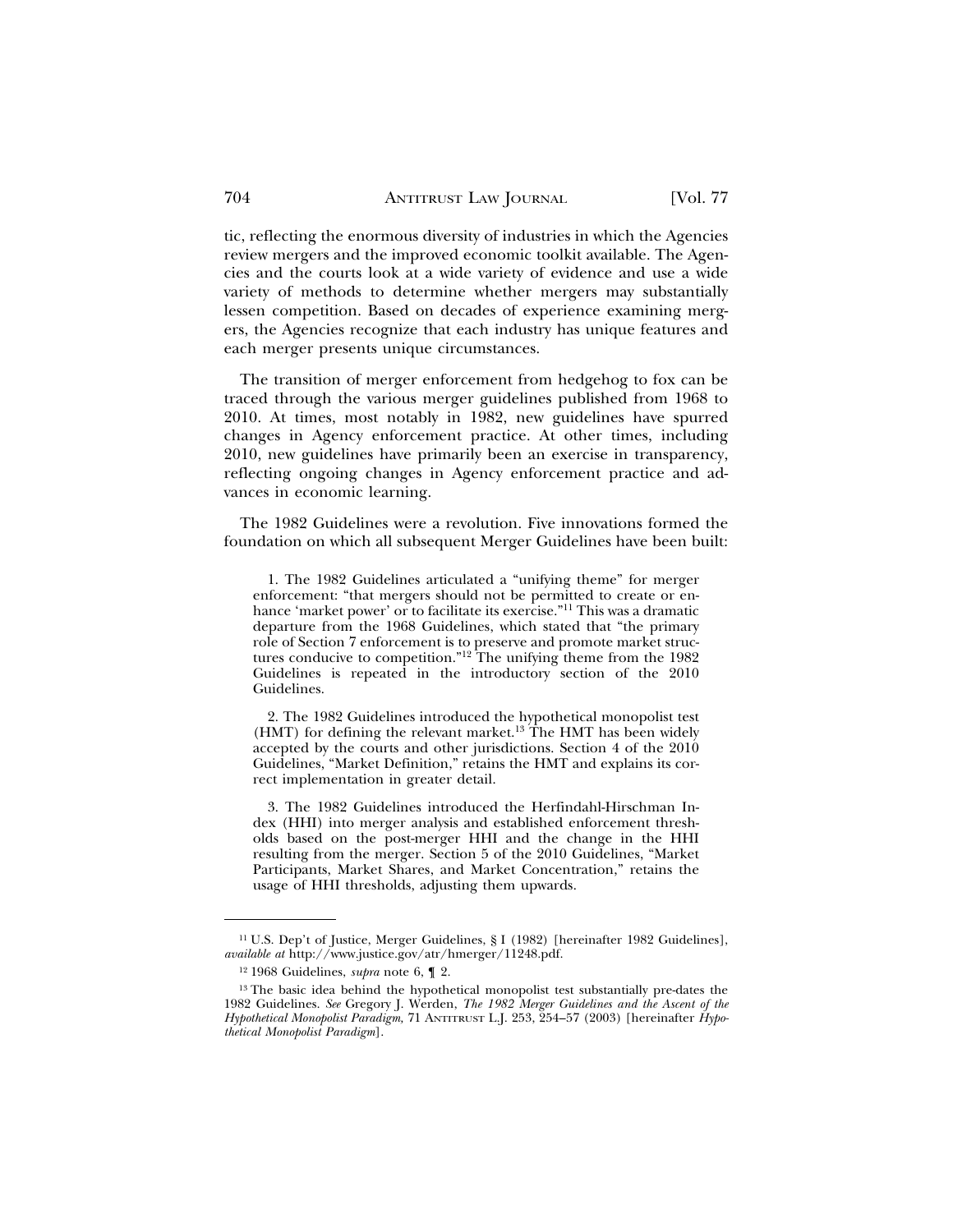4. The 1982 Guidelines expanded the discussion of competitive effects, somewhat downplaying the role of market concentration in comparison with the 1968 Guidelines. The 2010 Guidelines continue this trend.

5. The 1982 Guidelines provided a list of factors that affect the ease and profitability of collusion. Many of these same factors can be found in Section 7 of the 2010 Guidelines, "Coordinated Effects."

While the 1982 Guidelines were a dramatic step forward in merger enforcement policy, they proved to be limited in some respects due to their heavy emphasis on what today we refer to as "coordinated effects," and specifically the danger that the merger would increase the likelihood of collusion, either express or tacit.

The 1982 Guidelines were written with relatively homogeneous, industrial products in mind. Product differentiation was considered as a factor affecting the ease and profitability of collusion, that "will be taken into account only in relatively extreme cases."14 This mindset reflected longstanding antitrust concerns about the performance of concentrated markets for basic industrial commodities. Antitrust attention was focused on markets of this type during the industrial age—the age of steel. The Sherman Act itself was motivated by concerns about collusion in markets for homogeneous products, which took the form of the 19th century trusts. The HHI thresholds were thus best suited to evaluate concerns about collusion in markets for homogeneous products. Indeed, in his classic 1964 article, George Stigler derived expressions involving the HHI from a model of collusion.15

The Guidelines were slightly revised in 1984, but the next major change arrived with the 1992 Guidelines, the first that were jointly issued by the DOJ and the FTC.16 The 1992 Guidelines increased the sophistication of the economic analysis and explained more fully how the Agencies evaluate various types of competitive effects. These changes reflected the accumulation of Agency experience and the advance of economic learning during the 1980s. Two innovations in the 1992 Guidelines stand out.

First, the most significant advance in the 1992 Guidelines was their introduction of "unilateral effects." The earlier guidelines had focused

<sup>14</sup> 1982 Guidelines, *supra* note 11, § III.C.1.a.

<sup>15</sup> *See* George Stigler, *A Theory of Oligopoly*, 72 J. POL. ECON. 44 (1964). Stigler's theory of oligopoly had considerable influence on William Baxter, under whose leadership as Assistant Attorney General for Antitrust the 1982 Guidelines were released.

<sup>16</sup> U.S. Dep't of Justice, Merger Guidelines (1984) [hereinafter 1984 Guidelines], *available at* http://www.justice.gov/atr/hmerger/11249.pdf; 1992 Guidelines, *supra* note 2.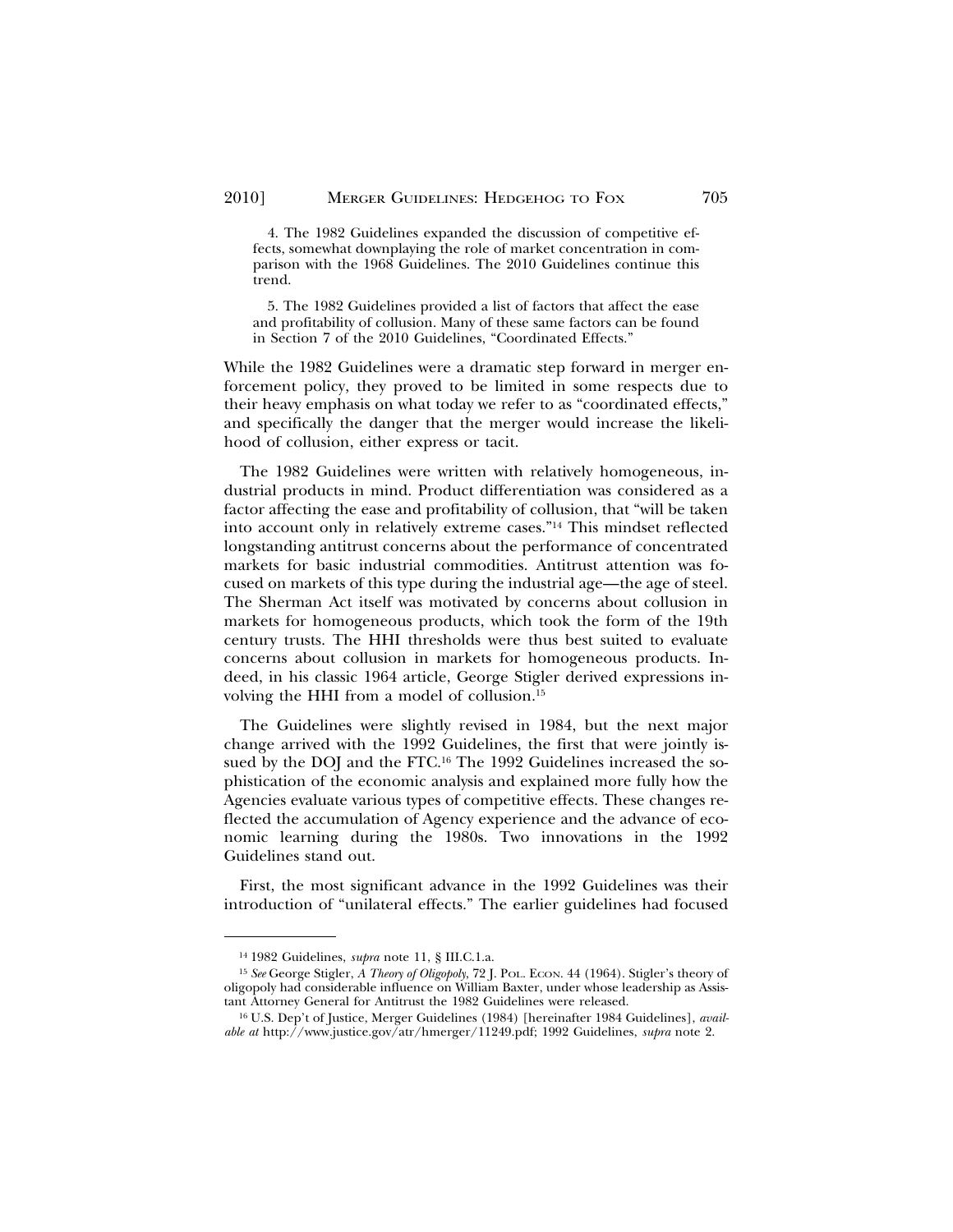almost exclusively on coordinated effects. They considered what we now call "unilateral effects" only via their "leading firm proviso," which comprised a single paragraph in the 1984 Guidelines.<sup>17</sup> In recent years, more DOJ investigations have involved unilateral effects than coordinated effects. The 2010 Guidelines build upon the treatment of unilateral effects in the 1992 Guidelines.

Second, the 1992 Guidelines introduced a more detailed and sophisticated analysis of entry. Entry analysis in the 1992 Guidelines is built upon the principle that entry must be "timely, likely, and sufficient" to deter or counteract the competitive effects of concern. The 2010 Guidelines retain this basic approach to the analysis of entry.18

The leading firm proviso in the 1984 Guidelines stated that "the Department is likely to challenge the merger of any firm with a market share of at least one percent with the leading firm in the market, provided the leading firm has a market share that is at least 35 percent."19 The aim of the proviso was to prevent "mergers that may create or enhance the market power of a single dominant firm."20

The 1992 Guidelines expanded on the leading firm proviso, developing the idea of unilateral effects, i.e., that eliminating competition between the merging firms could itself constitute a substantial lessening of competition, even without post-merger coordination between the merged firm and its remaining rivals.<sup>21</sup> Critically, the 1992 Guidelines explained how such unilateral effects could be diagnosed in markets with differentiated products, where the adverse competitive effects of concern typically are not uniform throughout the relevant market. The introduction of unilateral effects in the 1992 Guidelines reflected and anticipated a shift in merger enforcement away from relatively homogeneous industrial commodities and towards more differentiated products. While the Guidelines necessarily apply to all industries, the 1992 Guidelines were a major step in the evolution of antitrust enforcement from the industrial age to the information age.

The next change to the Guidelines was the substantial revision and expansion in 1997 of the treatment of merger efficiencies.<sup>22</sup> The 1997

<sup>17</sup> 1984 Guidelines, *supra* note 16, § 3.12.

<sup>18</sup> 2010 Guidelines, *supra* note 1, § 9.

<sup>19</sup> 1984 Guidelines, *supra* note 16, § 3.12.

<sup>20</sup> *Id.*

<sup>21</sup> 1992 Guidelines, *supra* note 2, § 2.2.

<sup>22</sup> 1992 Guidelines, *supra* note 2. The current versions of the 1992 Guidelines as revised in 1997 posted on both the DOJ and FTC Web sites include the following note immediately after the title page: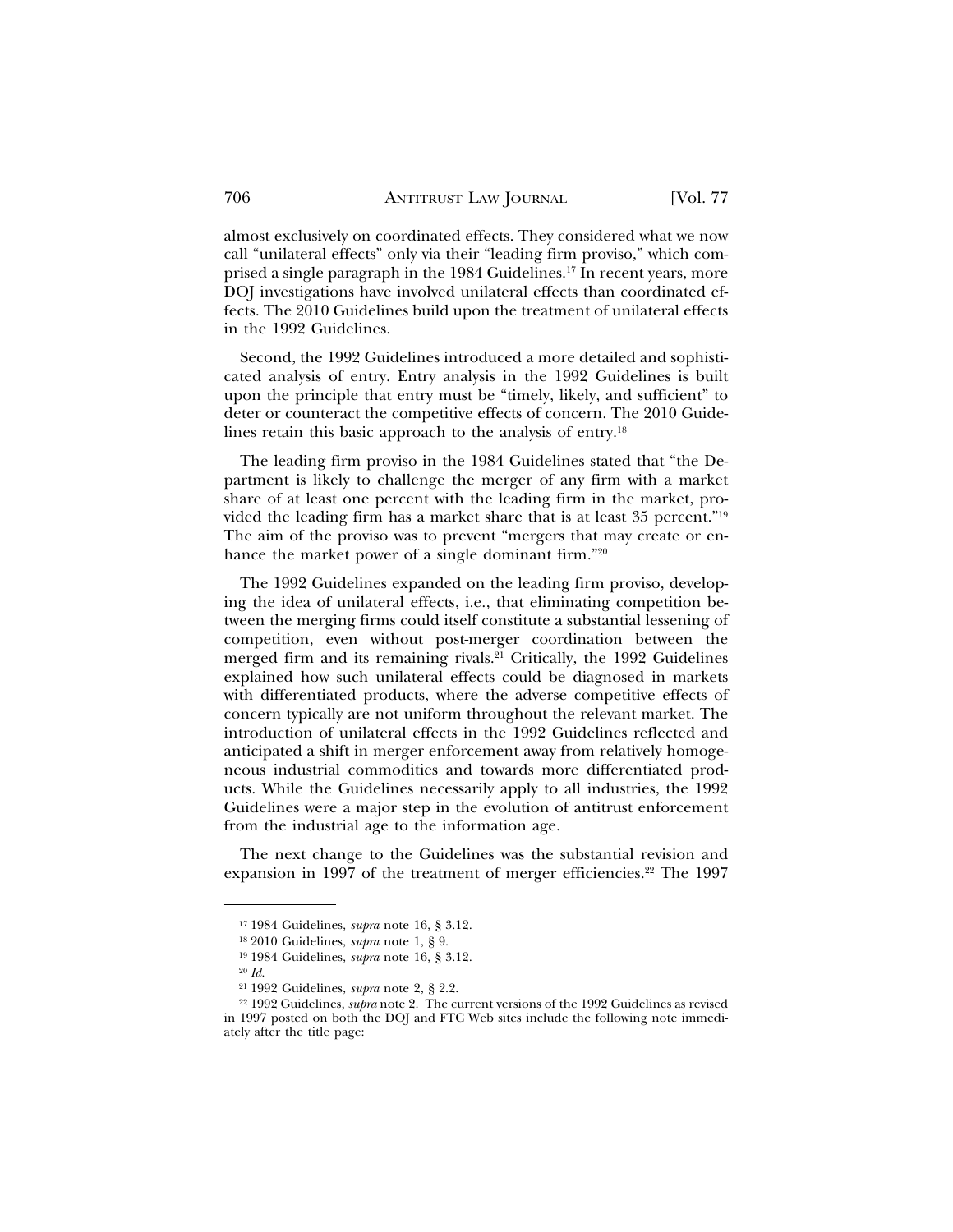changes reflect an appreciation that mergers can promote competition by enabling efficiencies, and that such efficiencies can be great enough to reduce or reverse adverse competitive effects that might arise in their absence. The 2010 Guidelines make very few changes to the treatment of efficiencies articulated in 1997.

# II. THE TRIUMPH OF THE FOX

The 2010 Guidelines reflect the ongoing trend in merger enforcement from hedgehog to fox that has continued since 1992.

These Guidelines should be read with the awareness that merger analysis does not consist of uniform application of a single methodology. Rather, it is a fact-specific process through which the Agencies, guided by their extensive experience, apply a range of analytical tools to the reasonably available and reliable evidence to evaluate competitive concerns in a limited period of time.23

Many observers have noted specifically that the 2010 Guidelines place less weight on market shares and market concentration than did predecessors. This is a central example of the fox's eclectic approach, tailoring the methods used to the case at hand and to the available evidence.

The 2010 Guidelines also follow a more integrated and less mechanistic approach. Section 0.2 from the 1992 Guidelines described a step-bystep approach followed by the Agencies: (1) market definition and concentration; (2) competitive effects; (3) entry; (4) efficiencies; and (5) failing firm defense. Even in 1992 the Agencies did not rigidly follow these steps, and by 2009 many witnesses observed at the hearings that they gave an inaccurate impression of Agency practice. The 2006 Commentary acknowledged as much, stating that "the Agencies do not apply the Guidelines as a linear, step-by-step progression that invariably starts with market definition and ends with efficiencies or failing assets."<sup>24</sup> There was a consensus at the hearings that new guidelines should reflect the movement away from the step-by-step approach described in the

Section 4 of these Guidelines, relating to Efficiencies, appears as it was issued in revised form by the Department of Justice and the Federal Trade Commission on April 8, 1997; and the footnotes in Section 5 of the Guidelines have been renumbered accordingly. The remaining portions of the Guidelines were unchanged in 1997, and appear as they were issued on April 2, 1992.

<sup>23</sup> 2010 Guidelines, *supra* note 1, § 1.

<sup>24</sup> 2006 Commentary*, supra* note 4, at 2. The 2006 Commentary then states: "Three significant principles are generally applicable throughout." *Id*. These principles are (1) the Agencies' focus is on competitive effects; (2) investigations are fact-driven, intensive processes; and (3) the same evidence often is relevant to multiple elements of the analysis. *See id.* at 2–4. These principles are endorsed and embraced in the revised Guidelines. *See* 2010 Guidelines, *supra* note 1, §§ 1–2 (discussing principles one and two).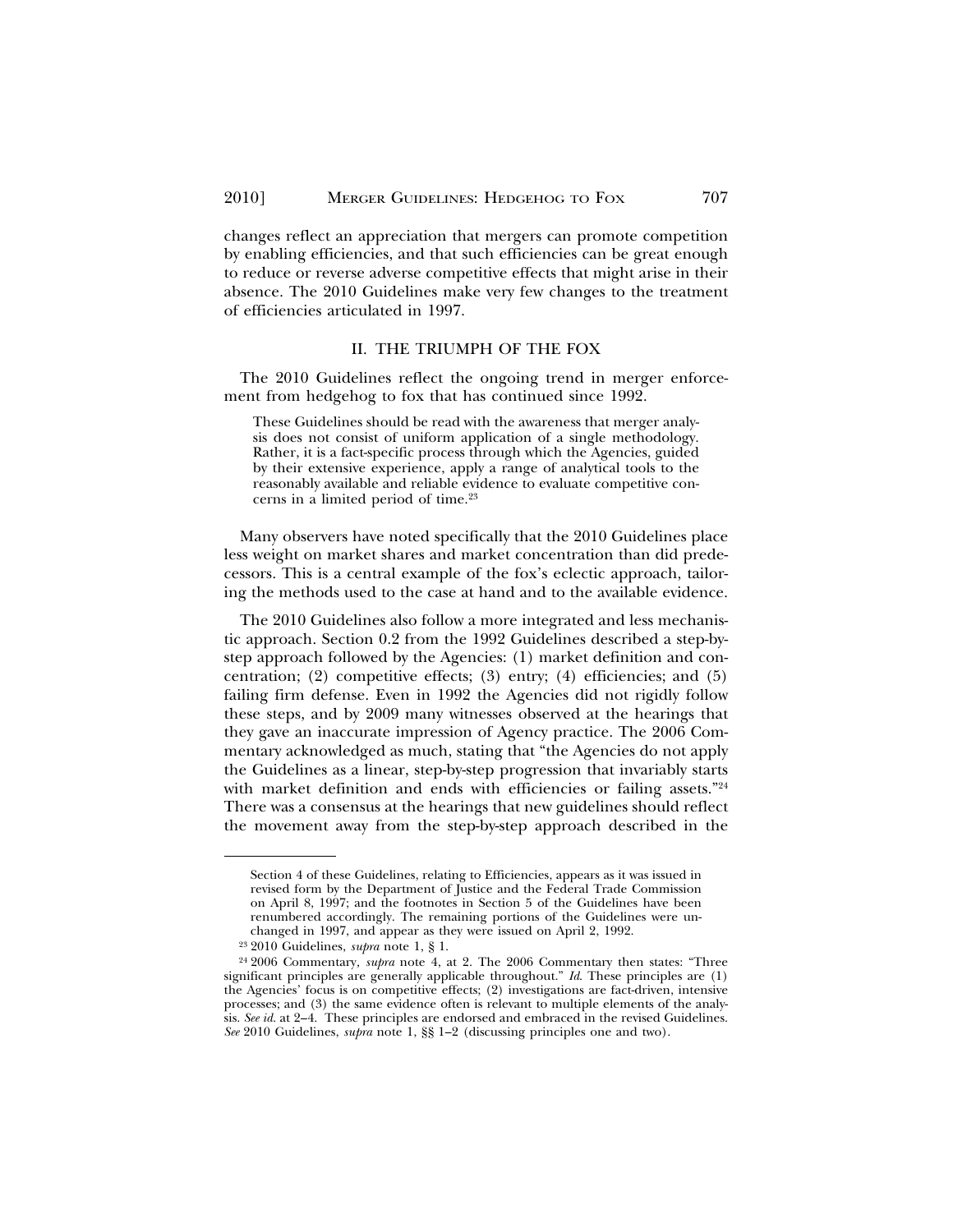1992 Guidelines to a more integrated approach that does not necessarily start with market definition or base predictions of competitive effects primarily on market concentration.25

The revised Guidelines emphasize that merger analysis ultimately is about competitive effects. The new Section 2, "Evidence of Adverse Competitive Effects," provides guidance about the types of evidence the Agencies normally seek, and the sources of evidence the Agencies normally use, to inform their analysis of competitive effects. The section is placed near the front of the Guidelines because investigations usually start with the formulation of candidate theories of harm to competition and the exploration of evidence to support or reject those theories. In most cases, especially where market boundaries are unclear, DOJ staff will analyze evidence of possible harm before it has determined the scope of the relevant market. Indeed, the same piece of evidence may be relevant to competitive effects and to market definition, as emphasized in the 2006 Commentary.26 The 2010 Guidelines make a similar observation in Section 4: "Evidence of competitive effects can inform market definition, just as market definition can be informative regarding competitive effects."

Thus, like the fox, the 2010 Guidelines embrace multiple methods. But this certainly does *not* mean they reject the use of market concentration to predict competitive effects, as can be seen in Sections 2.1.3 and 5. The 2010 Guidelines recognize that levels and changes in market concentration are more probative in some cases than others. In particular, as the revised Guidelines explain, the Agencies place considerable weight on HHI measures in cases involving coordinated effects.<sup>27</sup> The statement that "merger analysis does not consist of uniform application of a single methodology" certainly also does *not* mean that the DOJ will dispense with identifying the relevant line of commerce and section of the country when going to court to challenge a merger.28 Instead, it means that predictions about competitive effects may rely on evidence

<sup>&</sup>lt;sup>25</sup> This consensus reflected not only Agency practice but the gradual decline of the structural presumption. In 1990, the influential *Baker Hughes* decision emphasized that the analysis was not confined to market concentration: "That the government can establish a prima facie case through evidence on only one factor, market concentration, does not negate the breadth of this analysis. Evidence of market concentration simply provides a convenient starting point for a broader inquiry into future competitiveness." United States v. Baker Hughes, Inc., 908 F.2d 981, 984 (D.C. Cir. 1990).

<sup>26</sup> *See* 2006 Commentary, *supra* note 4, at 3.

<sup>27</sup> The DOJ places more weight on evidence of diversion ratios and margins in cases involving unilateral price effects. Market shares can be informative about diversion ratios. *See* 1992 Guidelines, *supra* note 2, § 2.21.

<sup>28</sup> 2010 Guidelines, *supra* note 1, § 4.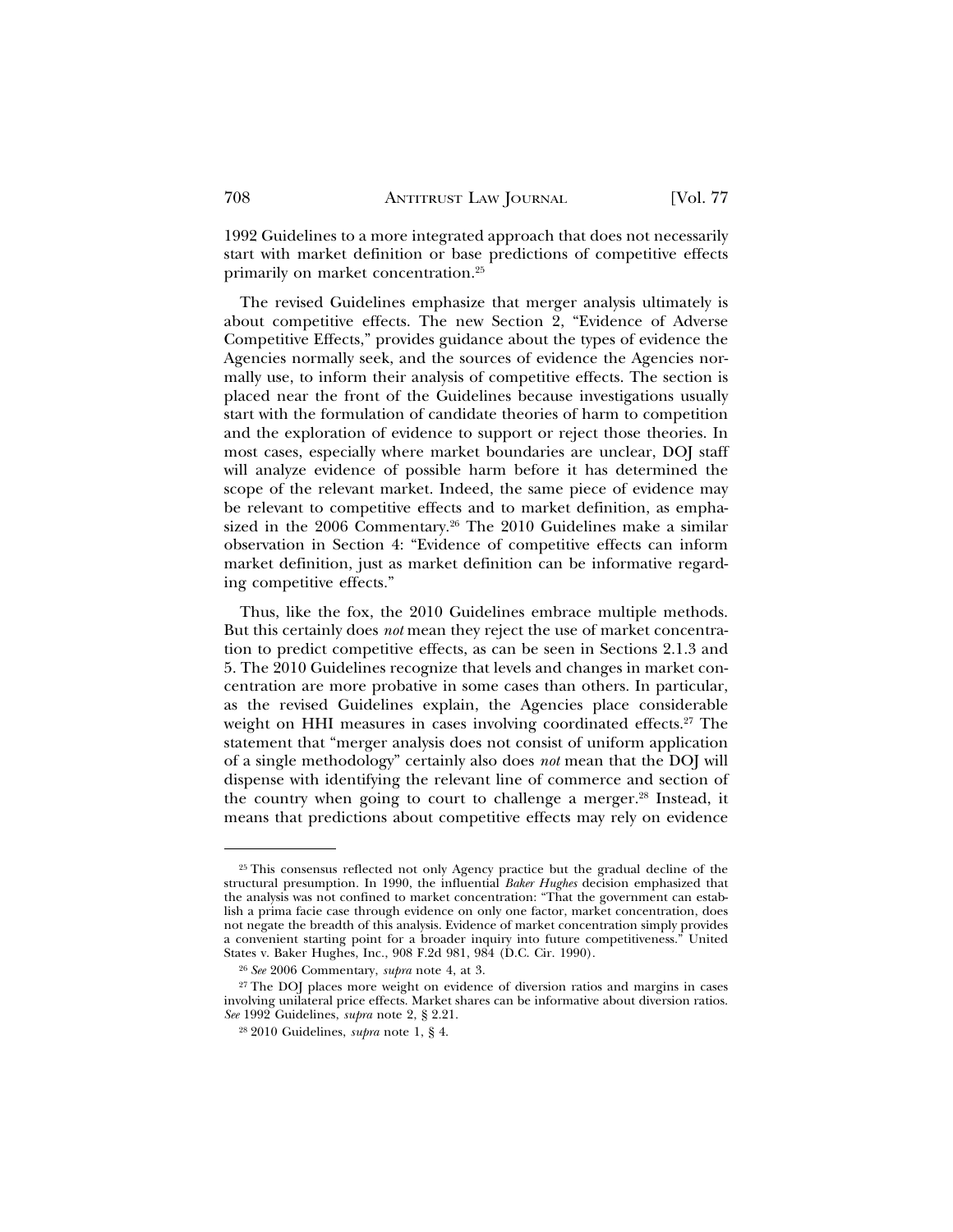other than market shares and market concentration. For this reason, the revised Guidelines state in Section 4: "The measurement of market shares and market concentration is not an end in itself, but is useful to the extent it illuminates the merger's likely competitive effects."29

Concern that the revised Guidelines, with their more flexible approach, provide less valuable guidance to the business community and increase the uncertainty faced by companies considering or undertaking horizontal mergers is unwarranted.

First, the revised Guidelines, by increasing transparency and providing more up-to-date guidance, should allow the business community to assess more accurately how the Agencies are likely to evaluate proposed horizontal mergers. The public hearings confirmed our internal assessment that actual practice had departed from the 1992 Guidelines. To a considerable degree, these departures were already reflected in the 2006 Commentary: "In some investigations, before having determined the relevant market boundaries, the Agencies may have evidence that more directly answers the 'ultimate inquiry in merger analysis,' i.e., 'whether the merger is likely to create or enhance market power or facilitate its exercise.'"30

To respond to this discrepancy between the 1992 Guidelines and actual practice, both Assistant Attorney General Varney and Chairman Leibowitz stated their goal was to provide transparency by updating the Guidelines themselves, while referencing the 2006 Commentary as a useful supplement to the 2010 Guidelines. For example, Assistant Attorney General Varney explained in a speech in January 2010 that a major goal of revising the Guidelines was to provide greater transparency:

A consistent theme running through the panels is that there are indeed gaps between the Guidelines and actual agency practice—gaps in

<sup>29</sup> *Id*. § 4. The European Commission uses market shares in a similar fashion. "Market shares and concentration levels provide useful first indications of the market structure and of the competitive importance of both the merging parties and their competitors." *See* European Comm'n, Guidelines on the Assessment of Horizontal Mergers Under the Council Regulation on the Control of Concentration Between Undertakings, 2004 O.J. (C 31) 5, ¶ 14 [hereinafter EU Horizontal Merger Guidelines], *available at* http://eur-lex. europa.eu/LexUriServ/LexUriServ.do?uri=OJ:C:2004:031:0005:0018:EN:PDF. *See also* Steven C. Salop, *The First Principles Approach to Antitrust,* Kodak, *and Antitrust at the Millennium,* 68 ANTITRUST L.J. 187 (2000). Salop notes:

Although market power and market definition have a role in antitrust analysis, their proper roles are as parts of and in reference to the primary evaluation of the alleged anticompetitive conduct and its likely market effects. They are not valued for their own sake, but rather for the roles they play in an evaluation of market effects.

*Id*. at 188.

<sup>30</sup> 2006 Commentary, *supra* note 4, at 10 (quoting 1992 Guidelines, *supra* note 2, § 0.2).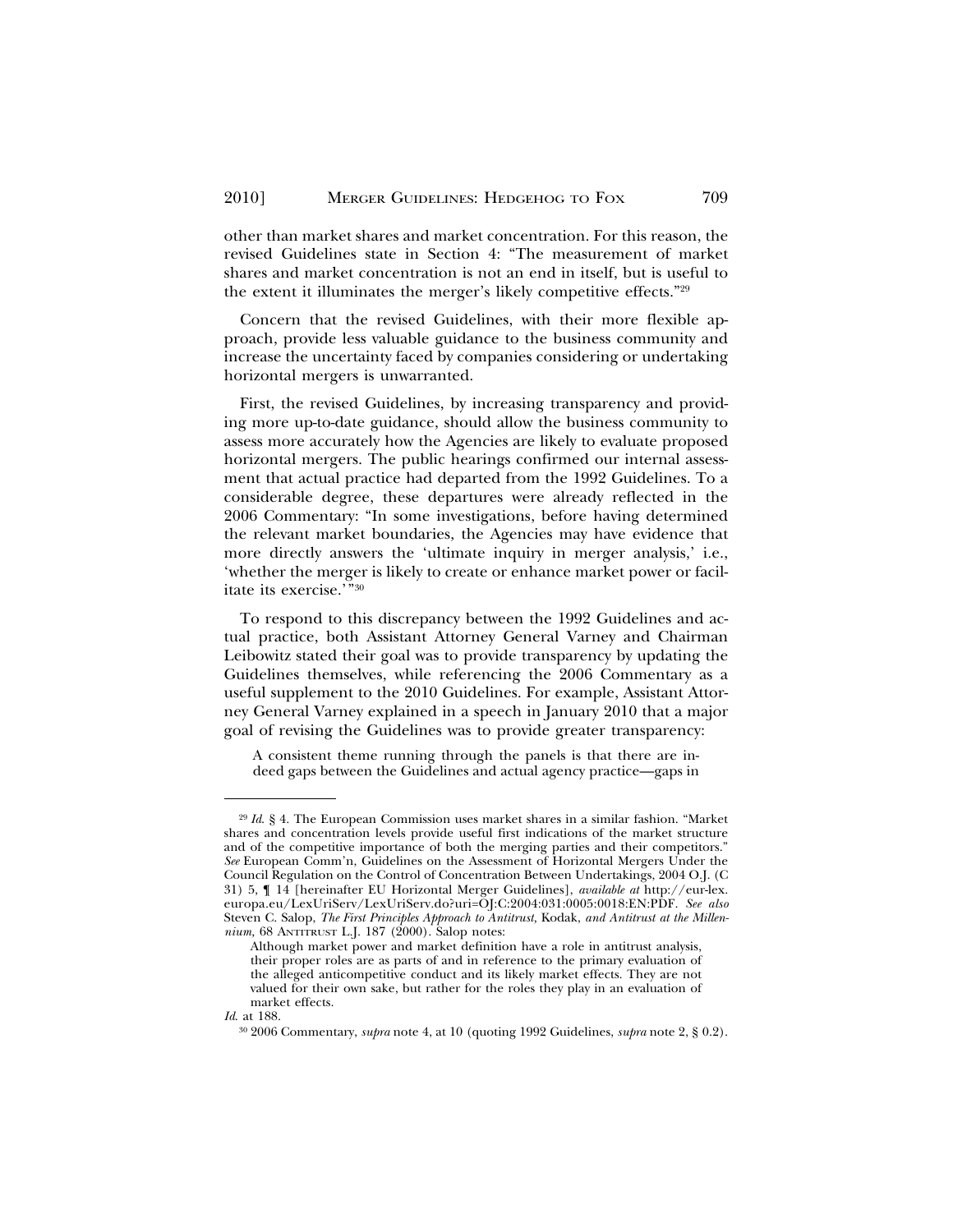the sense of both omissions of important factors that help predict the competitive effects of mergers and statements that are either misleading or inaccurate. Those gaps are something that we are aware of within the Division, and they have been reflected in several documents issued by the Agencies over the years, including for instance the 2006 Commentary on the Horizontal Merger Guidelines and the 2003 Merger Challenges Data. Our panelists and commentators have affirmed that many outside the Agencies recognize and appreciate these gaps as well.

Gaps between what the Agencies say we do and what we actually do are unfortunate for a number of reasons. Our Guidelines are meant to inform practitioners and the business community of the Agencies' standards for evaluating mergers. Gaps run counter to our goal of being transparent. That transparency helps businesses make accurate predictions about our likely enforcement intentions and adjust their behavior accordingly. Gaps increase uncertainty and thus can lead to unnecessary surprises. We want to avoid that.<sup>31</sup>

Second, the supposed simplicity and predictability based on market definition and market concentration was more apparent than real. Market definition is often disputed. In many merger investigations, such as the *Staples* or *Whole Foods* cases,<sup>32</sup> the merging parties assert a broad market in which they argue that the post-merger HHI or the change in HHI is small, but the Agencies respond that the hypothetical monopolist test properly leads to a narrower market. Unfortunately, completely eliminating any uncertainty about the results of the hypothetical monopolist test is not possible. It is inherent in the need to measure "reasonable" interchangeability. Some of this uncertainty can be reduced, however, when one focuses on competitive effects rather than the line-drawing exercise of market definition.

Furthermore, placing greater weight on market concentration does not eliminate uncertainty. The 1992 Guidelines state: "Where the postmerger HHI exceeds 1800, it will be presumed that mergers producing an increase in the HHI of more than 100 points are likely to create or enhance market power or facilitate its exercise."33 Merger enforcement data show that this presumption has frequently been overcome.<sup>34</sup> Few

<sup>31</sup> Christine Varney, Ass't Att'y Gen., Antitrust Division, Dep't of Justice, An Update on the Review of the Merger Guidelines, Remarks as Prepared for the Horizontal Merger Guidelines Review Project's Final Workshop (Jan. 26, 2010) (footnotes omitted), *available at* http://www.justice.gov/atr/public/speeches/254577.pdf.

<sup>&</sup>lt;sup>32</sup> FTC v. Staples, Inc., 970 F. Supp. 1066 (D.D.C. 1997); FTC v. Whole Foods Mkt. Inc., 548 F.3d 1028 (D.C. Cir. 2008).

<sup>33</sup> 1992 Guidelines*, supra* note 2, § 1.51(c).

<sup>34</sup> *See* Fed. Trade Comm'n, Horizontal Merger Investigation Data, Fiscal Years 1996–2007, Table 3.1 (Dec. 2008), *available at* http://www.ftc.gov/os/2008/12/081201 hsrmergerdata.pdf. Among the 912 investigations of mergers leading to a post-merger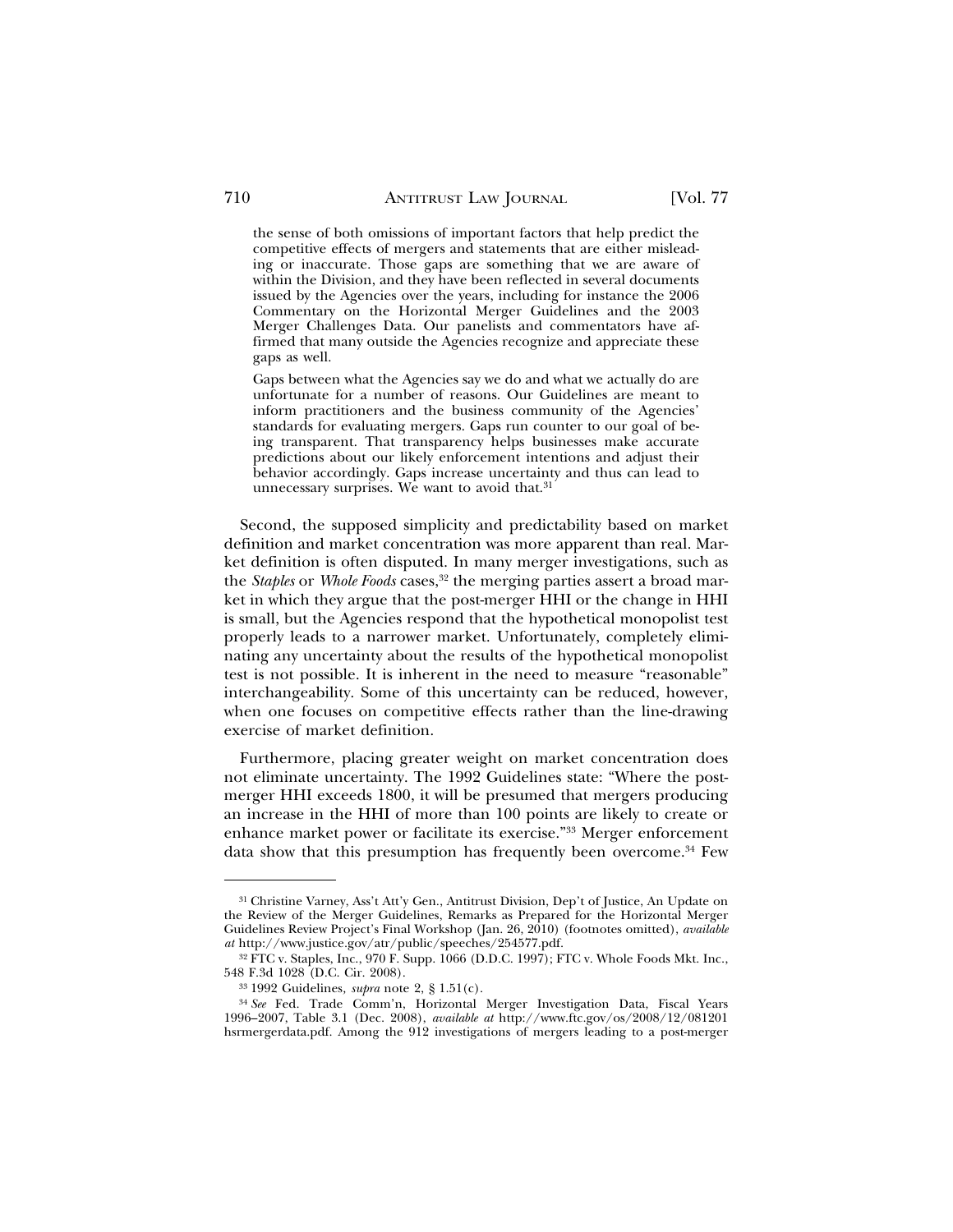would favor giving the business community greater certainty by making this presumption irrebuttable.

Third, the tradeoff between simple bright lines and accuracy is inherent in the antitrust review of proposed horizontal mergers. This fundamental tradeoff has been a consideration going back to *Philadelphia National Bank* and the 1968 Guidelines.35 The 1968 Guidelines are anything but flexible, but I doubt the business community would welcome a return to those Guidelines. Accounting for the real-world business conditions in which a merger takes place is worthwhile, even if doing so means that some simplicity must be sacrificed to achieve greater accuracy in merger enforcement. The second paragraph in the 1982 Guidelines states:

Although the Guidelines should improve the predictability of the Department's merger enforcement policy, it is not possible to remove the exercise of judgment from the evaluation of mergers under the antitrust laws. Difficult factual questions arise under the standards stated below, and the Department necessarily will base its decision on the data that are practicably available in each case. Moreover, the standards represent generalizations to which some exceptions are inevitable.36

Lastly, of specific relevance to businesses considering mergers, the vast majority of mergers reported under the Hart-Scott-Rodino Act (HSR) do not trigger a second request for information from the Agencies. During the ten-year period from Fiscal Year 1999 through Fiscal Year 2008, the percentage of all HSR transactions involving a second request varied annually from a low of 2.1 percent to a high of 4.3 percent.37 The detailed analysis of competitive effects described in the Guidelines is most relevant to transactions that join together two substantial competitors among a few; these are well less than 5 percent of HSR transactions. Among those mergers, where the Agencies conduct a thorough investigation, experienced practitioners already know that "investigations are intensively fact-driven iterative processes."38

HHI greater than 1800 and an increase in the HHI of at least 100, 174, or 17.6 percent, were closed without an enforcement action. Of these 912, 156 involved a post-merger HHI of 1800–2399, and 57 of these, or 36 percent, were closed without an enforcement action. *See id.*

<sup>35</sup> United States v. Philadelphia Nat'l Bank, 374 U.S. 321 (1963); 1968 Guidelines, *supra* note 6.

<sup>36</sup> 1982 Guidelines, *supra* note 11, § I.

<sup>37</sup> U.S. Dep't of Justice & Fed. Trade Comm'n, Hart-Scott-Rodino Annual Report to Congress, Fiscal Year 2008*,* Fig. 2, p.4, *available at* http://www.ftc.gov/os/2009/07/hsr report.pdf.

<sup>38</sup> 2006 Commentary*, supra* note 4, at 3.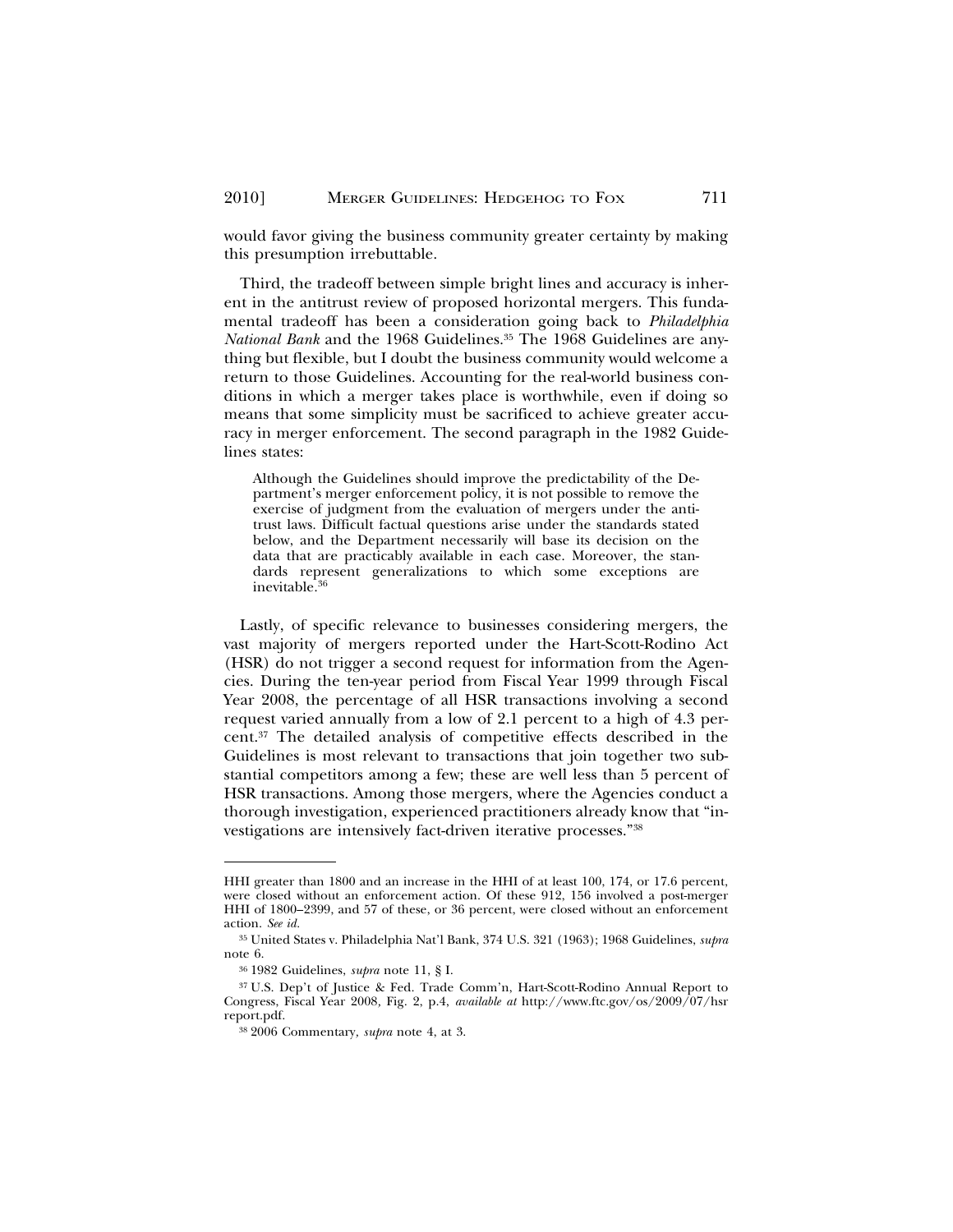In practice, economic analyses of mergers often focus on certain quantitative measures, such as prices, costs, market shares, or demand elasticities. But that does not indicate any tendency for DOJ investigations to favor quantitative evidence over qualitative evidence. In practice, a great deal of investigative time and effort is expended to develop qualitative evidence, e.g. by reviewing documents and conducting interviews, and such evidence typically is central to our evaluation of likely competitive effects. The concepts described in the Guidelines inform the gathering and interpretation of this evidence.<sup>39</sup> The 2010 Guidelines, like all of their predecessors, provide a high-level economic framework within which investigative work takes place.

## III. UNILATERAL EFFECTS

The biggest shift in merger enforcement between 1992 and 2010 has been the ascendency of unilateral effects as the theory of adverse competitive effects most often pursued by the Agencies. Prior to 1992, merger enforcement focused primarily on coordinated effects. In recent years, a sizeable majority of DOJ merger investigations have focused on unilateral effects. Along with this pronounced shift in practice has come considerable new economic learning about unilateral effects. This shift in practice and advance in learning regarding unilateral effects was one of the chief reasons we at the DOJ felt that the time had come to update the Guidelines.40

Section 6 in the 2010 Guidelines, "Unilateral Effects," is broken into four parts. These parts describe the distinct modes of analysis that the Agencies use to investigate unilateral effects in different market settings. Sections 6.1 and 6.2 address pricing and bidding competition among suppliers of differentiated products; they are closely related descendents of Section 2.21 from the 1992 Guidelines. Section 6.3 addresses capacity and output for homogeneous products; this part descends from Section 2.22 from the 1992 Guidelines. Section 6.4 addresses innovation and product variety and is entirely new.

<sup>39</sup> For example, an investigation focusing on the extent of direct competition between the merging parties can be usefully structured around diversion ratios even if it is not possible to measure the diversion ratio with precision.

<sup>40</sup> This view was widely shared. In 2008, the Antitrust Section of the American Bar Association recommended that the Agencies consider revising the Guidelines (Recommendation 35) to "improve application and understanding of unilateral effects theories" (Recommendation 37), and to "clarify the role of market definition in unilateral effects cases." (Recommendation 38). ABA SECTION OF ANTITRUST LAW, 2008 TRANSITION RE-PORT, *available at* http://www.abanet.org/antitrust/at-comments/2008/11-08/commentsobamabiden.pdf.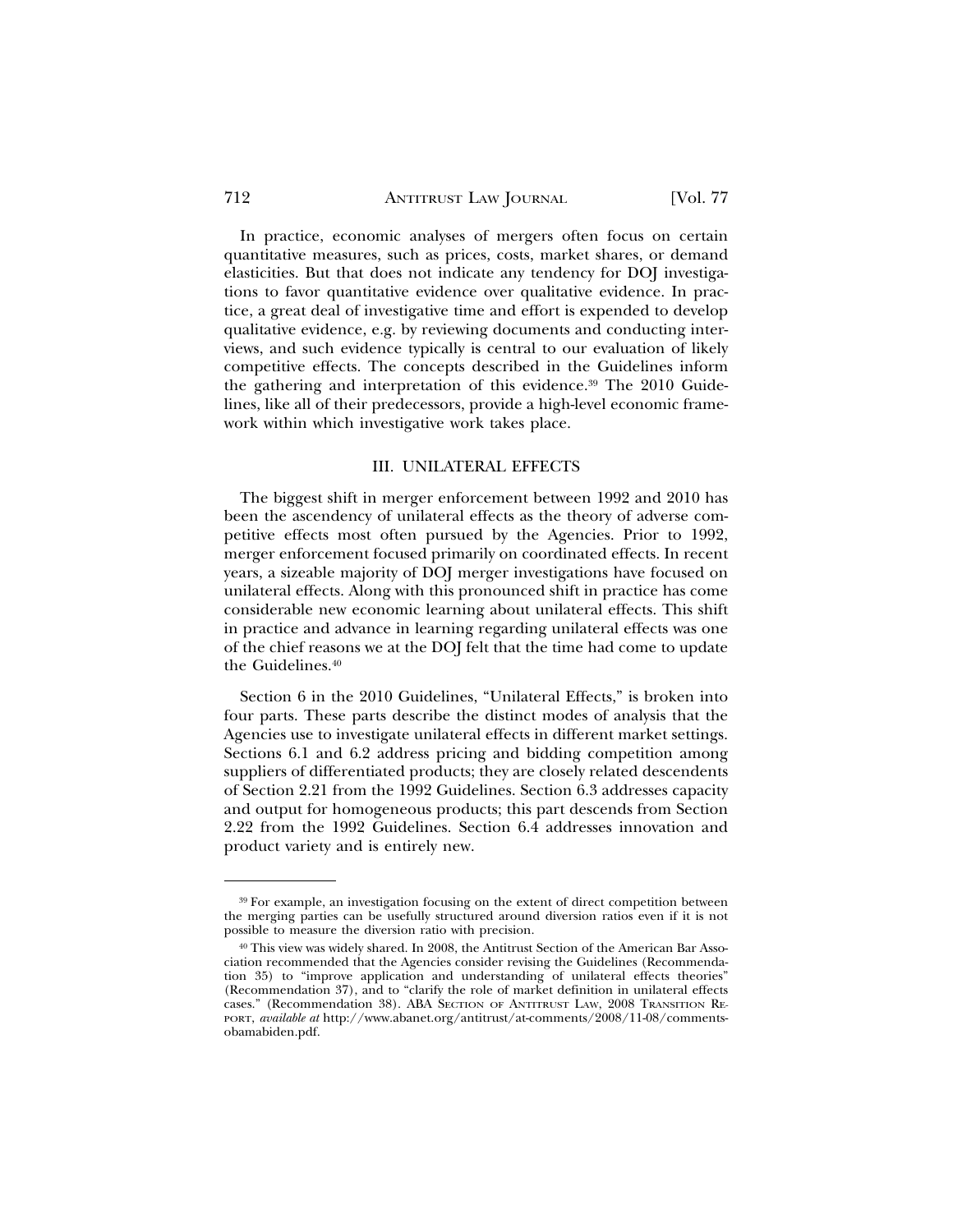# 2010] MERGER GUIDELINES: HEDGEHOG TO FOX 713

## A. PRICING OF DIFFERENTIATED PRODUCTS.

Section 2.21 in the 1992 Guidelines dealing with pricing of differentiated products was a major advance over the leading firm proviso in the 1984 Guidelines. This section introduced into the Guidelines two important strands of research from the field of industrial organization economics: (1) pricing competition among suppliers of differentiated products, including the workhorse Bertrand model; and (2) bidding competition in procurement settings. These two strands have been separated in the 2010 Guidelines.

The basic economic principles articulated in Section 2.21 of the 1992 Guidelines are fundamental and should not be controversial.41 The 2010 Guidelines rely heavily on these basic principles. This key passage from Section 2.21 of the 1992 Guidelines has been retained virtually unchanged:

A merger between firms selling differentiated products may diminish competition by enabling the merged firm to profit by unilaterally raising the price of one or both products above the pre-merger level. Some of the sales lost due to the price rise will merely be diverted to the product of the merger partner and, depending on relative margins, capturing such sales loss through merger may make the price increase profitable even though it would not have been profitable prior to the merger.<sup>42</sup>

The central role of diversion between the products sold by the merging firms is then stressed:

The extent of direct competition between the products sold by the merging parties is central to the evaluation of unilateral price effects. Unilateral price effects are greater, the more the buyers of products sold by one merging firm consider products sold by the other merging firm to be their next choice.<sup>43</sup>

Economists have long measured diversion from one product to another using the cross-elasticity of demand between the two products, and elasticities have been used in antitrust for decades to measure "reasonable interchangeability."44 By 1995, DOJ was using the term "diversion ratio,"

<sup>43</sup> *Id*.

<sup>41</sup> Appendix B to this article contains an extended hypothetical example, "Toxonomics," designed to illustrate some key economic points relevant to three closely related issues arising in markets with differentiated products that triggered considerable commentary: unilateral effects, the role of price/cost margins, and market definition.

<sup>42</sup> 2010 Guidelines, *supra* note 1, § 6.1.

<sup>44</sup> The Supreme Court used cross-elasticities to define the relevant market in *Brown Shoe. See* Brown Shoe Co. v. United States, 370 U.S. 294, 325 (1962); *see also* Gregory J. Werden, *Demand Elasticities in Antitrust*, 66 ANTITRUST L. J. 363 (1998) [hereinafter *Demand Elasticities*].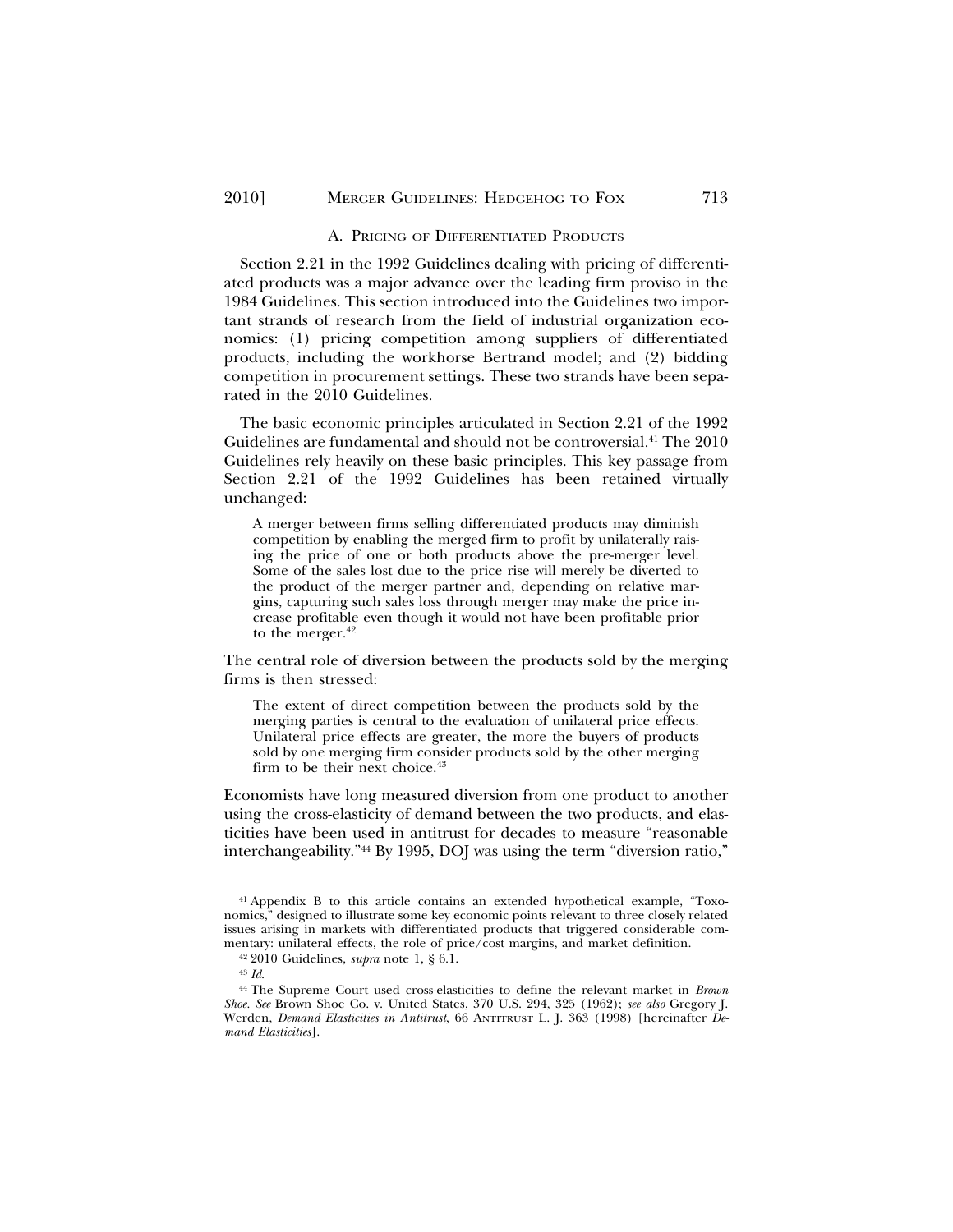to capture this same concept in a more intuitive way. The diversion ratio from Product 1 to Product 2 is defined as the percentage of unit sales lost by Product 1, when its price rises, that are captured by Product 2.<sup>45</sup>

Section 6.1 in the 2010 Guidelines, like Section 2.21 in the 1992 Guidelines, explains how the Agencies assess the impact of the merger on pricing competition. But the very same concepts can be applied to non-price competition. For example, one can examine how improvements in the quality of a product sold by one merging firm capture sales from a product sold by the other merging firm. The "quality" diversion ratio need not equal the normal (price) diversion ratio.

The focus on diversion in the 1992 Guidelines was impeccable in terms of the underlying economics. But it presented a conundrum: how could this approach be reconciled with the emphasis on market shares found in the case law and perpetuated in the 1992 Guidelines? In a path-breaking article, Robert Willig, one of the primary authors of the 1992 Guidelines, showed the way.46 First, Willig acknowledged the challenge: "On the face of it, this perspective appears to remove consideration of market shares from merger analysis since there are no obvious systematic relationships among market shares and cross-price derivatives of demand."47 But then Willig identified certain conditions under which "market shares can be accurate indicators of the competitive effect of a merger between producers of differentiated products."48 The required conditions were subsequently described in the 1992 Guidelines:

The market concentration measures provide a measure of this effect if each product's market share is reflective of not only its relative appeal as a first choice to consumers of the merging firms' products but also its relative appeal as a second choice, and hence as a competitive constraint to the first choice. Where this circumstance holds, market concentration data fall outside the safeharbor regions of Section 1.5, and the merging firms have a combined market share of at least thirty-five percent, the Agency will presume that a significant share of sales in the market are accounted for by consumers who regard the products of the merging firms as their first and second choices.49

<sup>45</sup> *See* Carl Shapiro, Deputy Ass't Att'y Gen., Antitrust Div., U.S. Dep't of Justice, Mergers with Differentiated Products, Speech Before the American Bar Association and the International Bar Association (Nov. 9, 1995), *available at* http://www.justice.gov/atr/public/speeches/227167.pdf; *see also* Carl Shapiro, *Mergers with Differentiated Products*, ANTI-TRUST, Spring 1996, at 23 [hereinafter *Mergers with Differentiated Products (Antitrust article)*].

<sup>46</sup> Robert D. Willig, *Merger Analysis, Industrial Organization Theory, and Merger Guidelines*, 1991 BROOKINGS PAPERS ON ECON. ACTIVITY: MICROECONOMICS 281 (1991).

<sup>47</sup> *Id.* at 300–01.

<sup>48</sup> *Id*. at 301. Willig develops the relevant conditions in the section entitled "Differentiated Product Bertrand Models." *See id.* at 299–305.

<sup>49</sup> 1992 Guidelines, *supra* note 2, § 2.211 (footnote omitted).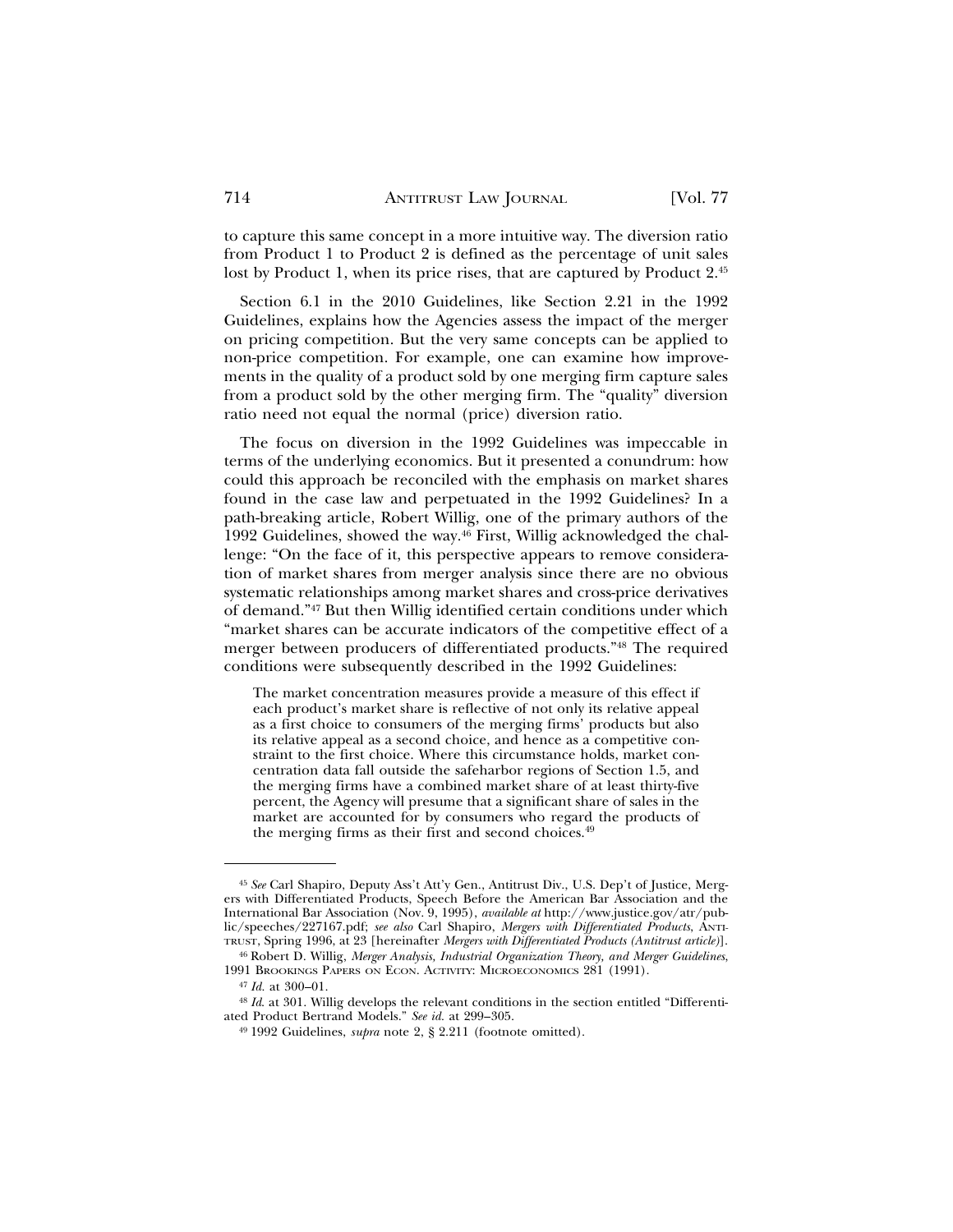In modern parlance, these are the circumstances in which market shares yield good proxies for diversion ratios.<sup>50</sup> In particular, as Willig demonstrates, the diversion ratio from Product 1 to Product 2 is proportional to  $S_2/(1 - S_1)$ , where  $S_1$  and  $S_2$  are the market shares of Products 1 and 2.51 Connecting market shares and unilateral price effects in this way was a theoretical tour de force. But Willig was very careful to emphasize the limitations of this approach. "We shall see that the assumptions are unlikely to be valid in many areas of application where specific information can be developed about product characteristics and about consumer preferences for them. For such applications, merger analysis that focuses exclusively on market shares is likely to go awry."52 Furthermore, even under those special circumstances in which market shares are informative, even Willig, for all his theoretical prowess, could not relate the level of the HHI to diversion ratios.<sup>53</sup>

Consequently, the treatment in the 1992 Guidelines of unilateral price effects in markets with differentiated products suffered from a mismatch between the basic theory of differentiated product pricing competition, which emphasizes diversion, and the Guidelines' historical reliance on market shares and HHIs. As one commenter expressed it at the Stanford Workshop, the 1992 Guidelines were like a centaur: the head of differentiated products pricing was grafted onto the body of market definition and market concentration.<sup>54</sup>

This left the 1992 Guidelines in an uncomfortable state: the link they emphasized between market shares and unilateral price effects rested on a strong assumption about demand (i.e., markets shares are good

 $50$  Even in these circumstances, the diversion ratio from Product 1 to Product 2 depends upon the fraction of lost sales of Product 1 that are recaptured by other products in the market, i.e., the market recapture percentage, as well as on the market shares of Products 1 and 2.

<sup>51</sup> Willig, *supra* note 46, at 302.

<sup>52</sup> *Id*. at 301.

<sup>53</sup> George Stigler had linked HHIs to the danger of collusion; this required making some rather strong assumptions. *See* Stigler, *supra* note 15. Later, the HHI was linked to the welfare effects of changes in outputs in a market for a single homogeneous good. *See* Keith Cowling & Michael Waterson, *Price-Cost Margins and Market Structure*, 43 ECONOMICA 267 (1976); Robert E. Dansby & Robert D. Willig, *Industry Performance Gradient Indexes,* 69 AM. ECON. REV. 249 (1979); Joseph Farrell & Carl Shapiro, *Asset Ownership and Market Structure in Oligopoly*, 21 RAND J. ECON. 275 (1990). But there is no good theoretical link between the level of the HHI and unilateral price effects with differentiated products.

<sup>54</sup> "To me the Unilateral Effects standards in the Guidelines are a kind of antitrust centaur in which you have the head of a unilateral effects analysis that has been grafted onto the body of a coordinated effects analysis." Comment of Dan Wall, Horizontal Merger Guidelines Review Project, Fourth in a Series of Five FTC/DOJ Workshops, Stanford University, at 166 (Jan. 14, 2010), *available at* http://www.ftc.gov/bc/workshops/ hmg/transcripts/100114transcriptstanford.pdf.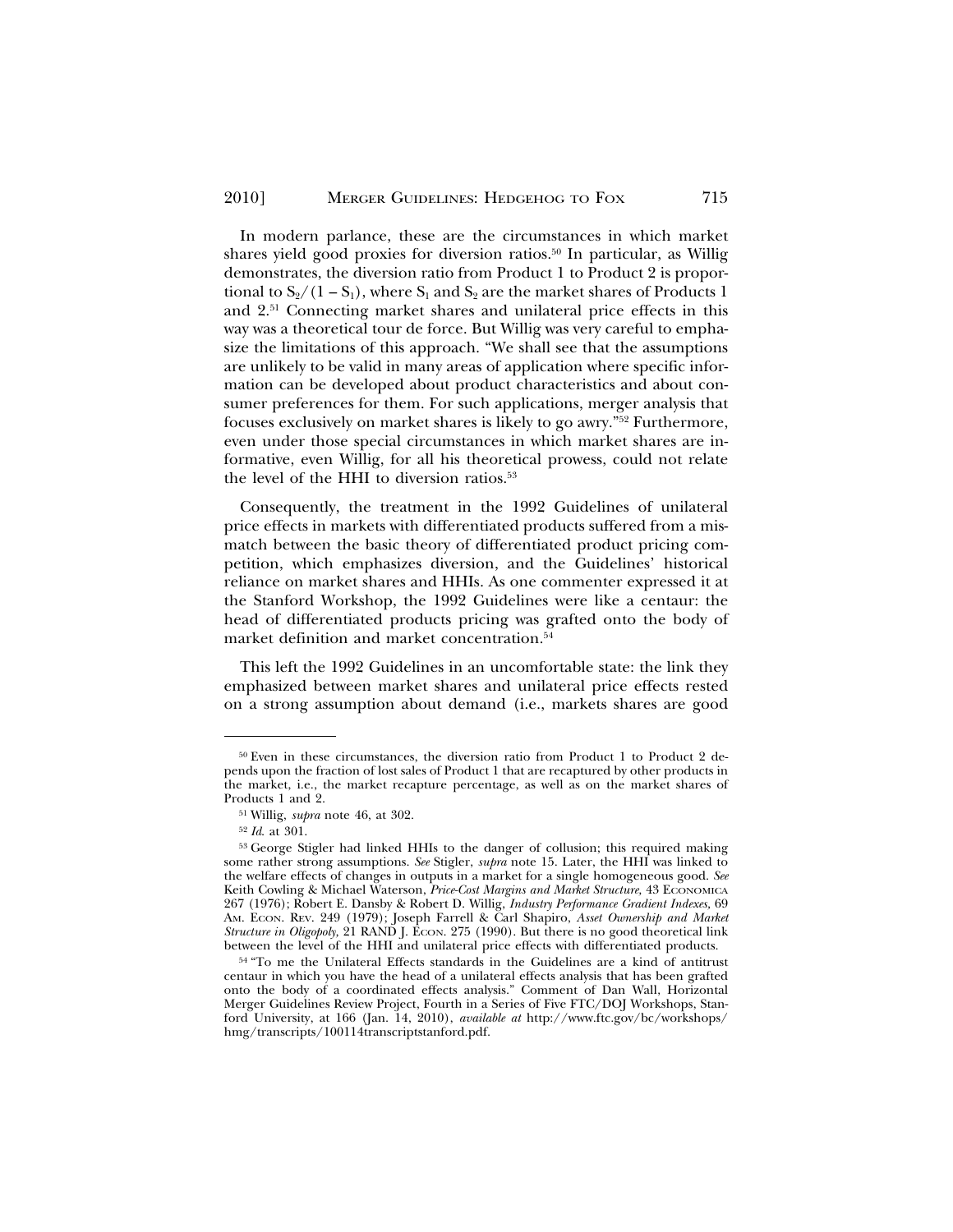proxies for diversion ratios) that often cannot be justified. Willig anticipated this difficulty, writing: "The analysis here also points to the strong need to develop information beyond shares in markets with differentiated products, particularly the relative proximity of the products of the merging firms in the space of salient characteristics."55 Indeed, this is just how practice has evolved since 1992: the DOJ looks at a wide variety of evidence to assess whether the products offered by the merging firms are close substitutes and to measure diversion ratios when possible, sometimes but not always starting with shares in plausibly defined markets.

Spurred by the 1992 Guidelines, and in parallel with major advances in practice, the economic literature relating to unilateral price effects, including the estimation of demand and full merger simulation, developed over the past eighteen years. Many Ph.D. theses have been written about estimating demand systems with differentiated products, and considerable strides have been made in developing simpler approaches that are feasible when data are limited.56 I cannot possibly do justice to that literature here; in any event, it has been well surveyed quite recently.<sup>57</sup> Suffice it to say that enormous strides have been made in theory and in practice.58

As economic learning and practice evolved, the emphasis on market shares found in Section 2.21 of the 1992 Guidelines became less helpful to achieve transparent and accurate merger enforcement using a unilateral-effects theory. For example, in a recently litigated case, the court, citing the relevant passage from the Guidelines, rejected the FTC's attempt to invoke the 35 percent presumption quoted above.<sup>59</sup> In that case at least, the court wanted more data to support the unilateral effects theory. DOJ economists routinely look for this type of evidence.

<sup>55</sup> Willig et al., *supra* note 46, at 304.

<sup>56</sup> *See, e.g*., Roy J. Epstein & Daniel L. Rubinfeld, *Merger Simulation: A Simplified Approach with New Applications*, 69 ANTITRUST L.J. 883 (2001).

<sup>57</sup> *See* Gregory J. Werden & Luke M. Froeb, *Unilateral Competitive Effects of Horizontal Mergers*, *in* HANDBOOK OF ANTITRUST ECONOMICS 43 (Paolo Buccirossi ed., 2008); Oliver Budzinski & Isabel Ruhmer, *Merger Simulation in Competition Policy: A Survey,* 6 J. COMPETI-TION L. & ECON. 277 (2010); Jonathan B. Baker & David Reitman, *Research Topics in Unilateral Effects Analysis, in* RESEARCH HANDBOOK ON THE ECONOMICS OF ANTITRUST ( Einer Elhauge ed., forthcoming) (Baker & Reitman chapter available at http://papers.ssrn. com/sol3/papers.cfm?abstract\_id=1504863); PETER DAVIS & ELIANA GARCES, QUANTITA-TIVE TECHNIQUES FOR COMPETITION AND ANTITRUST ANALYSIS (2010).

<sup>58</sup> Recent advances build upon basic theories going back over one hundred years. "Although unilateral effects theories are based on ideas that are quite old as economic theory goes, explicit application of these ideas to merger policy was quite limited prior to the release of the *Horizontal Merger Guidelines* (1992)." Werden & Froeb, *supra* note 57, at 43.

<sup>59</sup> FTC v. CCC Holdings Inc., 605 F. Supp. 2d 26, 67–72 (D.D.C. 2009).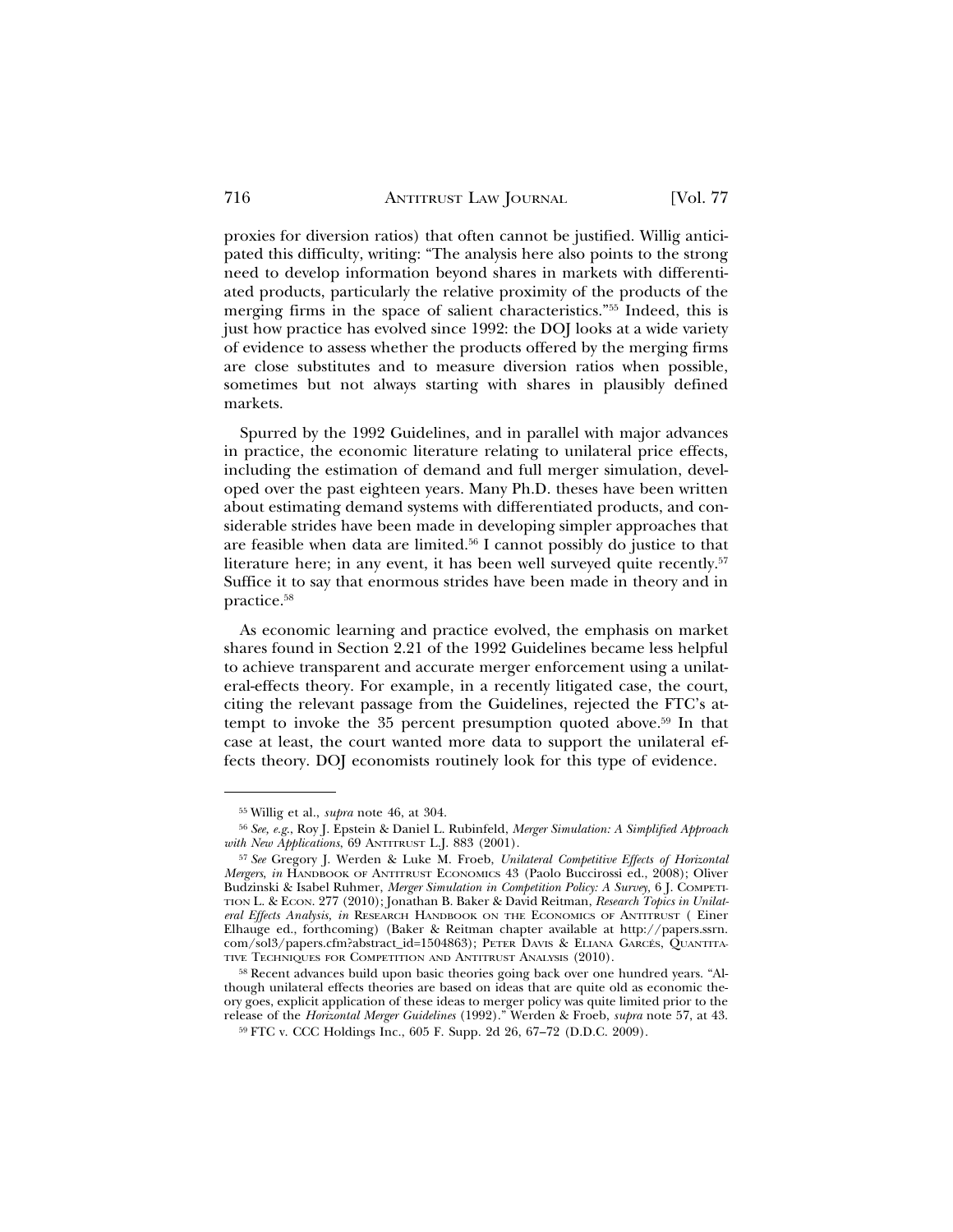The 2010 Guidelines modestly update the treatment of unilateral price effects to reflect the substantial changes in economic learning and Agency practice since 1992.<sup>60</sup> Two aspects of that updating are of special significance: (1) reduced emphasis on market shares, and (2) introduction of the "value of diverted sales" as an indicator of upward pricing pressure.

Before turning to those two topics, it is worth highlighting that *all* of this analysis involving diversion takes as given the set of products being offered and thus does not account for the supply-side responses of repositioning and entry. $61$  Although a number of comments criticized the revised Guidelines for purportedly establishing unjustified presumptions about unilateral price effects based on diversion ratios and margins, the Guidelines explicitly state:

A merger is unlikely to generate substantial unilateral price increases if non-merging parties offer very close substitutes for the products offered by the merging firms. In some cases, non-merging firms may be able to reposition their products to offer close substitutes for the products offered by the merging firms. Repositioning is a supply-side response that is evaluated much like entry, with consideration given to timeliness, likelihood, and sufficiency. See Section 9. The Agencies consider whether repositioning would be sufficient to deter or counteract what otherwise would be significant anticompetitive unilateral effects from a differentiated products merger.<sup>62</sup>

This language, however, led to criticism that the revised Guidelines take an overly skeptical approach to repositioning by treating it like entry. Yet the same basic approach can be found in the 1992 Guidelines.<sup>63</sup> The 2006 Commentary observed that in practice repositioning has rarely been a significant factor:

Consideration of repositioning closely parallels the consideration of entry, discussed below, and also focuses on timeliness, likelihood, and sufficiency. The Agencies rarely find evidence that repositioning would

<sup>60</sup> Most of the new points made in Section 6.1 of the 2010 Guidelines can be found in the 2006 Commentary, *supra* note 4, at 27–28 (section titled "Unilateral Effects Relating to the Pricing of Differentiated Products").

<sup>61</sup> Again, Willig recognized and emphasized this point: "The above discussion proceeded on the implicit assumption that the pattern of demand relationships and products' characteristics are not subject to endogeneous change. Although this may be an accurate assumption in many contexts, in others firms may be readily and quickly able to reposition their products in response to market incentives." Willig, *supra* note 46, at 304.

<sup>62</sup> 2010 Guidelines, *supra* note 1, § 6.1.

<sup>63</sup> "The timeliness and likelihood of repositioning responses will be analyzed using the same methodology as used in analyzing uncommitted entry or committed entry (see Sections 1.3 and 3), depending on the significance of the sunk costs entailed in repositioning." 1992 Guidelines*, supra* note 2, § 2.212 n.23.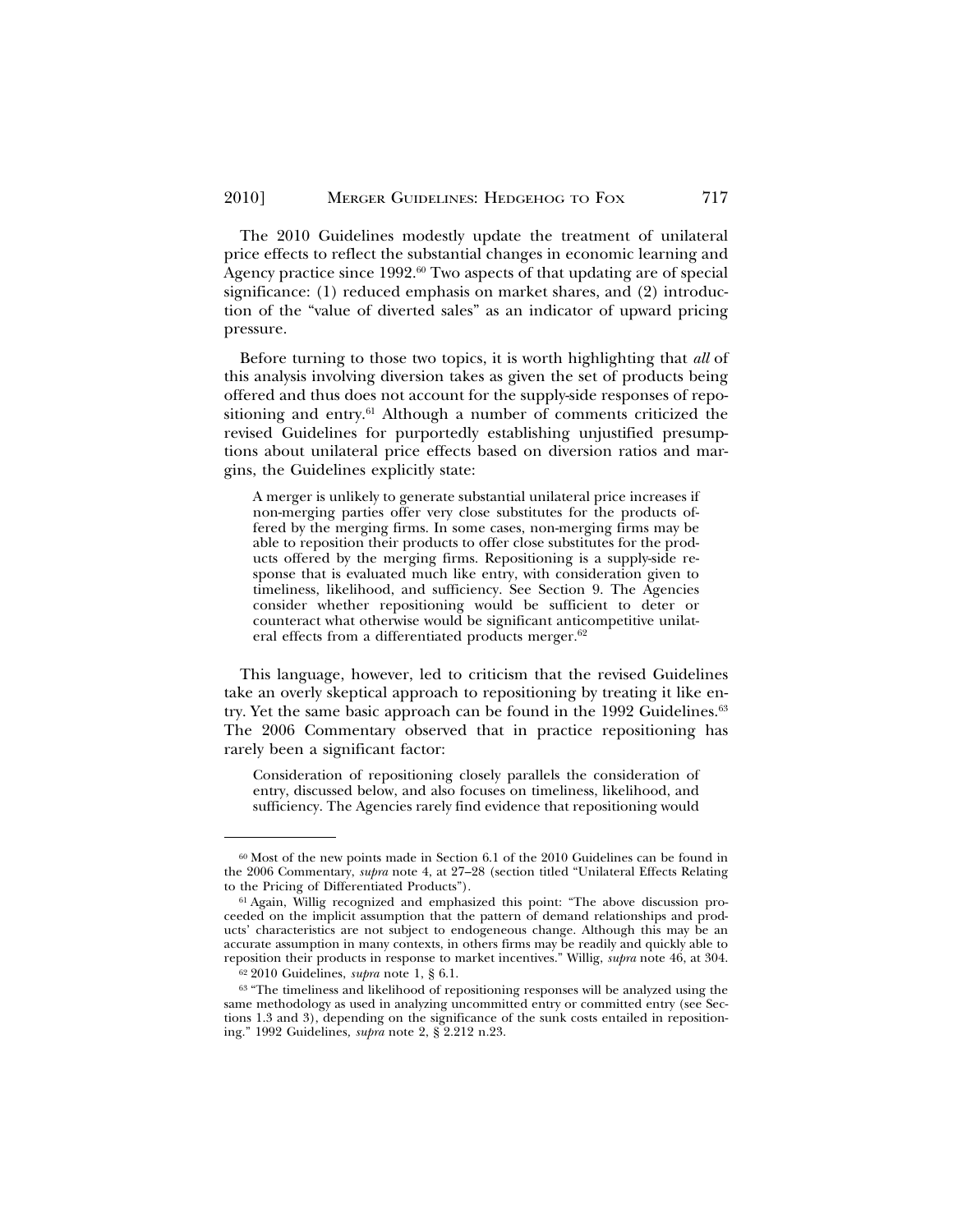be sufficient to prevent or reverse what otherwise would be significant anticompetitive unilateral effects from a differentiated products merger. Repositioning of a differentiated product entails altering consumers' perceptions instead of, or in addition to, altering its physical properties. The former can be difficult, especially with well-established brands, and expensive efforts at doing so typically pose a significant risk of failure and thus may not be undertaken.<sup>64</sup>

The revised Guidelines recognize that the ease or difficulty of repositioning varies greatly across markets.65

#### 1. *Reduced Emphasis on Market Shares*

The 2010 Guidelines do not explicitly link diversion ratios to market shares. This reflects experience gained over the years: while market shares are often a useful starting point for assessing diversion ratios, and can indeed be used as proxies for diversion ratios, the DOJ will normally look as well for more direct evidence of diversion ratios. The new language states:

The Agencies consider any reasonably available and reliable information to evaluate the extent of direct competition between the products sold by the merging firms. This includes documentary and testimonial evidence, win/loss reports and evidence from discount approval processes, customer switching patterns, and customer surveys.<sup>66</sup>

The revised Guidelines go on to state:

Substantial unilateral price elevation post-merger for a product formerly sold by one of the merging firms normally requires that a significant fraction of the customers purchasing that product view products formerly sold by the other merging firm as their next-best choice. $67$ 

#### This differs somewhat from the 1992 Guidelines, which stated:

Substantial unilateral price elevation in a market for differentiated products requires that there be a significant share of sales in the mar-

<sup>64</sup> 2006 Commentary, *supra* note 4, at 31.

<sup>65</sup> 2010 Guidelines, *supra* note 1, § 6.1. Repositioning is analyzed very similarly in Section 6.2, which covers bargaining and auctions.

<sup>66</sup> 2010 Guidelines, *supra* note 1, § 6.1. These ideas were present but less well developed in the 1992 Guidelines. "Information about consumers' actual first and second product choices may be provided by marketing surveys, information from bidding structures, or normal course of business documents from industry participants." 1992 Guidelines, *supra* note 2, § 2.211, n.22. The European Commission follows a similar approach. "When data are available, the degree of substitutability may be evaluated through customers preference surveys, analysis of purchasing patterns, estimation of the cross-price elasticities of the products involved, or diversion ratios." EU Horizontal Merger Guidelines, *supra* note 29, ¶ 29 (footnotes omitted).

<sup>67</sup> 2010 Guidelines, *supra* note 1, § 6.1.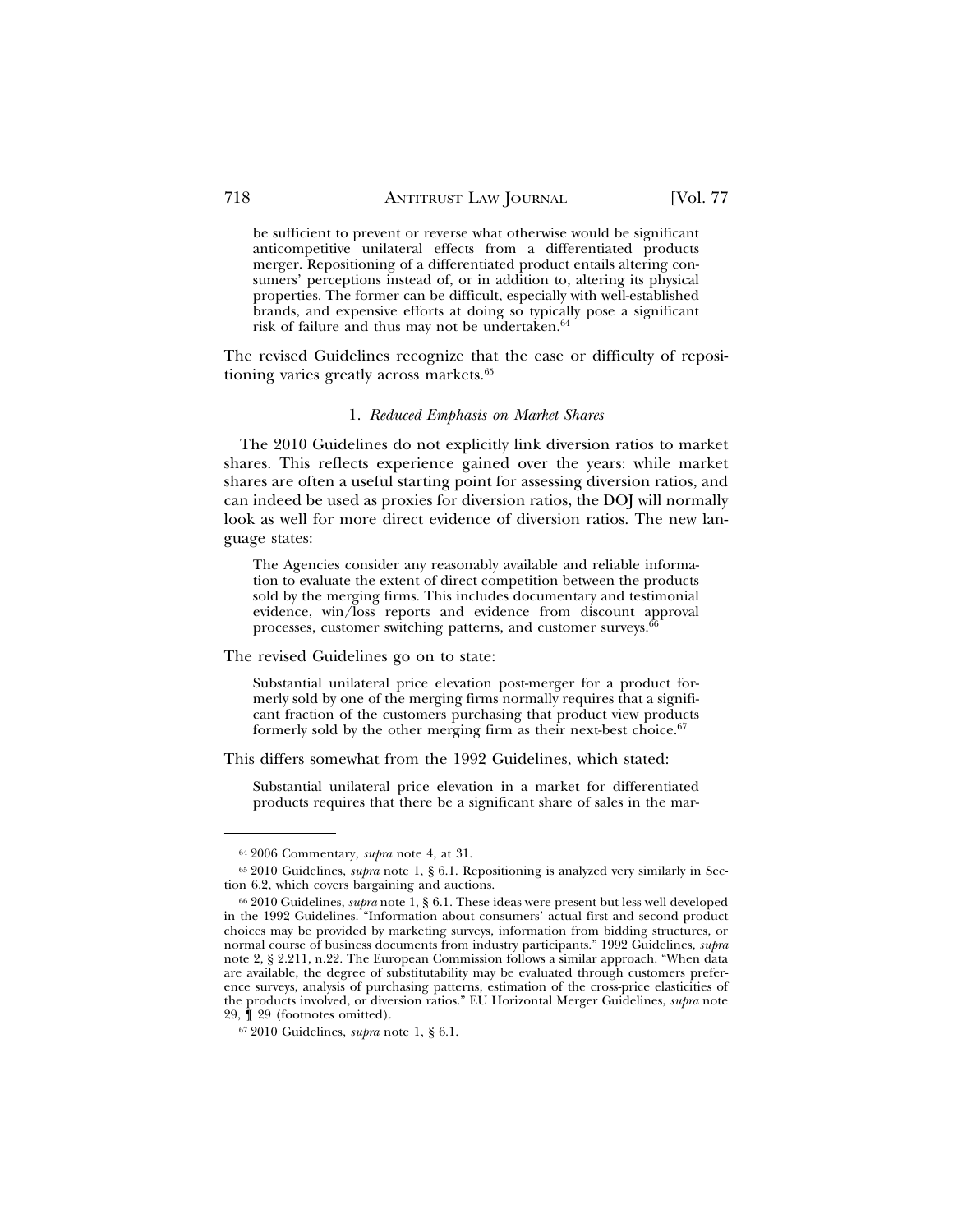ket accounted for by consumers who regard the products of the merging firms as their first and second choices  $\ldots$ <sup>6</sup>

The revised Guidelines reflect Agency practice, which involves assessing whether the price of any product sold by the merging firms is likely to increase significantly due to the merger. That depends heavily on diversion to products sold by the merging partner, not on any marketwide measure.<sup>69</sup> The central role of diversion between the merging parties is explained this way:

Diversion ratios between products sold by one merging firm and products sold by the other merging firm can be very informative for assessing unilateral price effects, with higher diversion ratios indicating a greater likelihood of such effects. Diversion ratios between products sold by merging firms and those sold by non-merging firms have at most secondary predictive value.<sup>70</sup>

Some comments criticized this passage for purportedly downplaying the importance of competition from products offered by non-merging firms. However, that criticism is inapt: if products offered by non-merging firms are close substitutes for a product sold by a merging firm, diversion to those products will normally be high, necessarily depressing the diversion ratio to products sold by the other merging firm.<sup>71</sup> This same point was explicitly made in the 2006 Commentary:

A merger may produce significant unilateral effects even though a non-merging product is the "closest" substitute for every merging product in the sense that the largest diversion ratio for every product of the merged firm is to a non-merging firm's product. The unilateral effects of a merger of differentiated consumer products are largely de-

<sup>68</sup> 1992 Guidelines, *supra* note 2, § 2.21.

<sup>69</sup> In some cases, the economic models used by the Agencies predict significant price increases only for products with relatively few sales. This is most likely to happen if a relatively unpopular product is merging with a popular product that has a larger margin. However, in such cases, the Agencies may conclude that the predicted harm to relatively few customers is not substantial enough to warrant an enforcement action, especially if the merger is expected to generate cognizable efficiencies that will benefit a larger set of customers so customers overall are likely to benefit from the merger. *See generally* Joshua D. Wright, Comment on the Proposed Update on the Horizontal Merger Guidelines: Accounting for Out-of-Market Efficiencies (May 31, 2010), *available at* http://www.ftc.gov/ os/comments/hmgrevisedguides/548050-00008.pdf.

<sup>70</sup> 2010 Guidelines, *supra* note 1, § 6.1.

<sup>71</sup> Alison Oldale, Chief Economist at the UK Competition Commission, made this point at the first workshop. "For example, the diversion ratio is a ratio. On the top, you may have just the diversion between the merging parties. But on the bottom, you've got the whole world. So, you've got the diversion to everything else that might be acting as a constraint. They don't get lost in the analysis." Fed. Trade Comm'n, Horizontal Guidelines Review Project Workshop, Dec. 3, 2009, at 191, *available at* http://www.ftc.gov/bc/ workshops/hmg/transcripts/091203transcript.pdf.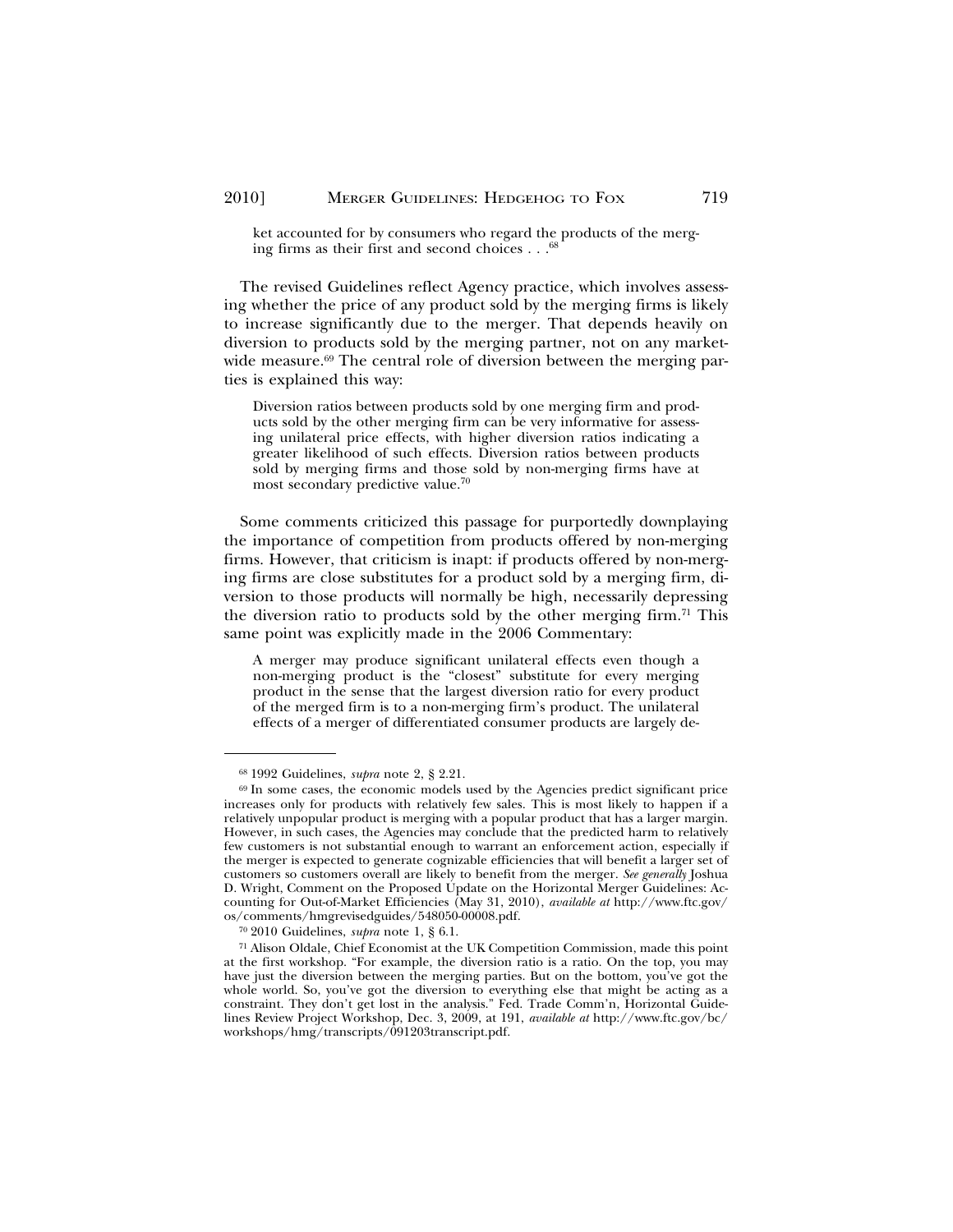termined by the diversion ratios between pairs of products combined by the merger, and the diversion ratios between those products and the products of non-merging firms have at most a secondary effect.<sup>72</sup>

In a merger joining Products 1 and 2, significant unilateral effects for Product 1 can occur even if Product 2 is not the "closest substitute" overall to Product 1. What these effects require is that a significant percentage of the customers purchasing Product 1 consider Product 2 to be their next second choice. That percentage is captured by the diversion ratio.

DOJ puts far more weight on diversion ratios and margins (see below) than on the HHI level when diagnosing unilateral price effects. This has been the case for many years, and again the 2006 Commentary made clear that HHI levels are of limited predictive value for this purpose:

Indeed, market concentration may be unimportant under a unilateral effects theory of competitive harm. As discussed in more detail in Chapter 2's discussion of Unilateral Effects, the question in a unilateral effects analysis is whether the merged firm likely would exercise market power absent any coordinated response from rival market incumbents. The concentration of the remainder of the market often has little impact on the answer to that question.<sup>73</sup>

As noted below, the market shares of the merging firms, and the *change* in the HHI, are more informative in this context than the *level* of the HHI.

These changes in practice had left many practitioners uncertain about whether and how the Agencies use HHIs in cases involving unilateral price effects for differentiated products. The revised Guidelines clarify the role of HHIs in such cases:

Diagnosing unilateral price effects based on the value of diverted sales need not rely on market definition or the calculation of market shares and concentration. The Agencies rely much more on the value of diverted sales than on the level of the HHI for diagnosing unilateral price effects in markets with differentiated products.<sup>74</sup>

The express acknowledgement that HHI levels typically are not very helpful diagnostics in these cases has led to concerns that the valuable screening role played by the HHI thresholds since 1982 has been reduced or lost. In fact, the 2010 Guidelines recognize the importance of these HHI thresholds to help identify mergers that are "unlikely to have

<sup>72</sup> 2006 Commentary, *supra* note 4, at 28.

<sup>73</sup> *Id*. at 16.

<sup>74</sup> 2010 Guidelines, *supra* note 1, § 6.1.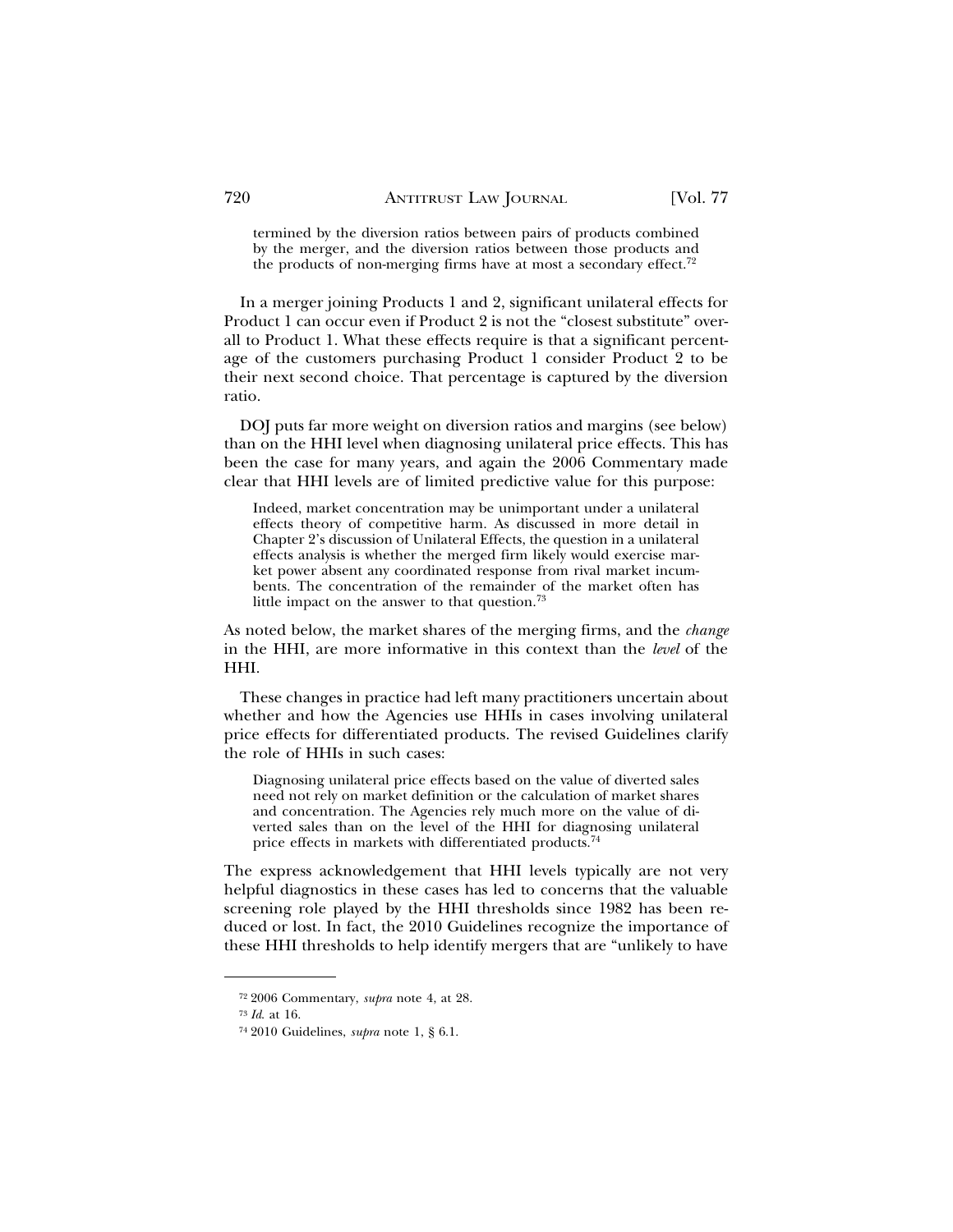adverse competitive effects and ordinarily require no further analysis."75 Indeed, the 2010 Guidelines not only retain HHI thresholds but raise them. DOJ continues to apply the HHI thresholds to all horizontal mergers.76 Of course, HHIs can only be calculated after a relevant market has been defined, so uncertainty about the scope of the relevant market necessarily creates uncertainty about applicable levels and changes in the HHI. Below, I discuss market definition in cases involving differentiated products.

The combined shares of the merging firms, and the change in the HHI, can be useful and informative metrics in unilateral effects cases, and these measures are used by the Agencies. If diversion is proportionate to market share, the diversion from Product 1 to Product 2 is proportionate to  $S_2/(1-S_1)$ , which can be approximated as  $S_2 \times (1+S_1)$  if  $S_1$  is not too large.77 Approximating the diversion ratio from Product 2 to Product 1 in the same way, and adding up the two diversion ratios, gives  $S_1 + S_2 + 2 \times S_1 \times S_2$  which equals the combined share of the merging firms plus the change in the HHI. Unilateral price effects are unlikely if the change in the HHI is less than 100, which corresponds to a merger between firms with market shares of 5 percent and 10 percent.

Nonetheless, the revised Guidelines do not retain the presumption that the merging firms are significant direct competitors if their combined market share is at least 35 percent. This presumption was dropped, for four reasons. First, the 1992 Guidelines did not provide a specific basis for the 35 percent figure. Evidently, it was taken from the 35 percent figure used in the leading firm proviso since 1982. But that proviso was based on a very different model and theory: the dominant firm/competitive fringe model in a market for a homogeneous good. Second, as practice evolved, the 35 percent presumption was often invoked as a safe harbor, with merging parties frequently asserting that,

<sup>75</sup> *Id*. § 5.3.

<sup>76</sup> Merging parties generally emphasize HHIs when they are low and downplay HHIs when they are high. This perspective is reflected in the comments filed by the ABA Antitrust Section, which applauds the Agencies for expanding the HHI-based safe harbor zones while urging the Agencies to disavow any presumptions based on high HHIs. *See* ABA Section of Antitrust Law, HMG Revision Project—Comment, Project No. P092900, at 12 (June 4, 2010), *available at* http://www.ftc.gov/os/comments/hmgrevisedguides/ 548050-00026.pdf. The 2010 Guidelines, like their predecessors, are consistent in placing some weight on HHIs, be they low or high.

<sup>&</sup>lt;sup>77</sup> The ratio of the approximation to the precise value is  $(1 + S_1) \times (1 - S_1)$  which equals  $(1 - S<sub>1</sub><sup>2</sup>)$ , so the approximation is less than the actual value. If Firm 1's market share is 10 percent,  $S_1 = 0.1$  and the approximation is 99 percent of the actual value. If Firm 1's market share is 20 percent,  $S_1 = 0.2$  and the approximation is 96 percent of the actual value. If Firm 1's market share is 30 percent,  $S_1 = 0.3$  and the approximation is 91 percent of the actual value.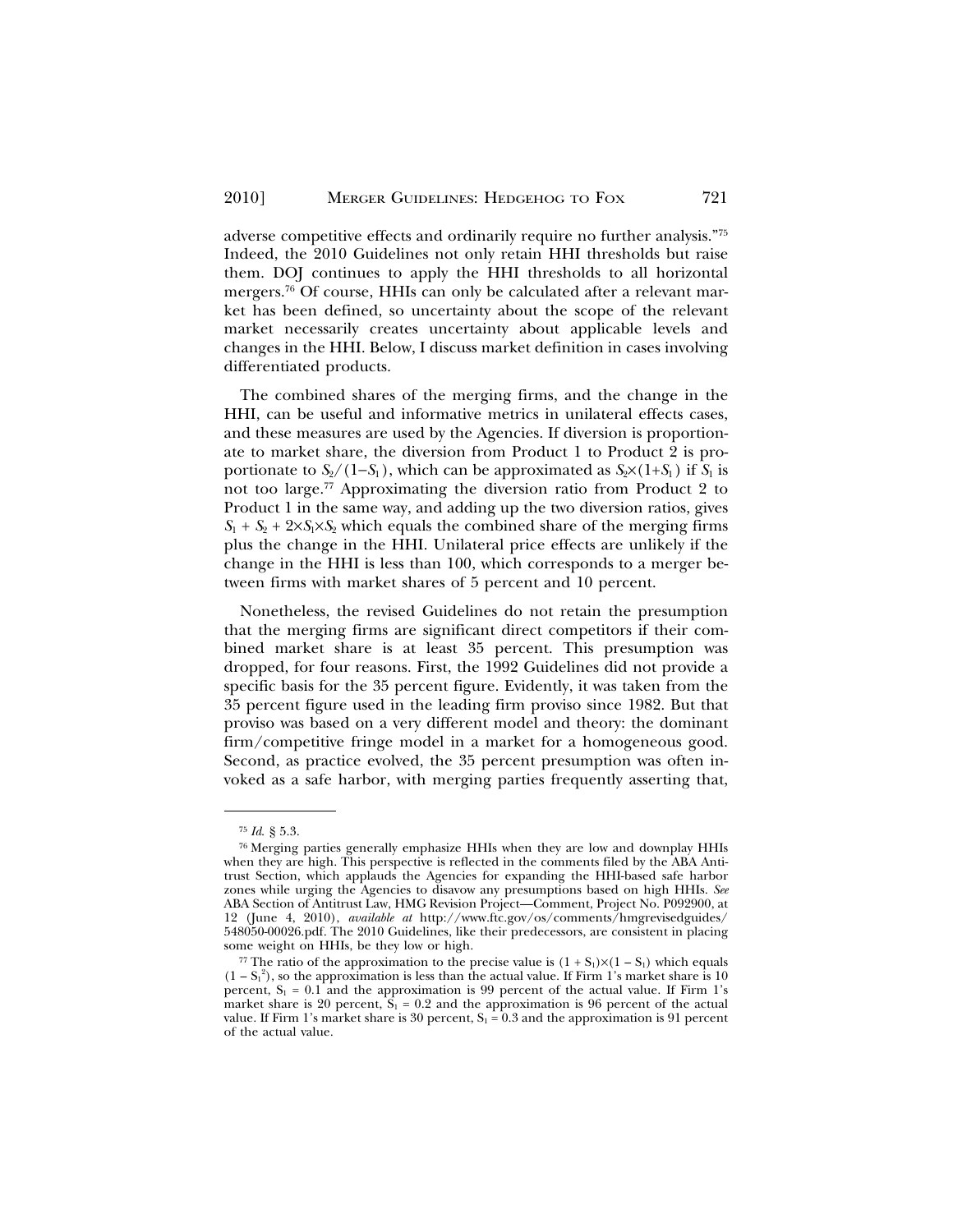according to the Guidelines, there could be no substantial unilateral price effects if their combined share of the relevant market was less than 35 percent. In fact, the 1992 Guidelines contain no such safe harbor.78 Nor would one be justified: a merger combining two products that are close substitutes can lead to substantial unilateral price increases for those products even if their combined market share is less than 35 percent. Third, the presumption could only properly be invoked if market shares are a reasonable proxy for diversion ratios. As discussed above, DOJ often uses market shares to assess diversion, and higher shares in a properly defined relevant market do generally go along with elevated concern about unilateral price effects. But we also look for more direct evidence of diversion. Fourth, as emphasized in this article, economic theory relates unilateral price effects with differentiated products more directly to diversion ratios and margins than to the combined market share of the merging firms.

#### 2. *The Value of Diverted Sales*

The 2010 Guidelines introduce the "value of diverted sales" into the analysis of unilateral price effects with differentiated products:

Adverse unilateral price effects can arise when the merger gives the merged entity an incentive to raise the price of a product previously sold by one merging firm and thereby divert sales to products previously sold by the other merging firm, boosting the profits on the latter products. Taking as given other prices and product offerings, that boost to profits is equal to the value to the merged firm of the sales diverted to those products. The value of sales diverted to a product is equal to the number of units diverted to that product multiplied by the margin between price and incremental cost on that product.<sup>79</sup>

The basic economics underlying the "value of diverted sales" concept are not new. Suppose that the merger brings under common ownership Product 1, formerly owned by Firm 1, and Product 2, formerly owned by Firm 2. One key question is whether the merger is likely to lead to a significant price elevation for Product  $1<sup>80</sup>$  As stressed above, repositioning and entry are not considered at this point in the analysis, which takes as given the set of competing products offered by non-merging firms. One can also take as given the prices charged by non-merging

<sup>78</sup> "Section 2.2 of the Guidelines does not establish a special safe harbor applicable to the Agencies' consideration of possible unilateral effects." 2006 Commentary, *supra* note 4, at 26.

<sup>79</sup> 2010 Guidelines, *supra* note 1, § 6.1.

<sup>80</sup> This question can then be repeated for Product 2 and other products owned by the merging firms.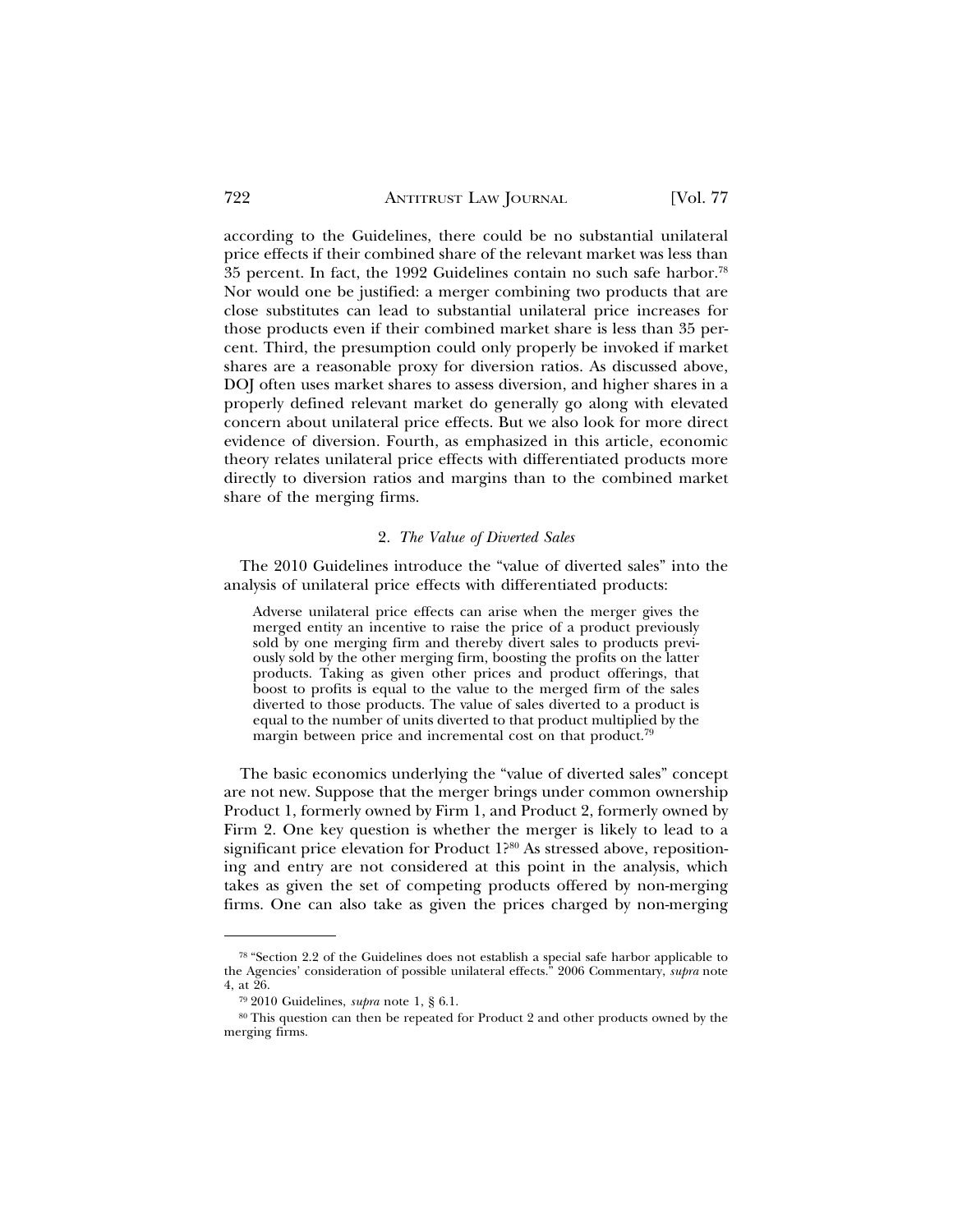rivals for their products. Holding these prices fixed typically will lead to an under-estimate of the magnitude of the post-merger price change.<sup>81</sup>

With these simplifications, the central question can be posed very specifically: "Taking as given all other products and their prices, is the profit-maximizing price for Product 1 significantly higher for a firm that owns both Product 1 and Product 2 than it was for Firm 1, which owns just Product 1?" The answer to this question depends entirely on (a) how the demand for these two products varies as their prices rise above pre-merger levels, and (b) their pre-merger margins.<sup>82</sup>

As discussed in more detail below, this is *precisely* the same question posed by the hypothetical monopolist test to see if Products 1 and 2 form a relevant market. This very tight connection between unilateral price effects with differentiated products and market definition was not clear in earlier Guidelines. The Guidelines now clarify this relationship by explaining in more detail how the hypothetical monopolist test works with differentiated products.<sup>83</sup>

As a first step to answering this question, it is instructive to simplify even further by holding fixed the price of Product 2 and asking how common ownership of Product 2 changes the pricing *incentives* for Product 1, starting at pre-merger prices. Studying these incentives requires far less information than estimating the profit-maximizing price increase for Product 1.

To see how common ownership changes incentives, it is a bit easier to think in terms of the incentives to sell more units of Product 1 (the reverse of raising the price of Product 1). Owning Product 2 creates a disincentive to sell more units of Product 1. Suppose that for every four extra units sold of Product 1 by lowering its price, one fewer unit of

<sup>&</sup>lt;sup>81</sup> Rivals usually have an incentive to raise the prices of their products in response to the higher demand they face when the merged firm raises the prices for its products. As Willig puts it: "rival nonparties have incentives to raise their prices in response." Willig, *supra* note 46, at 299 (citing Raymond Deneckere & Carl Davidson, *Incentives to Form Coalitions with Bertrand Competition*, 16 RAND J. ECON. 473 (1985)). Therefore, accounting for rival pricing responses *magnifies* the predicted price increases (or decreases). Merger simulation models typically account for such responses. "These models often include independent price responses by non-merging firms." 2010 Guidelines, *supra* note 1, § 6.1.

<sup>82</sup> Strictly speaking, one needs to measure the marginal cost of Products 1 and 2 at output levels in the vicinity of pre-merger levels. If marginal cost is constant within this range of output, knowing pre-merger marginal cost is sufficient. The assumption of constant marginal cost is commonly made, and I make it here. Modifying the analysis to account for non-constant marginal cost is not difficult in principle and can be important in practice.

<sup>83</sup> One way the revised Guidelines do this is by linking together Example 5 on market definition with Example 19 on unilateral price effects. Market definition with differentiated products is addressed below.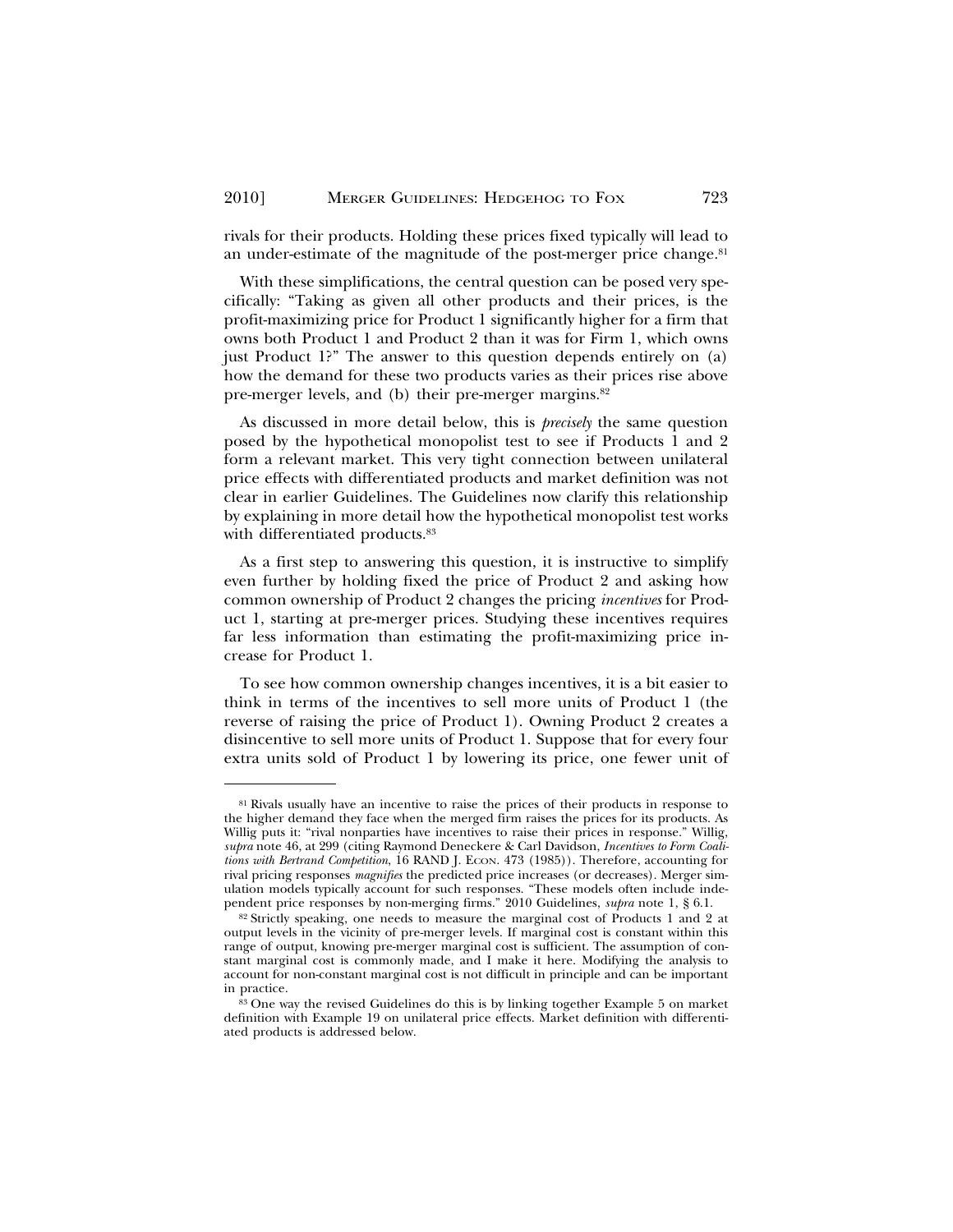Product 2 is sold. This corresponds to a diversion ratio of 25 percent. The higher the diversion ratio, the greater the disincentive to sell units of Product 1 created by the merger. So far so good, as per the 1992 Guidelines. The logical—and unavoidable—next step is to ask how cannibalizing sales of Product 2 affects the merged firm's *profits* from selling more units of Product 1. Lost unit sales of Product 2 only affect the merged firm's profits to the extent that those sales were contributing to profits, i.e., to the extent that price exceeds marginal cost for Product 2. This directs our attention to the gap between price and marginal cost for Product 2. This is just arithmetic.<sup>84</sup>

Suppose that Products 1 and 2 each sell for \$100,000, and the marginal cost of each is \$60,000, so each unit sold contributes \$40,000 towards covering fixed costs and earning profits. For every four extra units sold of Product 1, one unit of Product 2 is cannibalized, leading to a lost contribution of \$40,000. Thus, every extra unit sold of Product 1 reduces Product 2's contribution by \$10,000. Combining the ownership of Products 1 and 2 thus creates a \$10,000 per-unit disincentive to sell units of Product 1. In economic terms, the merged entity bears a \$10,000 per-unit *opportunity cost* not borne by Firm 1.85

Moving beyond this specific numerical example, the per-unit opportunity cost of selling Product 1 that is borne (internalized) by the merged firm but not Firm 1 is equal to  $D_{12}(P_2 - C_2)$ , where  $D_{12}$  is the diversion rate from Product 1 to Product 2,  $P_2$  is the price of Product 2, and  $C_2$  is the marginal cost of Product 2. The opportunity cost is equal to the multiplicative product of the diversion ratio and the margin.86 *Neither the*

<sup>84</sup> *See* Willig, *supra* note 46, at 299; Daniel P. O'Brien & Steven C. Salop, *Competitive Effects of Partial Ownership: Financial Interest and Corporate Control*, 67 ANTITRUST L.J. 559 (2000) (developing these ideas for partial acquisitions as well as full mergers); *see also* Jerry Hausman, Gregory Leonard & J. Douglas Zona, *Competitive Analysis with Differenciated Products*, 34 ANNALES D'ÉCONOMIE ET DE STATISTIQUE 159, 173–76 (1994) (noting the key role played by margins in the analysis of unilateral price effects).

<sup>85</sup> This example is taken from Joseph Farrell & Carl Shapiro, *Recapture, Pass-Through, and Market Definition*, 76 ANTITRUST L.J. 585, 588–90 (2010) [hereinafter *Recapture, Pass-Through, and Market Definition*]. The opportunity cost approach stressed here is developed in that article and in: Joseph Farrell & Carl Shapiro, *Antitrust Evaluation of Horizontal Mergers: An Economic Alternative to Market Definition*, 10 B.E. J. THEORETICAL ECON.: POLICIES & PERSP., Vol. 10, No. 1, Art. 9 (2010), http://www.bepress.com/bejte/vol10/iss1/art9 [hereinafter *Antitrust Evaluation of Horizontal Mergers*].

<sup>86</sup> Nearly twenty years ago, Willig showed that the multiplicative product of the diversion ratio and the margin was the key driver of unilateral effects:

Thus, to the first order, the incentive to raise the price of good 1 following a merger with the seller of good 2 is greater the larger the product of the markup on 2 and the derivative of the demand for 2 with respect to the price of 1. This cross-price derivative is meaningfully scaled in relation to the absolute value of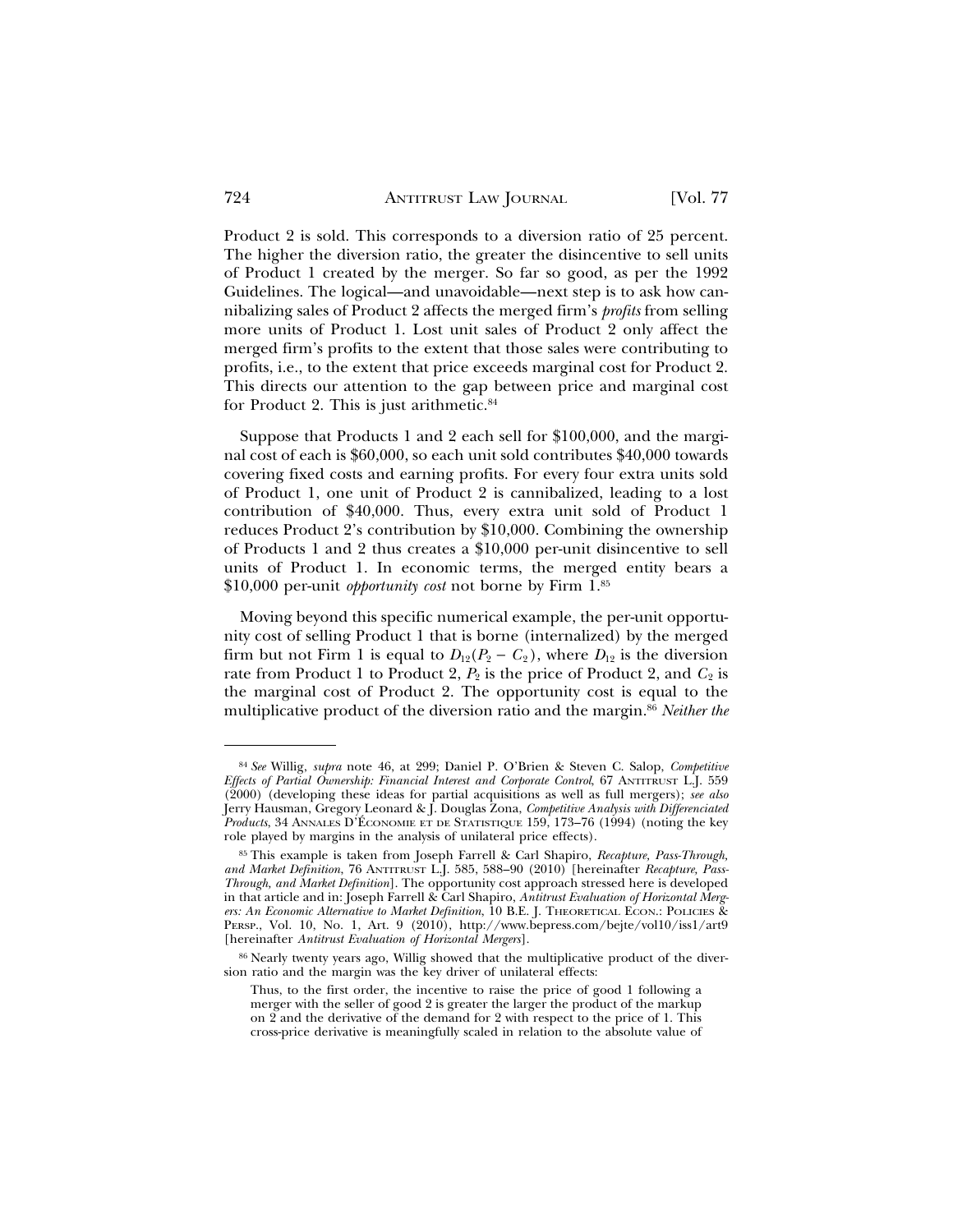*diversion ratio nor the margin operates alone to generate upward pricing pressure.*

These ideas are at least twenty years old, as the Willig reference shows, and are not new at DOJ. When I served as Deputy Assistant Attorney General for Economics in 1995 I wrote:

Roughly speaking, a valuable index of the potential anticompetitive unilateral effects is obtained by multiplying the Diversion Ratio by the Gross Margin. Any danger of a unilateral price increase may be alleviated by product repositioning, entry, or efficiencies. Nonetheless, the Diversion Ratio and the Gross Margin are the key variables in the demand-side portion of the analysis.<sup>87</sup>

For example, the DOJ's 1997 challenge to the proposed merger between Vail Resorts and Ralston Resorts noted the central role of diversion ratios and margins in unilateral price effects:

This unilateral effect will be larger as the recapture rate (which is sometimes called the "diversion ratio," see infra note 4) is larger, as the margin earned on recaptured customers is higher, and as the customers who leave the merging firms in response to a price increase are fewer (in technical terms, the lower the "own price elasticity").<sup>88</sup>

The 2010 Guidelines move beyond diversion ratios, directing attention to the "value of diverted sales." The "value of diverted sales" incentive measure is constructed from the multiplicative product of a diversion ratio and a margin.

Consider a small price increase on Product 1, which we denote by  $\Delta P_1$ . Holding fixed all prices other than  $P_1$ , this will cause the unit sales of Product 1 to fall by some amount, call it  $\Delta X_1$ . Some of those lost sales will be diverted to Product 2, call them  $\Delta X_2$ . The revised Guidelines define the value of sales diverted to Product 2 by the price increase for Product 1 as "the number of units diverted to that product multiplied by the margin between price and incremental cost on that product."89 The value of diverted sales associated with the postulated price increase for Product 1 thus is given by  $V = \Delta X_2 (P_2 - C_2)$ .

the (own-price) derivative of the demand for 1 with respect to the price of 1, to indicate the share of the marginal sales of 1 that would divert to 2.

Willig, *supra* note 46, at 299.

<sup>87</sup> Shapiro, *Mergers with Differentiated Products (Antitrust article)*, *supra* note 45, at 23.

<sup>88</sup> Competitive Impact Statement at 10–11, United States v. Vail Resorts, Inc., No. 97-B-10 (D. Colo. Feb. 3, 1997), *available at* http://www.justice.gov/atr/cases/f1000/1014.pdf.

<sup>&</sup>lt;sup>89</sup> 2010 Guidelines, *supra* note 1, § 6.1. The relevant cost concept here,  $C_2$ , is the average incremental cost associated with the extra units of Product 2.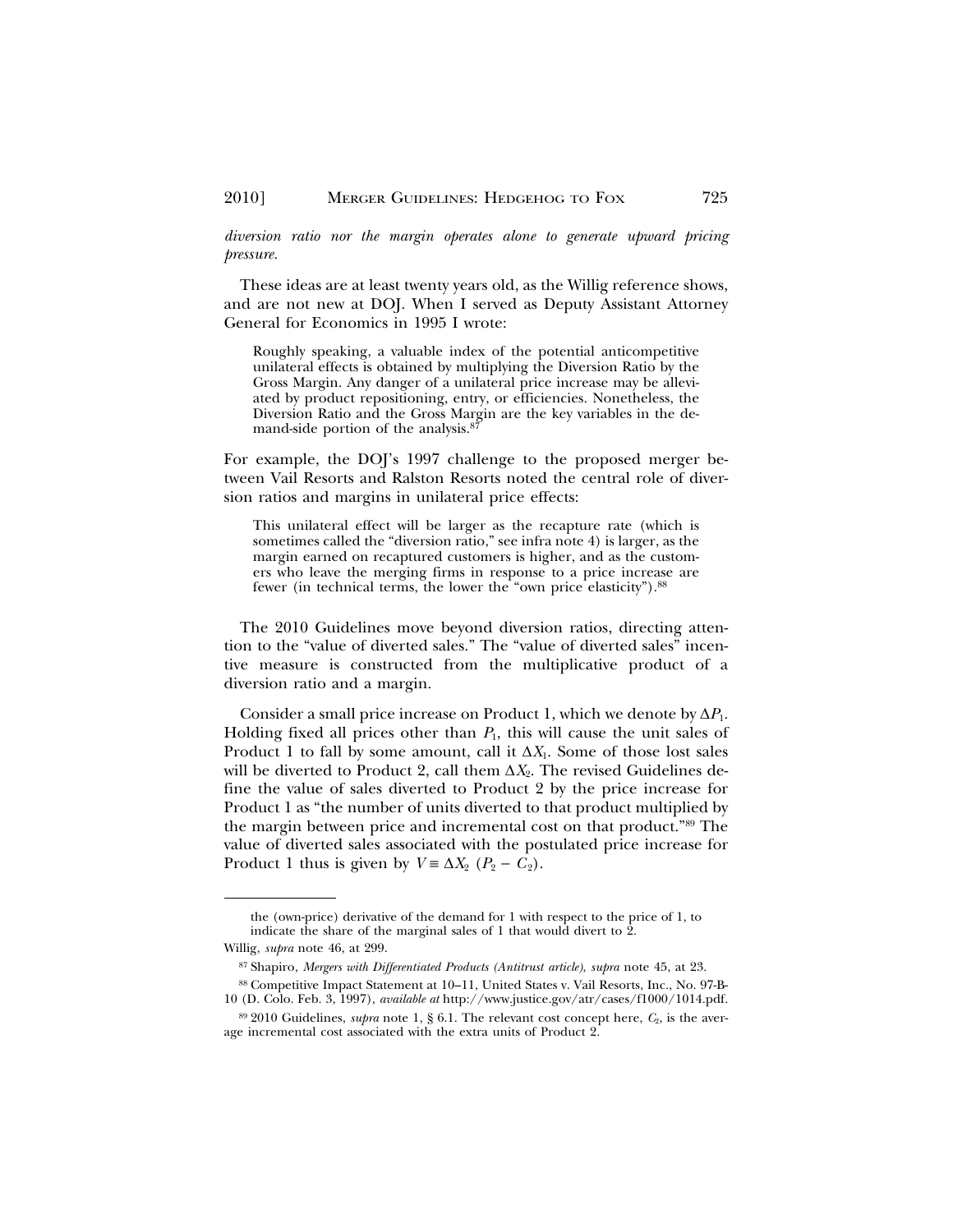The value of diverted sales is usefully measured in proportion to the reduction in unit sales of Product 1 resulting from the price increase, i.e.,  $\Delta X_1$ . On this per-unit basis, the value of diverted sales is equal to

$$
\frac{\Delta X_2}{\Delta X_1} (P_2 – C_2).
$$

This equals the opportunity cost term,  $D_{12}(P_2 - C_2)$  that emerged inexorably out of the basic logic of unilateral price effects.

The next and final step in this line of reasoning is to scale this opportunity cost in proportion to the price of Product 1. This gives  $D_{12}(P_2 - C_2)$  /  $P_1$ , which is a *gross upward pricing pressure index* for Product 1.90 We label this very useful index as

$$
GUPPI_1 = D_{12} \frac{P_2 - C_2}{P_1}.
$$

The Guidelines now provide a condition under which unilateral price effects are unlikely:

If the value of diverted sales is proportionately small, significant unilateral price effects are unlikely. . . . For this purpose, the value of diverted sales is measured in proportion to the lost revenues attributable to the reduction in unit sales resulting from the price increase. Those lost revenues equal the reduction in the number of units sold of that product multiplied by that product's price.<sup>91</sup>

This condition corresponds to a low value of the GUPPI. As noted above, the value of diverted sales is equal to  $V = \Delta X_2 (P_2 - C_2)$ . The lost revenues attributable to the reduction in unit sales of Product 1 are given by  $L = \Delta X_1 \times P_1$ . Measuring the value of diverted sales in proportion to the lost revenues gives

$$
\frac{V}{L} = \frac{\Delta X_2 (P_2 - C_2)}{\Delta X_1 \times P_1} = D_{12} \frac{P_2 - C_2}{P_1}
$$

which equals *GUPPI*1. Denoting the relative margin on Product 2 as  $M_2 = (P_2 - C_2) / P_2$ , the gross upward pricing pressure index on Product 1 can be expressed as

<sup>90</sup> *See* O'Brien & Salop, *supra* note 84, at 599; *see* also Steven C. Salop & Serge Moresi, Updating the Merger Guidelines: Comments (Nov. 9, 2009), *available at* http://www.ftc. gov/os/comments/horizontalmergerguides/545095-00032.pdf; Serge Moresi, *The Use of Upward Pricing Pressure Indices in Merger Analysis,* ANTITRUST SOURCE, Feb. 2010, http:// www.abanet.org/antitrust/at-source/10/02/Feb10-Moresi2-25f.pdf; DAVIS & GARCÉS, *supra* note 57, at 216–17.

<sup>91</sup> 2010 Guidelines, *supra* note 1, § 6.1, § 6.1 n.11.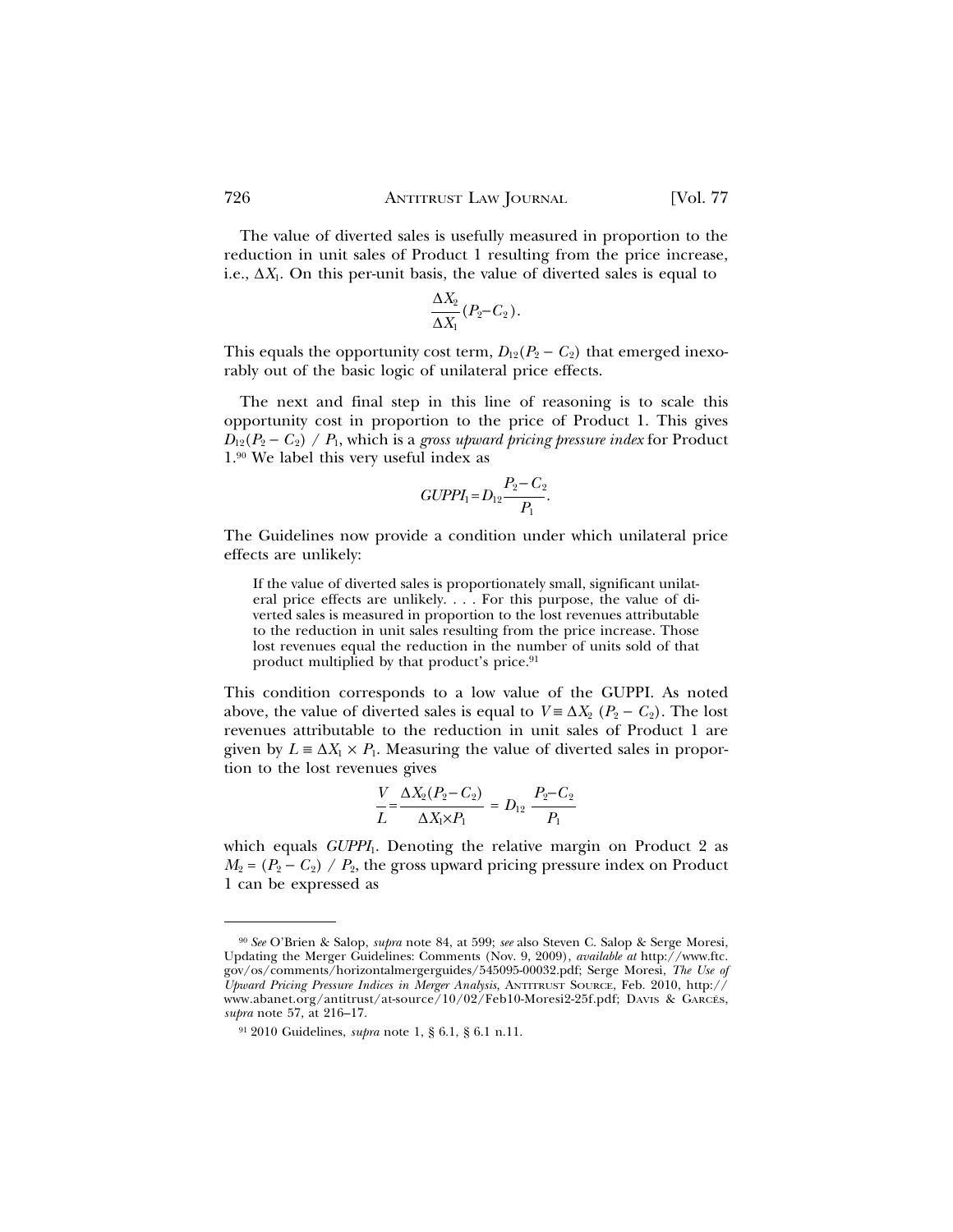$$
GUPPI_1 = D_{12}M_2 \frac{P_2}{P_1}.
$$

If the two products have equal prices, this index becomes simply  $GUPPI_1 = D_{12}M_2$ .

Summarizing, the revised Guidelines direct attention to the disincentive created by the merger to sell additional units of Product 1 if these cannibalize unit sales of Product 2. This disincentive is measured as an opportunity cost borne by the merged firm for selling Product 1. That opportunity cost, scaled in comparison to the price of Product 1, is equal to the multiplicative product of the diversion ratio to Product 2 and the margin on Product 2. Unilateral price effects for Product 1 are unlikely if this measure is small.

Focusing in this way on how the merger changes pricing incentives achieves two important goals. First, the treatment of unilateral price effects in the Guidelines now rests on a rock solid economic foundation.92 The economic principles used are extremely basic and robust: (a) firms account for opportunity costs (cannibalization) when pricing and promoting product lines containing substitute products, and (b) higher costs tend to lead to higher prices.93 Second, the Guidelines now identify circumstances under which unilateral price effects for a given product are unlikely: when the opportunity cost term for that product is small as a fraction of that product's price. Because the gross upward pricing pressure index is so well grounded in basic economics, a quasi-safe-harbor based on this index does not suffer from the mismatch between the economic logic of unilateral price effects and a quasi-safe-harbor based on the HHI level.94

This approach also indicates how to incorporate efficiencies into the analysis. For example, merger-specific reductions in the marginal cost of Product 1 create an incentive to lower the price of Product 1. In particular, efficiencies create *downward* price pressure that can reduce or reverse the incentive to raise price just discussed. One of the attractive

<sup>92</sup> In his comment, Robert Willig writes: "First, the value-of-diverted-sales is a potentially powerful new tool with a distinguished pedigree in the economics literature and solid support in professional economic logic." Robert Willig, Public Comments on the 2010 Draft Horizontal Merger Guidelines 3 (June 4, 2010), *available at* http://www.ftc.gov/os/ comments/hmgrevisedguides/548050-00015.pdf.

<sup>93</sup> Some comments mistakenly believe that the appearance of the margin on Product 2 in the value of diverted sales measure reflects an assumption about the relationship between the margin on Product 2 and the elasticity of demand for Product 2. No such assumption is required for the arithmetic to operate as described above.

<sup>94</sup> Additionally, the quasi-safe-harbor based on GUPPI is far better grounded in economics than was the 35 percent presumption in the 1992 Guidelines.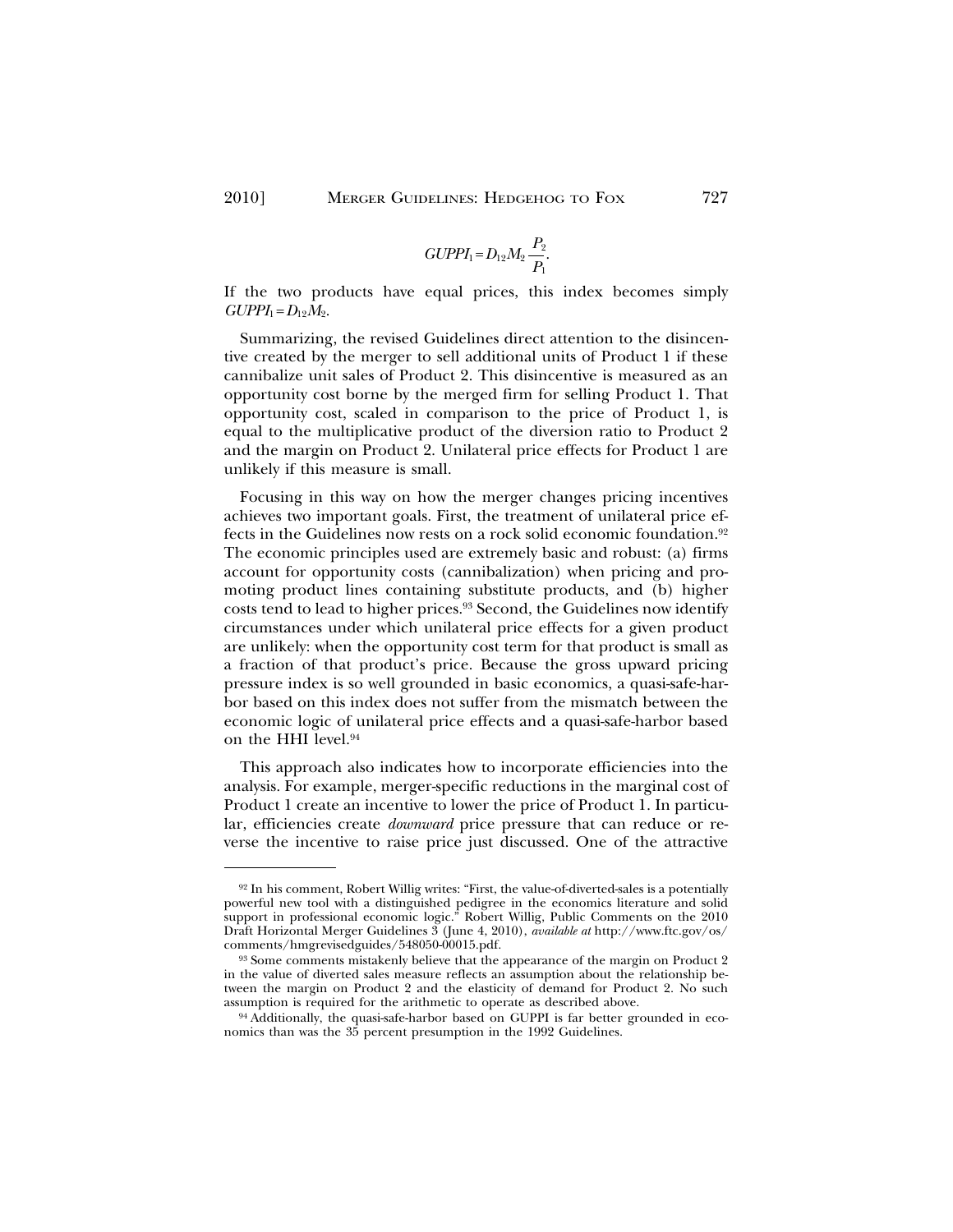features of the revised Guidelines is that efficiencies can easily and naturally be integrated into the analysis. One can directly compare any merger-specific reduction in marginal cost for Product 1 with the opportunity cost due to cannibalization.95 A merger thus generates *net* upward pricing pressure for Product 1 if the opportunity cost exceeds the efficiencies for that product.96 The value of diverted sales measure used in the Guidelines, scaled as GUPPI, indicates how large the marginal cost savings must be on Product 1, measured as fraction of the price of Product 1, for there to be no net upward pricing pressure on Product 1, given the price of Product 2.

The value of diverted sales, taken alone, does not purport to quantify the magnitude of any post-merger price increase. Rather, as the Guidelines state, it "can serve as an indicator of the upward pricing pressure on the first product resulting from the merger."97 This is an important distinction not appreciated in some comments. In Appendix A, I elaborate on this point. The value of diverted sales is a measure of the extra (opportunity) cost the merged firm bears in selling units of Product 1. Higher costs give the merged firm an incentive to raise the price of Product 1. But further analysis is needed to determine how that cost increase translates into a price increase. That depends upon the rate at which costs are passed-through to prices, which in turn depends upon the curvature of the demand curve.<sup>98</sup> Pass-through rates are important

<sup>&</sup>lt;sup>95</sup> This comparison depends upon the pre-merger mode of behavior. The analysis in the remainder of this paragraph is clearest if the firms set prices independently premerger, as in the Bertrand model of differentiated product oligopoly. If a different mode of behavior prevails pre-merger, a modified version of the diversion ratio applies. If there is substantial pre-merger coordination between the merging firms, which can involve nothing more than parallel accommodating conduct, unilateral effects will tend to be smaller, because there is less competition between the two firms to be lost due to the merger. In that situation, the Agencies may instead pursue a theory of coordinated effects.

<sup>96</sup> The details are worked out in Farrell & Shapiro, *Antitrust Evaluation of Horizontal Mergers*, *supra* note 85 (building upon O'Brien & Salop, *supra* note 84, and Gregory J. Werden, *A Robust Test for Consumer Welfare Enhancing Mergers Among Sellers of Differentiated Products*, 44 J. INDUS. ECON. 409 (1996) [hereinafter *A Robust Test*]).

<sup>97</sup> 2010 Guidelines*, supra* note 1, § 6.1.

<sup>98</sup> The basic relationship between the pass-through rate and the curvature of demand is derived in Jeremy I. Bulow & Paul Pfleiderer, *A Note on the Effect of Cost Changes on Prices,* 91 J. POL. ECON*.* 182 (1983). The pass-through rate is lower, the more sharply demand falls off as price goes up. For a recent, deep analysis of pass-through rates in oligopoly, *see* E. Glen Weyl & Michal Fabinger, Pass-Through as an Economic Tool (Oct. 2009) (unpublished manuscript), *available at* http://www.people.fas.harvard.edu/~weyl/Pass-through\_ 10\_09.pdf. In his public comment, Dennis Carlton notes that the relationship between upward pricing pressure and the equilibrium post-merger price increase for a given product depends upon the pass-through rate for that product as well as feedback effects arising due to changes in the prices and costs of other products. Dennis W. Carlton, Comment on Department of Justice and Federal Trade Commission's Proposed Horizon-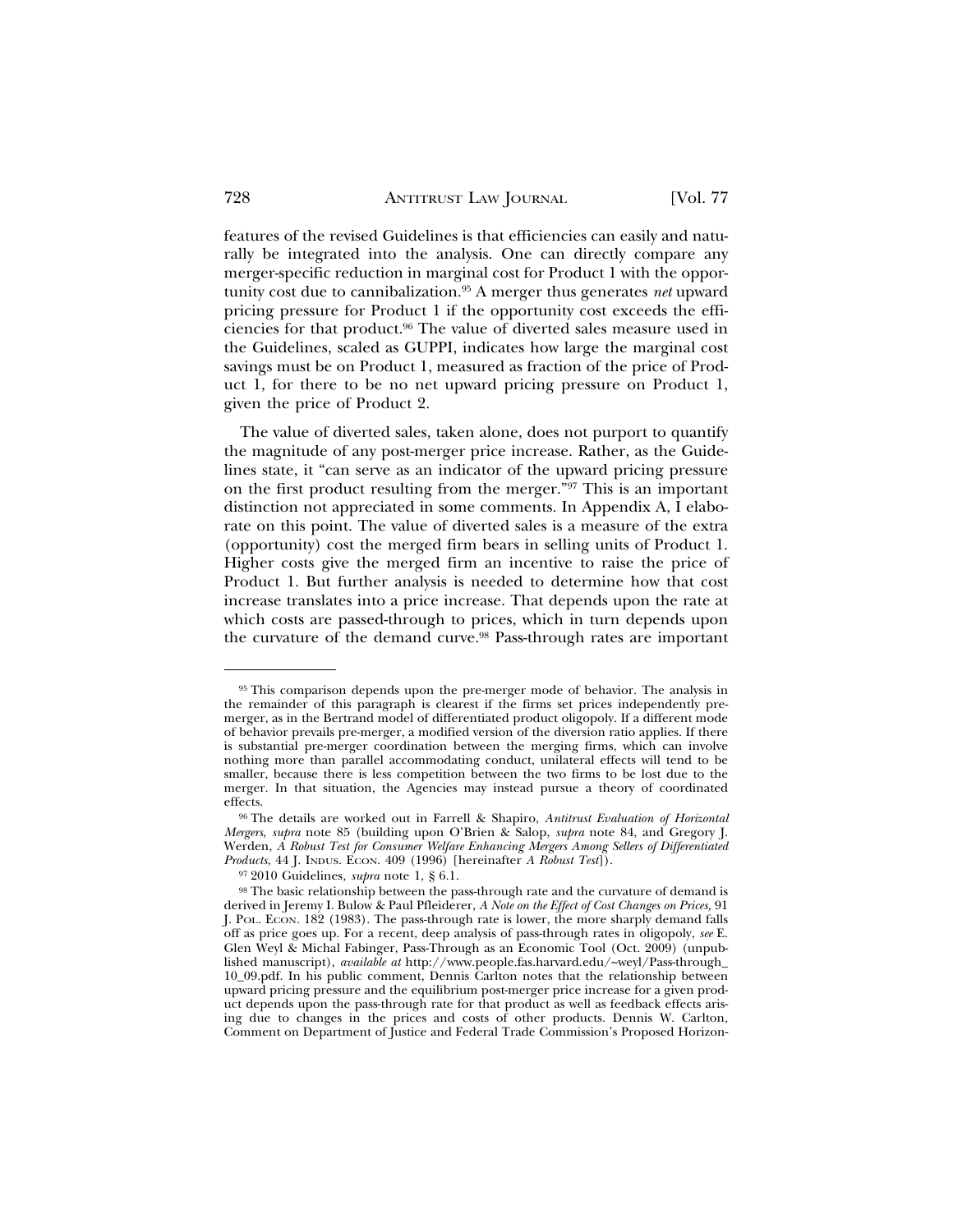but can be difficult to estimate empirically. If the elasticity of demand is constant for small price changes, the pass-through rate is greater than one. If unit sales are equally sensitive to small price increases and decreases, demand is linear and the pass-through rate is one-half. In the extreme, if demand were sharply kinked at pre-merger prices, meaning buyers are far more sensitive to price increases than price decreases, the pass-through rate would be low, and even a large incentive to raise price would not translate into a significant price increase. Kinks are implausible when demand comes from multiple diverse buyers; kinks also generally lack empirical support.99

The value of diverted sales is an excellent simple measure for *diagnosing or scoring* unilateral price effects, but it cannot capture the full richness of competition in real-world industries. Indeed, as stressed above, all of the quantitative methods discussed here must be used in conjunction with the broader set of qualitative evidence that the Agencies assemble during a merger investigation.

A thorough analysis often must do more than just quantifying how the merger changes pricing incentives. Further information about demand is needed, and additional analysis is required, to translate these incen-

tal Merger Guidelines 17–24 (June 4, 2010), *available at* http://www.ftc.gov/os/com ments/hmgrevisedguides/548050-00034.pdf.

<sup>99</sup> The theoretical point was made nicely by Hotelling:

<sup>[</sup>A] discontinuity, like a vacuum, is abhorred by nature. More typical of real situations is the case in which the quantity sold by each merchant is a continuous function of two variables, his own price and his competitor's. Quite commonly a tiny increase in price by one seller will send only a few customers to the other.

Harold Hotelling, *Stability in Competition*, 39 ECON. J. 41, 44 (1929).

Kinked demand would imply that small changes in costs are not passed through at all to prices, but this is inconsistent with the extensive empirical literature on pass-through rates. *See* Weyl & Fabinger, *supra* note 98, at 13–14. For example, Besanko, Dube, and ´ Gupta study retail pass-through rates, finding that "[o]wn-brand pass-through rates are, on average, more than 60% for 9 of 11 categories." David Besanko, Jean-Pierre Dube &´ Sachin Gupta, *Own-Brand and Cross-Brand Retail Pass-Through*, 24 MKTG. SCI. 123, 123 (abstract) (2005). Scheffman and Simons assert that kinks in demand are common for consumer products, but Werden explains theoretically why kinks are implausible and reviews the empirical literature, which does not find kinks. *See* David Scheffman & Joseph Simons, *Unilateral Effects for Differentiated Products: Theory, Assumptions and Research*, ANTITRUST SOURCE, Apr. 2010, http://www.abanet.org/antitrust/at-source/10/04/Apr10-Scheffman 4-14f.pdf; Gregory Werden, *Unilateral Effects with Differentiated Products: A Response to Scheffman and Simons,* ANTITRUST SOURCE, June 2010, http://www.abanet.org/antitrust/atsource/10/06/Jun10-Werden6-24f.pdf; *see also* Kevin M. Murphy & Robert H. Topel, *Critical Loss Analysis in the* Whole Foods *Case,* GLOBAL COMPETITION POL'Y, Mar. 2008, at 5 ("It is true that this *ad hoc* pattern of consumer responses would reconcile things, but what is the evidence?"). Even if there were a kink just at the pre-merger prices, there is unlikely to be a kink at other price levels, and those prices may well become the "but-for" prices in the future, e.g., if costs change.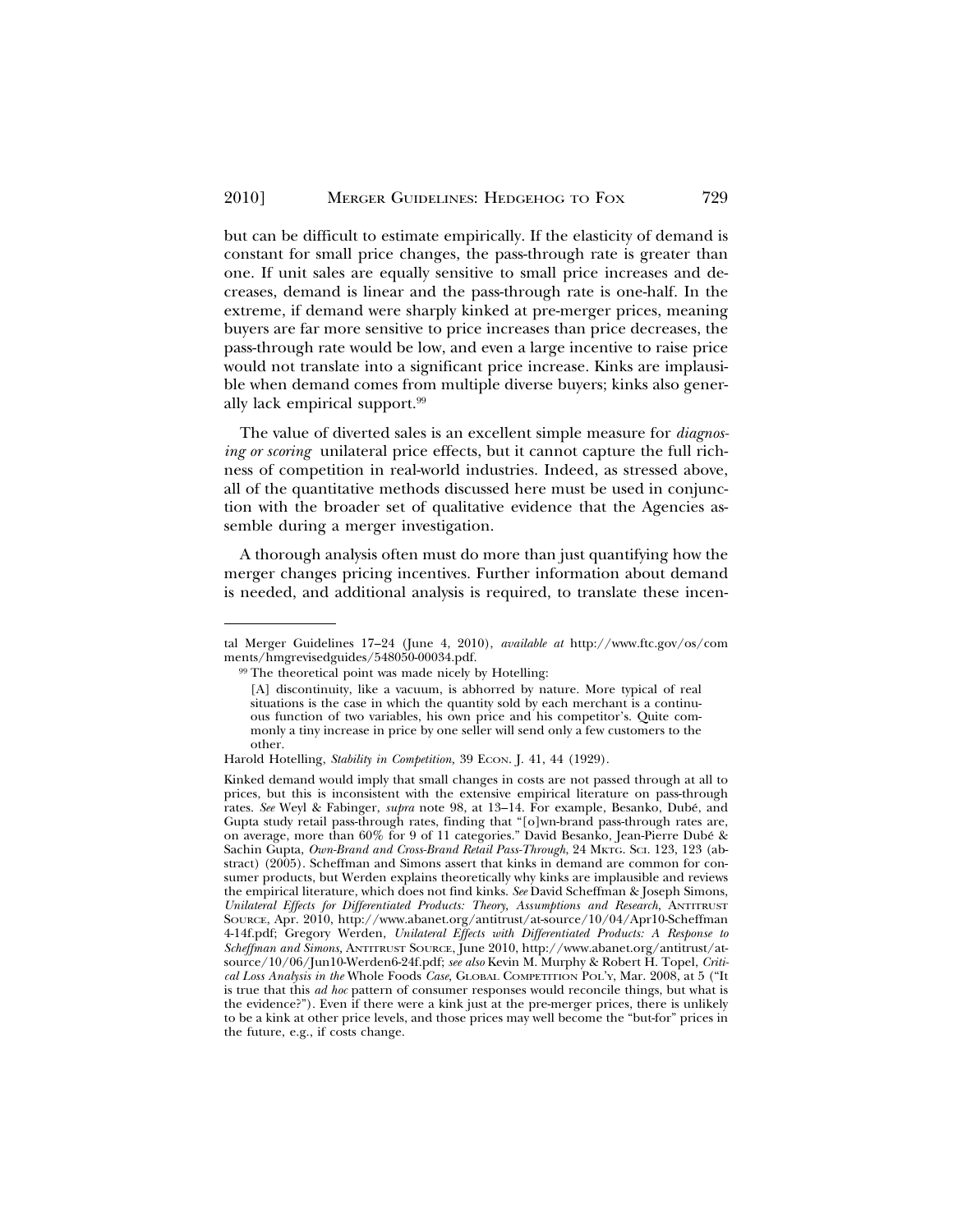tives into predictions of post-merger price increases. To accomplish this, DOJ economists and economists working for merging parties often undertake merger simulation exercises. The revised Guidelines, for the first time, identify merger simulation as a methodology used by the Agencies. In some cases, the DOJ uses merger simulation methods to diagnose unilateral price effects.100 Before using the output of any merger simulation model to actually predict the magnitude of the postmerger price increase, DOJ economists check the model's output for robustness and consistency with other evidence. We also consider repositioning, entry, and efficiencies.

The competition authorities in the United Kingdom have been using very closely related techniques for the past five years to diagnose unilateral price effects. In its analysis of the proposed acquisition by Somerfield of 115 stores from William Morrison Supermarkets, the UK Competition Commission (CC) computed "illustrative post-merger price rises" based on diversion ratios and margins.

As set out in Appendix D, illustrative 'post-merger price rises' can be calculated on the basis of the diversion ratio and the margin. We did not seek to use the formulae directly to predict post-merger price rises, because our concerns are more widely with a deterioration in PQRS [price, quality, and range of service] over time, as a result of reduced competitive constraints, rather than just an increase in price. However, we did regard that approach as providing important guidance on how to combine margin and diversion ratio data to evaluate the relative lessening of competitive constraints in different stores.

Neither high diversion ratios nor high margins in isolation need indicate that a merger has potential anticompetitive effects. Rather, it is the combination of a high diversion ratio and high margins (with other qualitative factors relevant to a highly complex market—see paragraph 7.16) that can indicate a loss of competition: where margins are high, firms face little competitive constraint; and where diversion ratios are high, an acquiring firm may be removing what little competitive constraint it faces. The value in the illustrative price rise is in combining diversion ratios and margins in one measure.<sup>101</sup>

The UK Office of Fair Trading (OFT) now applies a rebuttable presumption based on combining diversion ratios and margins:

<sup>100</sup> Appendix A discusses how some highly simplified merger simulation methods relate to diversion ratios, margins, and the value of diverted sales.

<sup>101</sup> *See* UK Competition Comm'n, *Somerfield plc & Wm Morrison Supermarkets plc* ¶¶ 7.5–7.6 (Sept. 2005) [hereinafter *Somerfield & Morrison Report 2005*], *available at* http:/ /www.competition-commission.org.uk/rep\_pub/reports/2005/fulltext/501.pdf. The formulas used to compute the illustrative price rise are taken from Shapiro, *Mergers with Differentiated Products (Antitrust article)*, *supra* note 45.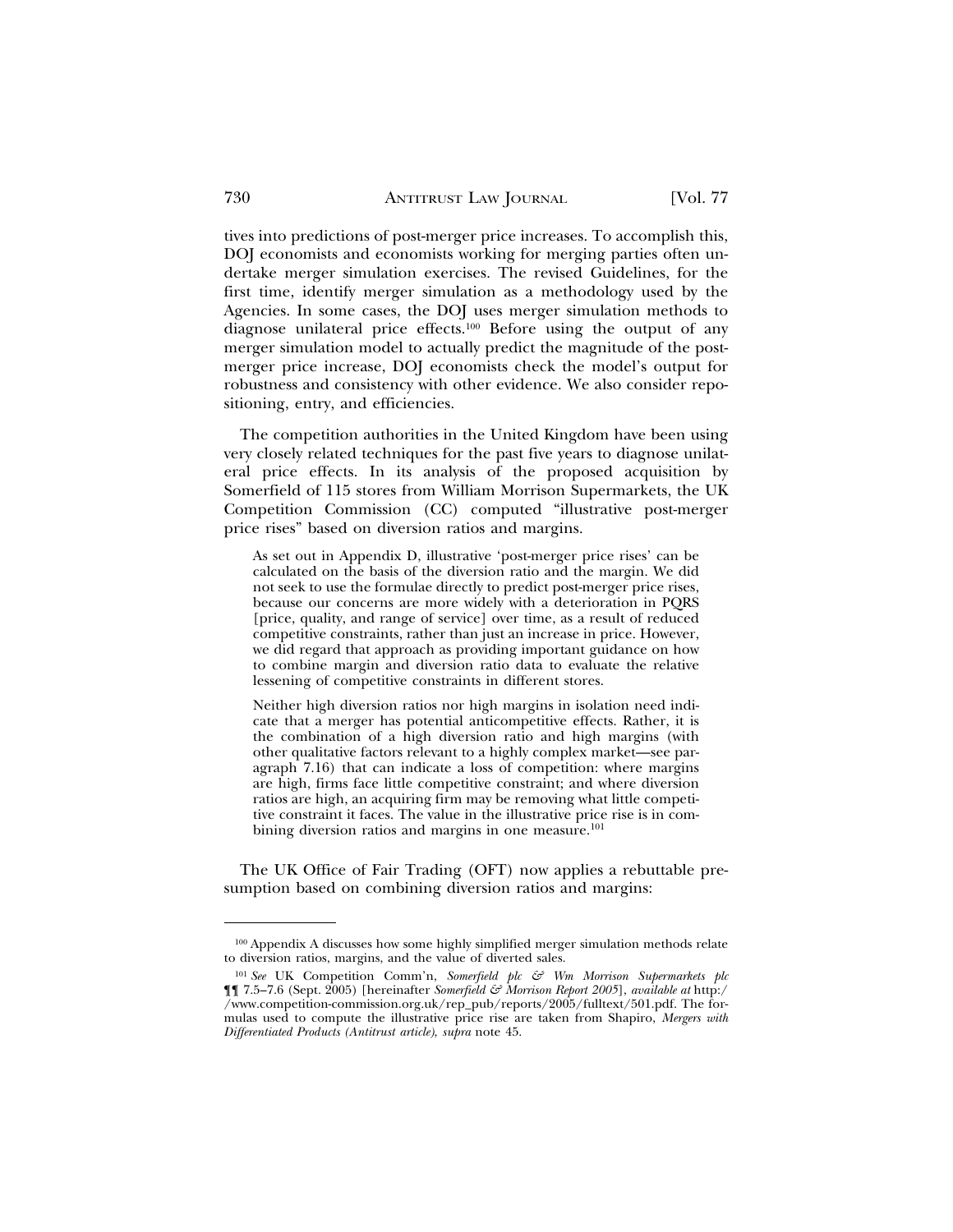# 2010] MERGER GUIDELINES: HEDGEHOG TO FOX 731

Accordingly, the combination of gross margin data and diversion ratios is a valuable measure of the change in incentives brought about by a merger. Due to the general probative value of this combination of evidence, the OFT applies a rebuttable presumption that a merger between firms with (i) high margins and (ii) significant diversion ratios between them raises a realistic prospect of a substantial lessening of competition through unilateral effects.102

Consistent with these cases, the September 2010 UK Merger Assessment Guidelines emphasize diversion ratios and margins and refers to the illustrative price rise methodology.103 Likewise, the European Commission's Guidelines on the Assessment of Horizontal Mergers state: "High pre-merger margins may also make significant price increases more likely."104

Some observers have questioned whether these techniques are practical, given the need to measure diversion ratios and margins, suggesting that they are far more complex than simply measuring HHIs.105 These concerns are easily answered.

First and foremost, DOJ economists and economists working for the merging parties have been measuring diversion and margins for many years. Margins are used in critical loss analysis and are an essential element of market definition under the hypothetical monopolist test, as discussed in more detail below. Diversion ratios have been central to unilateral effects cases since 1992. Yes, there are well-known pitfalls in measuring margins using accounting data, but DOJ economists are well aware of these pitfalls and skilled at overcoming them when the data

<sup>102</sup> UK Office of Fair Trading, *Anticipated Acquisition of the Online DVD Rental Subscription Business of Amazon Inc. by LOVEFiLM International Limited* ¶ 30, No. ME/3534/08 (2008), *available at* http://www.oft.gov.uk/OFTwork/mergers/decisions/2008/LOVEFiLM. The OFT has subsequently applied this presumption in the Home Retail Group/Focus merger, the Co-operative Group/Somerfield merger, and in the William Morrison Supermarkets/Co-operative Group merger. UK Office of Fair Trading, *Completed Acquisition by Home Retail Group plc of 27 Leasehold Properties from Focus (DIY) Ltd* ¶ 62, ME/3427/07 (2008); UK Office of Fair Trading, *Anticipated Acquisition by Co-operative Group Limited of Somerfield Limited* ¶¶ A.11–A.13, ME/3777/08 (2008); UK Office of Fair Trading, *Completed Acquisition by Wm Morrison Supermarkets plc of 30 Stores from Co-operative Group Limited*  $\P$  23, CR/34/09 (2009).

<sup>103</sup> UK Competition Comm'n & Office of Fair Trading, Merger Assessment Guidelines, ¶¶ 5.4.6–5.4.12 (Sept. 2010), *available at* http://www.oft.gov.uk/shared\_oft/mergers/ 642749/OFT1254.pdf.

<sup>104</sup> EU Horizontal Merger Guidelines, *supra* note 29, ¶ 28.

<sup>105</sup> When the 1982 Guidelines were first released, critics questioned whether the hypothetical monopolist test was practical. Techniques soon developed for implementing the test, which has since been embraced by the courts. Werden characterizes the criticism as "dead wrong." *See* Werden, *Hypothetical Monopolist Paradigm*, *supra* note 13, at 253, 266.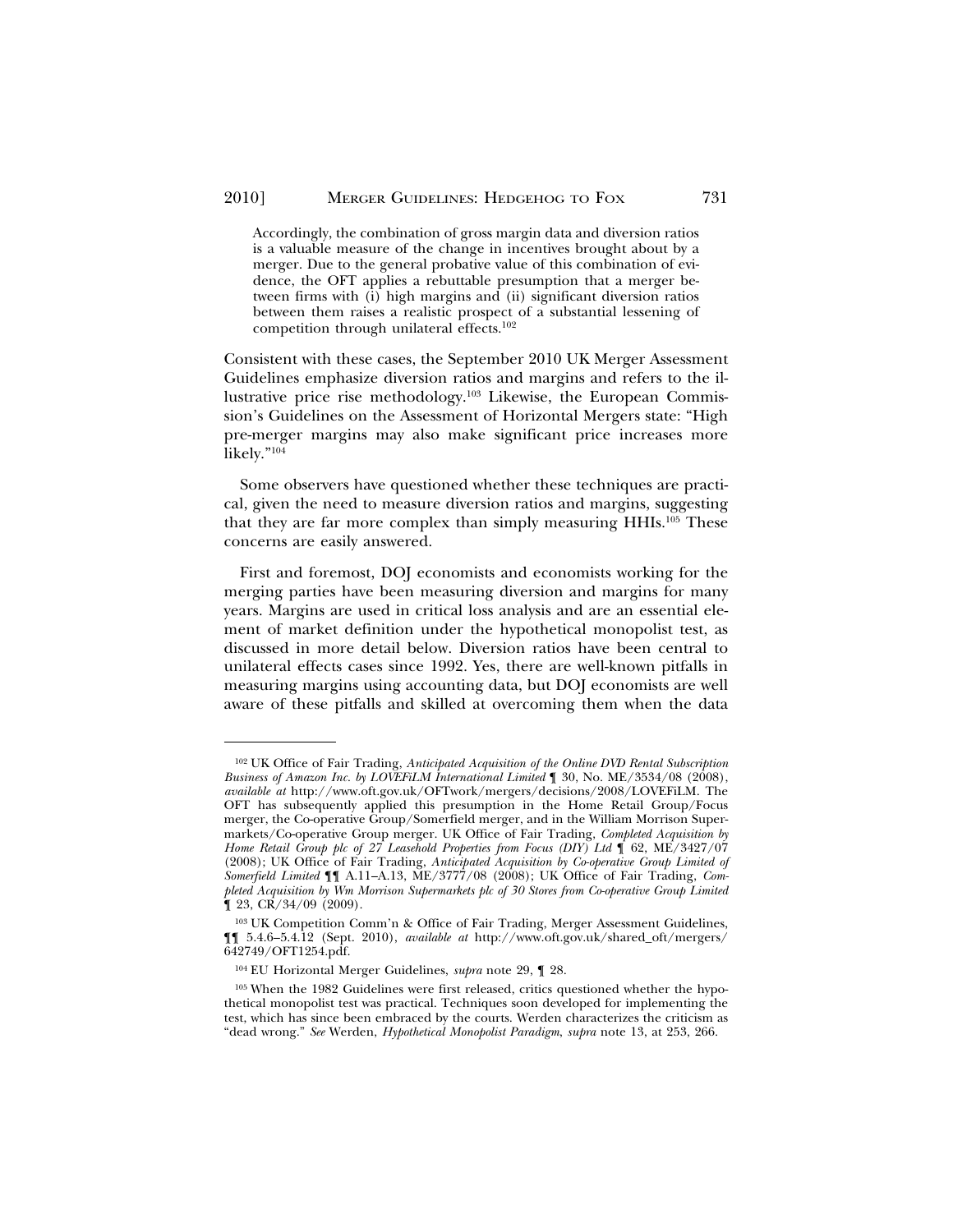permit.106 Second, as noted above, in addition to U.S. agency experience, the UK competition authorities have been using these techniques for the past five years.107 Third, the documents of merging parties can be informative regarding diversion ratios and margins. Firms often are keenly interested in identifying the rivals to which they lose business, or from which they can gain business. Businesses are far more likely to ask *these* questions in their day-to-day operations than they are to ask how customers would respond to a price increase by a hypothetical monopolist. Margins are also central to business decisions. Margins are an essential element of pricing decisions, and the return on a marketing campaign that attracts new customers depends directly on the price/ cost margins that will be earned on those customers. Indeed, in suitable cases, where reasonably reliable measurement of diversion ratios and margins is possible, these techniques can offer a lot. But they are not meant to displace other methods in situations where diversion ratios and margins cannot be measured with reasonable reliability.

This is a good point to address another common criticism of unilateral effects theory: the claim that unilateral effects models "always predict a price increase" and thus are unsuitable for merger enforcement. This assertion is incorrect. First, the criticism ignores efficiencies, repositioning and entry. Efficiencies generate downward pricing pressure that may outweigh the upward pricing pressure, particularly when repositioning and entry mitigate the upward pricing pressure. Second, the criticism erroneously assumes that the Agencies mechanically run a merger simulation model without examining other evidence or exercising judgment. In fact, the Agencies put real weight on these models only when they are reliable and consistent with other evidence. The Guidelines emphasize that the Agencies use qualitative and quantitative evidence together. If a merger simulation model "predicts" a tiny price increase, that may alleviate DOJ concerns—precisely because DOJ understands that these models typically generate at least some post-merger price increase in the absence of any efficiencies. The Guidelines reflect this by stating that unilateral price effects are unlikely if the value of diverted sales is proportionately small. The UK Competition Commission made this same point very nicely:

<sup>106</sup> Academic researchers are often unable to obtain good estimates of marginal cost using publicly available accounting data. DOJ economists and economists working for merging firms often can estimate marginal costs using detailed, proprietary information that is available through the HSR discovery process but unavailable to academic researchers.

<sup>107</sup> *See* Oldale, *supra* note 71, at 191–94.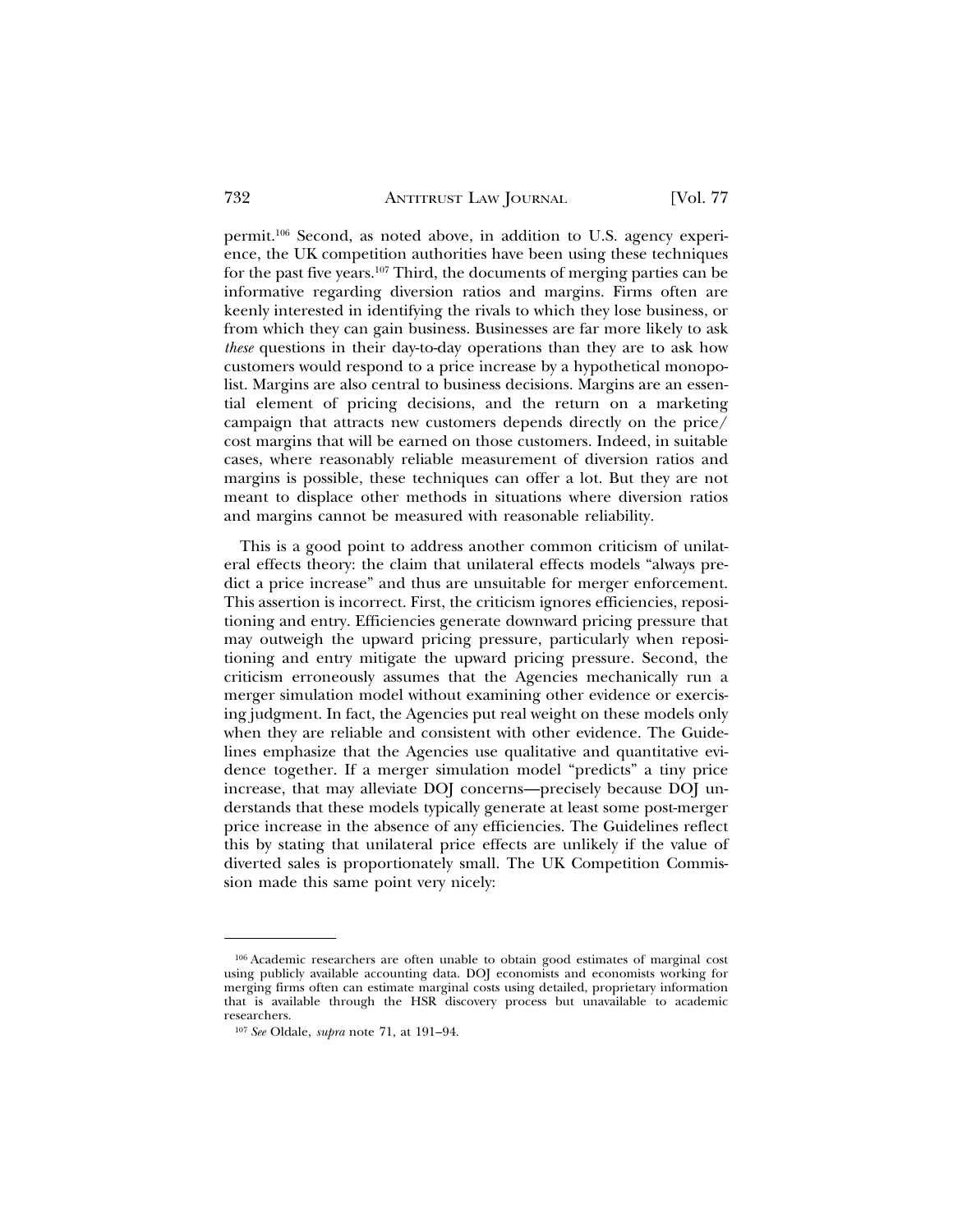We note that the analytical process described above will always produce a positive predicted price rise, for any merger in which the diversion ratio exceeds zero and firms are making positive margins. In practice, some mergers clearly do not result in an SLC [substantial lessening of competition]. It seems to us likely that, in this inquiry, where the diversion ratio is low and the illustrative price increase is low (because margins are low), there is no SLC: that any lessening of competition is non-existent or insubstantial. We would expect no (or at least no substantial) price rises or reductions in PQRS where this is so. It should not be assumed that the 'predicted price rises', below 5 per cent, in these cases represent real price rises that are in some way 'acceptable' to the [UK Competition Commission].108

Although this criticism often is coupled with an apparent preference for HHI analysis, the same criticism could be made about economic models involving the HHI.

For all of these reasons, DOJ investigations mainly use the GUPPI and merger simulation models to provide an indication—not a precise prediction—of whether a merger is likely to cause significant unilateral price effects. Both methods are used in conjunction with other evidence.

#### B. BARGAINING AND AUCTIONS

The substantial majority of merger investigations at the DOJ involve firms that sell intermediate goods: the customers of the merging firms are themselves businesses, not final consumers. Indeed, in many cases the buyers are themselves large firms; below, I discuss powerful buyers. In the majority of cases I have worked on as Economics Deputy, the merging firms negotiate prices (and other terms and conditions) with their customers. As Section 2.2.2 points out, testimony from wellinformed customers can be especially important in these cases.

Section 6.2 in the revised Guidelines, "Bargaining and Auctions," addresses these very common situations. This section draws heavily from the 2006 Commentary, which contains separate sections on "Unilateral Effects Relating to Auctions"109 and "Unilateral Effects Relating to Bargaining,"110 including numerous examples.

Price discrimination is quite common in these settings. Suppliers often have considerable information about individual customers, including information about customers' needs or options, customers' switch-

<sup>108</sup> UK Competition Comm'n, *Somerfield & Morrison Report 2005*, *supra* note 101, ¶ 7.12 n.33.

<sup>109</sup> 2006 Commentary, *supra* note 4, at 31–34.

<sup>110</sup> *Id*. at 34–36.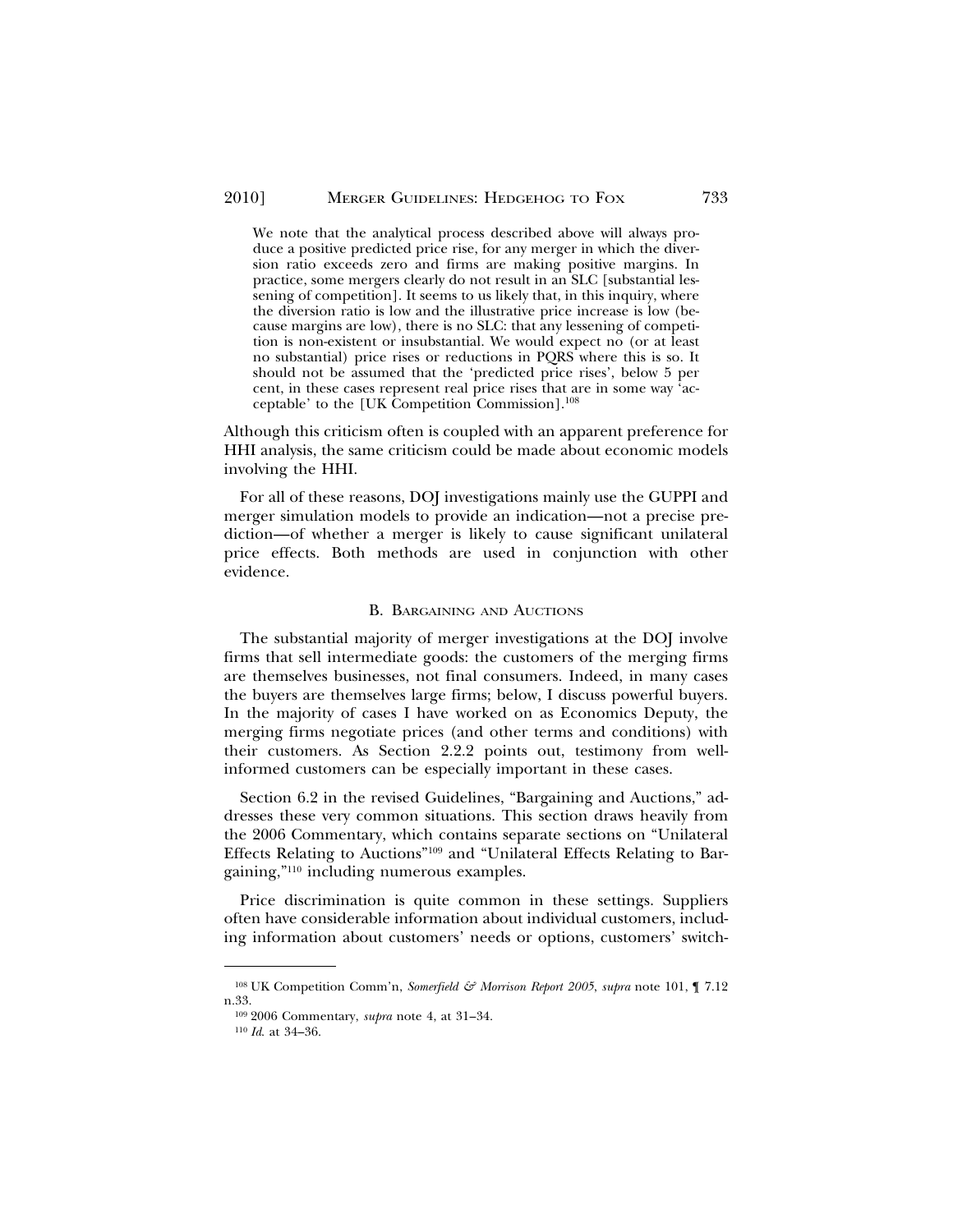ing costs, and the costs of serving different customers. DOJ often investigates to determine whether certain types of customers, or certain individual customers, are likely to be harmed by a merger. Section 3 in the revised Guidelines, "Targeted Customers and Price Discrimination," has been added to reflect the importance of these situations in practice.

The Agencies analyze unilateral effects in bargaining and auction situations using similar approaches to those just discussed for differentiated products.111 To see the connection, consider a situation in which suppliers submit sealed bids to win a particular piece of business. The customer picks the most attractive bid, accounting for price, other terms and conditions, and differences among the suppliers in the products and services they offer, their reputation, etc. As a matter of formal economics, this is very similar to the situation just discussed, where suppliers set prices and each of many customers each picks his or her preferred product. In the bidding setting, each supplier tries to judge the relationship between its bid and the probability it will win the business. In the consumer products setting, each supplier tries to judge the relationship between its price and the number of consumers who pick its product. Either way, the supplier sees a negative relationship between its price and the number of units it expects to sell.

The details of unilateral effects analysis depend on the auction format. For example, in the classic English (open-outcry) procurement auction to provide specified goods or services, bidders publicly offer lower and lower prices to provide the required goods or services until the bidding stops. The equilibrium outcome for such an auction is for the bidder with the lowest cost to win at a price equal to the cost of the next most efficient bidder. In this setting, a merger between the two lowest-cost bidders will lead to a price increase, with the size of the price increase equaling the difference in cost between the less efficient merging firm and the next most efficient bidder. This opens up the distinct possibility that a merger will harm some customers—those for whom the merging firms are the two lowest cost suppliers—but not others.

Section 6.2 identifies the key factors that the Agencies consider in bidding and auction settings:

Anticompetitive unilateral effects in these settings are likely in proportion to the frequency or probability with which, prior to the merger, one of the merging sellers had been the runner-up when the other

<sup>111</sup> For an outstanding discussion of competition in bidding markets, emphasizing that the same principles apply to these markets as to "ordinary markets," see Paul Klemperer, UK Competition Comm'n, Bidding Markets (June 2005), *available at* http://www.competi tion-commission.org.uk/our\_role/analysis/bidding\_markets.pdf.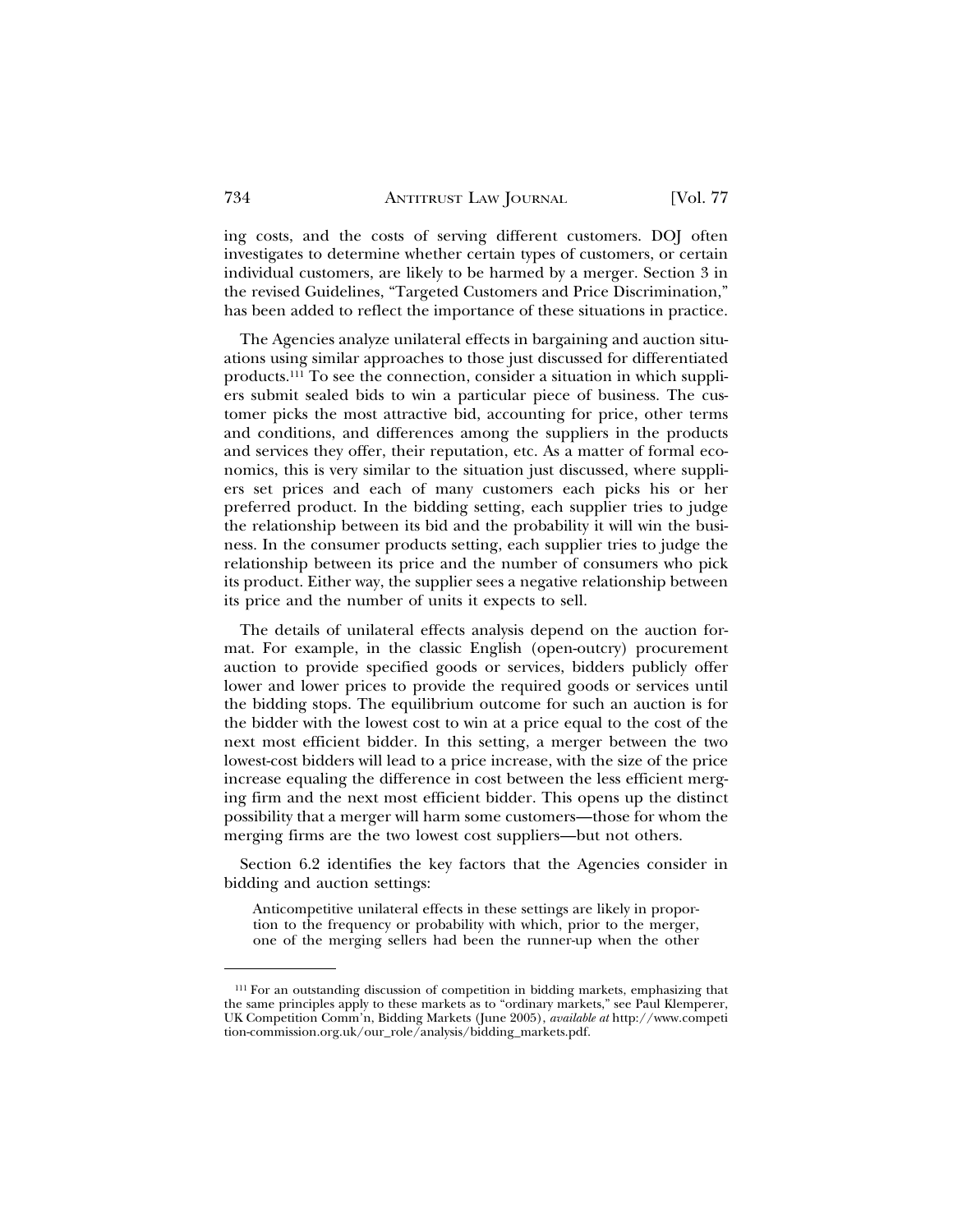won the business. These effects also are likely to be greater, the greater advantage the runner-up merging firm has over other suppliers in meeting customers' needs. These effects also tend to be greater, the more profitable were the pre-merger winning bids. All of these factors are likely to be small if there are many equally placed bidders.<sup>112</sup>

The first of these elements is the bidding analog of the diversion ratio. DOJ economists, and economists for merging parties, have long been working with win/loss data and other bidding and auction data to assess how often one merging firm is the runner-up when the other merging firm wins the business. We also routinely try to assess the second element—the magnitude of the advantage the runner-up merging firm has over rival suppliers. This advantage is likely to be larger, the more highly differentiated are the goods and services offered by the various suppliers. High margins tend to go along with such differentiation.

Customers sometimes structure their procurements in multiple rounds, down-selecting to just two or three suppliers for the final round. This is especially common when the procurement process itself is costly, e.g., because the suppliers must work closely with the customer to understand its needs and to prepare customized bids. In these circumstances, the frequency with which the merging firms met each other as finalists tends to be quite important to our analysis. Normally, when the merging firms are finalists, the customer benefits from competition between them. In that circumstance, we typically seek to determine whether replacing one of the merging firms with another supplier as a finalist would leave that customer in a less favorable negotiating position. Merging firms often claim that certain non-merging firms can and will offer an equally good alternative to customers. Customer evidence can be especially valuable in assessing this claim. There can be some tension between this claim and the presence of significant supplier differentiation. We may test this claim with evidence from procurement events in which the merging firms competed as finalists against these non-merging firms. If they really do offer very close substitutes, one would expect to see relatively low margins in those bidding situations.

#### C. INNOVATION AND PRODUCT VARIETY

The 1992 Guidelines have been widely criticized for putting an undue focus on pricing competition and giving short shrift to innovation. While this is not an entirely fair characterization, arguably the 1992 Guidelines gave the impression that the Agencies did not pay sufficient

<sup>112</sup> 2010 Guidelines, *supra* note 1, § 6.2. *See also* EU Horizontal Merger Guidelines, *supra* note 29, ¶ 29.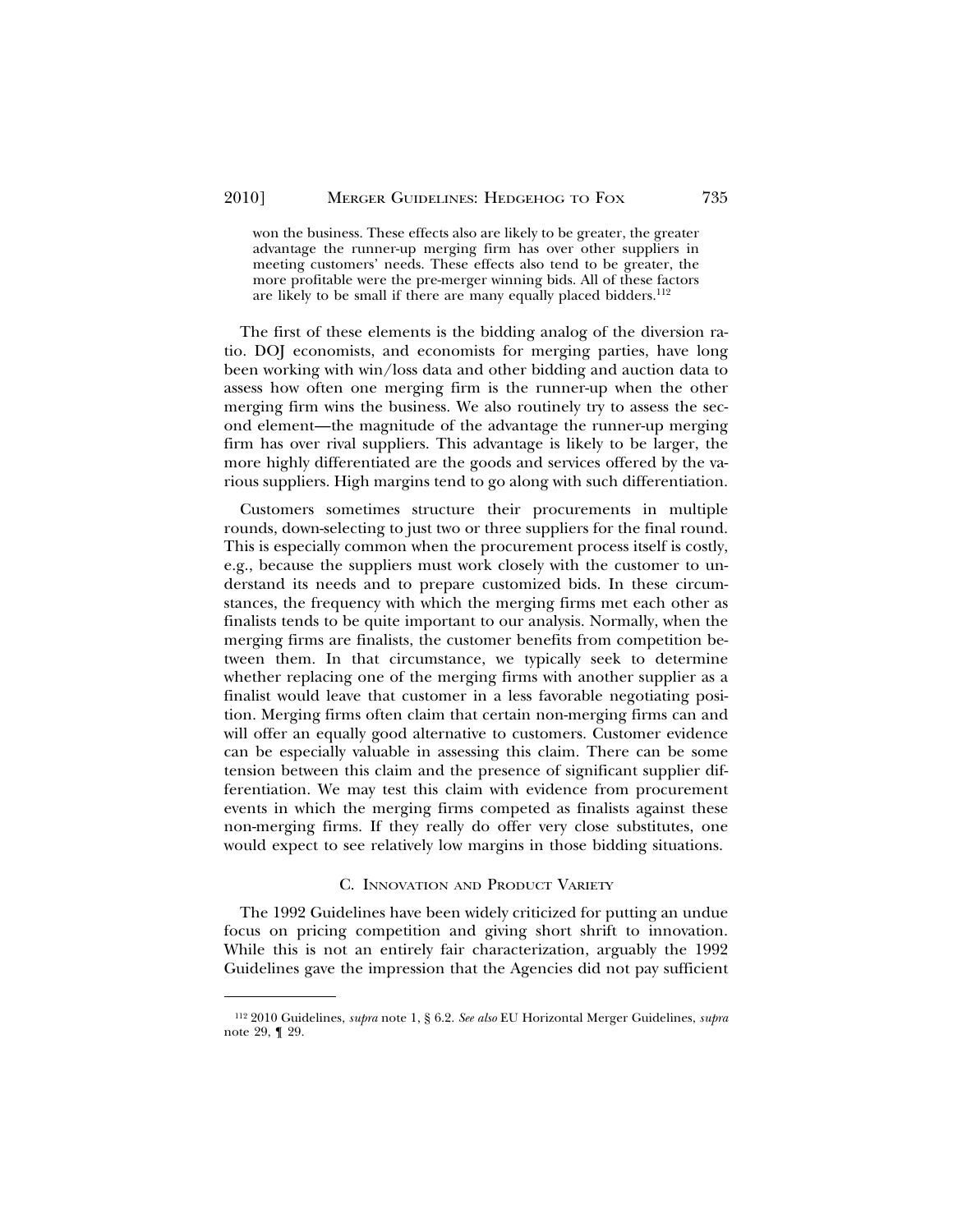attention to competition in product quality, service, or innovation. There was a consensus that new Guidelines should do more to acknowledge the importance of non-price competition, especially innovation competition, and to explain how the Agencies incorporate non-price competition into their merger analysis.

The revised Guidelines place far greater emphasis on non-price competition. For expositional reasons, this was done "globally" in the introduction:

Enhancement of market power by sellers often elevates the prices charged to customers. For simplicity of exposition, these Guidelines generally discuss the analysis in terms of such price effects. Enhanced market power can also be manifested in non-price terms and conditions that adversely affect customers, including reduced product quality, reduced product variety, reduced service, or diminished innovation. Such non-price effects may coexist with price effects, or can arise in their absence. When the Agencies investigate whether a merger may lead to a substantial lessening of non-price competition, they employ an approach analogous to that used to evaluate price competition.113

The Agencies are well aware of the importance of non-price competition, and especially the enormous importance over the long run of innovation competition in generating consumer benefits. At DOJ, we routinely consider non-price aspects of competition, including service, product quality, and innovation. In some cases, such as over-the-air radio and various Internet-based services and content, the product is free to consumers so competition to attract consumers takes place entirely on non-price dimensions.

Section 6.4, "Innovation and Product Variety," explains in general terms how the Agencies evaluate whether a merger is likely to significantly harm customers by retarding innovation or reducing product variety. The analysis of innovation comes in two parts.

The first part looks at the shorter-term impact of the merger on the introduction of new products. This part focuses on whether new products being developed by one merging firm will cannibalize significant profits from products sold by the other merging firm. This analysis is much like that in Sections 6.1 and 6.2, in that it focuses on diversion and cannibalization of profits, but the business decisions here involve product introduction, not pricing.

<sup>113</sup> *Id*. § 1. The European Commission also considers non-price competition, including whether a merger will lead to a unilateral reduction in innovation. *See* EU Horizontal Merger Guidelines, *supra* note 29, ¶ 38.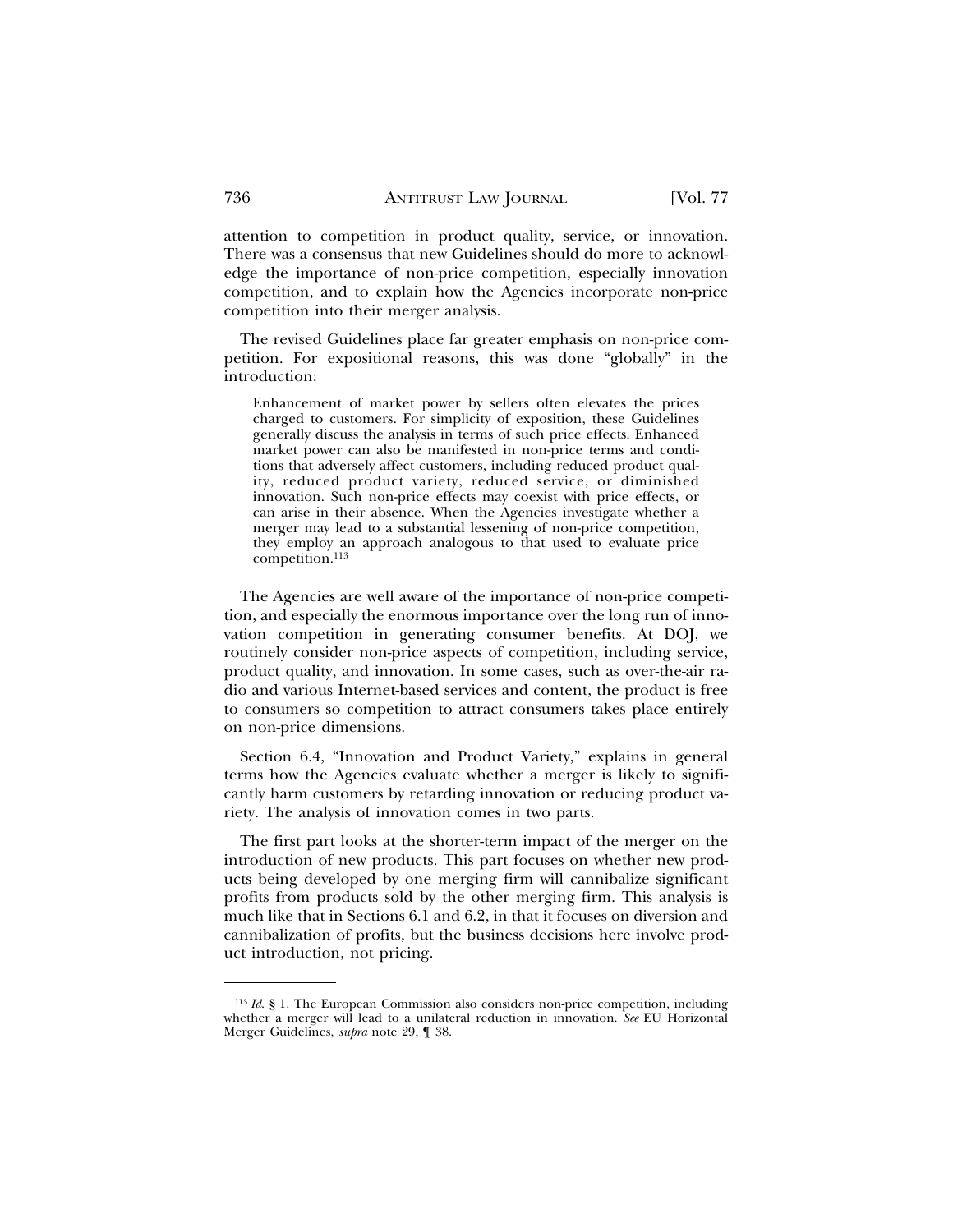The second part considers the longer-term impact of the merger on innovation. This usually involves looking beyond the products currently being offered, and perhaps even those being developed. This part of the analysis focuses more on the firms' R&D plans and capabilities. Longerterm effects on innovation can be hard to assess, because of the inherent uncertainty associated with R&D, because of the difficulty of evaluating an organization's innovation capabilities, and because these effects are more distant in the future. However, they can be very important, due to the critical role of innovation in generating long-term consumer benefits.

The revised Guidelines also add language in Section 10, "Efficiencies," to clarify that the Agencies recognize and account for the possibility that a merger may generate innovation efficiencies.

When evaluating the effects of a merger on innovation, the Agencies consider the ability of the merged firm to conduct research or development more effectively. Such efficiencies may spur innovation but not affect short-term pricing. The Agencies also consider the ability of the merged firm to appropriate a greater fraction of the benefits resulting from its innovations.<sup>114</sup>

Section 6.4 also addresses product variety. The analysis of product variety is very similar to the treatment of shorter-term innovation effects just described. The focus here, however, is on the withdrawal of existing products rather than the cancellation or delay of new products. A very similar approach, focusing on diversion and cannibalization of profits, is applied: "An anticompetitive incentive to eliminate a product as a result of the merger is greater and more likely, the larger is the share of profits from that product coming at the expense of profits from products sold by the merger partner."115 This passage explains how one can distinguish between reductions of product variety that are "largely due to a loss of competitive incentives attributable to the merger"<sup>116</sup> and those that are not anticompetitive. Anticompetitive reductions in product variety may well be accompanied by a price increase on the remaining product.

# IV. MARKET DEFINITION AND THE HYPOTHETICAL MONOPOLIST TEST

Market definition plays two roles in the Guidelines. First, market definition specifies the line of commerce and section of the country in

<sup>114</sup> *Id*. § 10.

<sup>115</sup> *Id*. § 6.4.

<sup>116</sup> *Id*.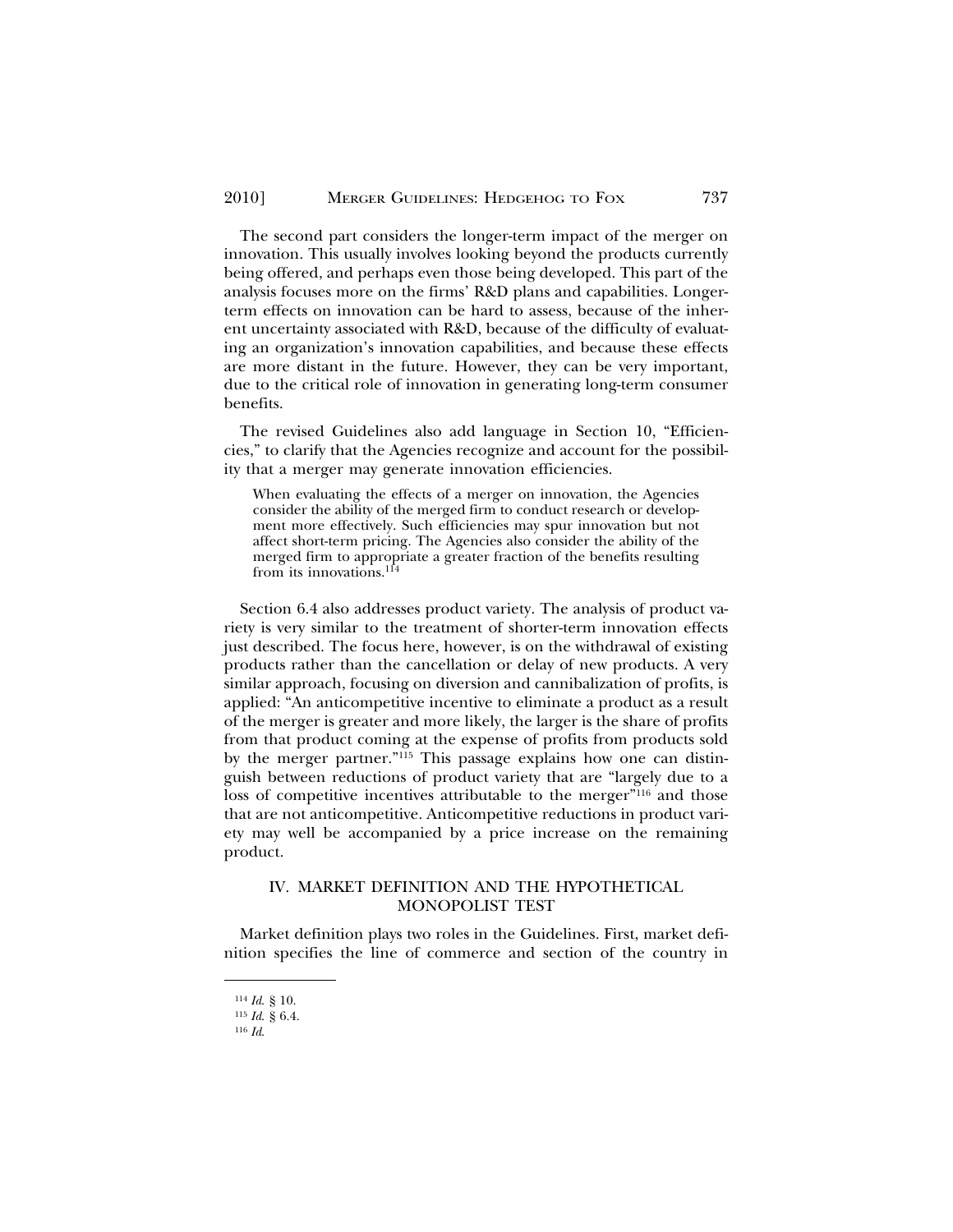which the competitive concern arises. Second, market definition allows the Agencies to identify market participants and measure market shares, which can be informative regarding the merger's likely competitive effects. The Guidelines retain the basic hypothetical monopolist test used since 1982 to define relevant markets.

The 2010 Guidelines explain more fully (a) how the exercise of defining markets and measuring concentration relates to the ultimate question of whether the merger may substantially lessen competition; (b) why using market concentration measures based on broader groups of substitutes than required by the HMT can be misleading; (c) how the Agencies evaluate and perform critical loss analysis; and (d) how the Agencies define price discrimination markets, including geographic markets based on the locations of customers.

## A. THE ROLE OF THE HYPOTHETICAL MONOPOLIST TEST

The HMT provides a well-defined and coherent method for delineating the relevant market. The test can be employed even in situations where there is no clear break in the chain of substitutes and where customers differ greatly in their willingness to substitute more distant products in response to a price increase. As Section 4.1.1 of the Guidelines states: "The Agencies use the hypothetical monopolist test to identify a set of products that are reasonably interchangeable with a product sold by one of the merging firms."117 The HMT plays a very specific role in the Guidelines, Section 4:

However, a group of products is too narrow to constitute a relevant market if competition from products outside that group is so ample that even the complete elimination of competition within the group would not significantly harm either direct customers or downstream consumers. The hypothetical monopolist test (see Section 4.1.1) is designed to ensure that candidate markets are not overly narrow in this respect.118

A group of products can form a relevant market under the HMT even if there is significant substitution between that group of products and other products: "As a result, properly defined antitrust markets often exclude some substitutes to which some customers might turn in the face of a price increase even if such substitutes provide alternatives for those customers."119 "Groups of products may satisfy the hypothetical

<sup>119</sup> *Id*.

<sup>117</sup> *Id*. § 4.1.1.

<sup>118</sup> *Id*. § 4.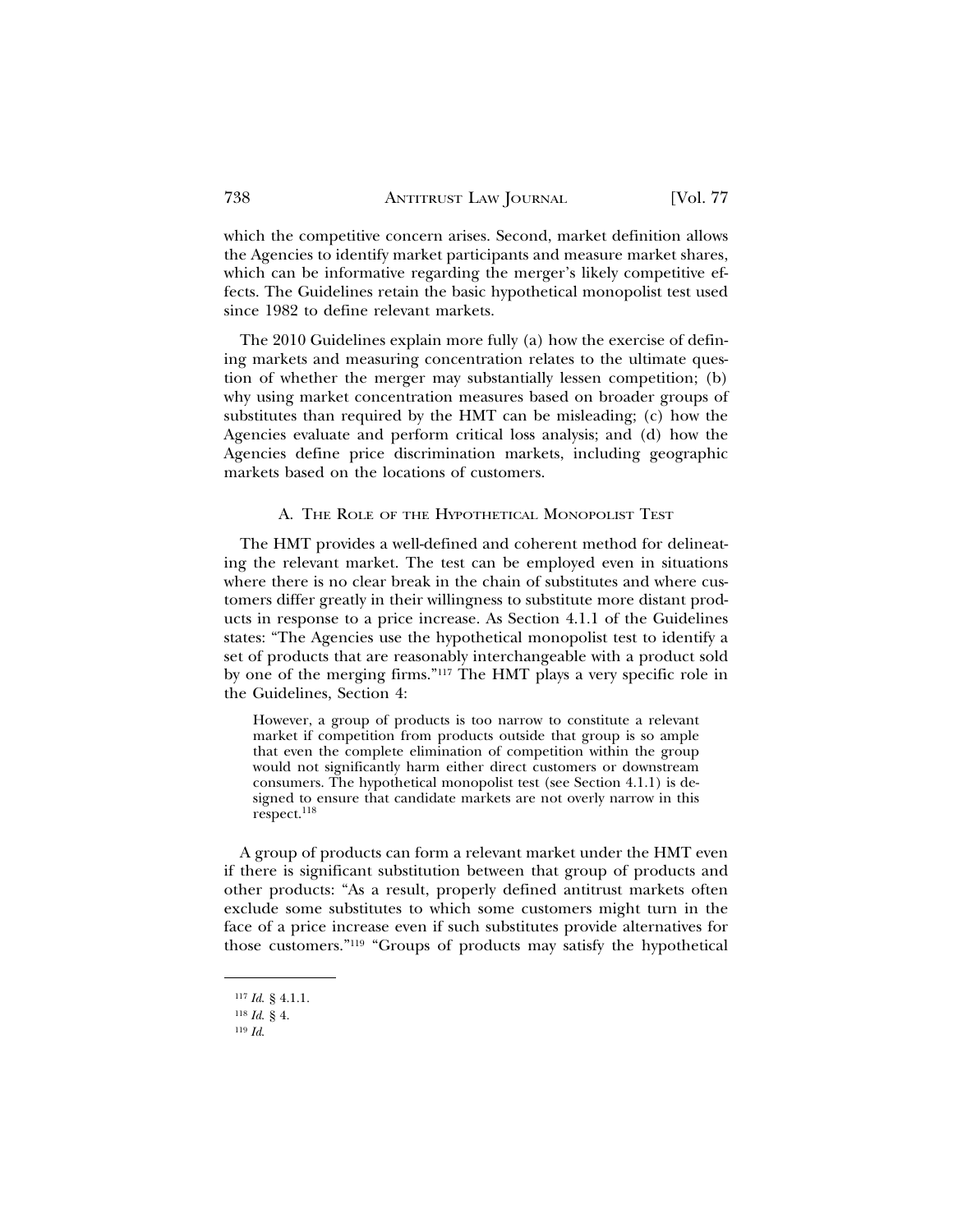monopolist test without including the full range of substitutes from which customers choose."120

These statements follow from the economic logic of the HMT. They do not reflect any change in how the Agencies define relevant markets. For example, the 2006 Commentary states:

Defining markets under the Guidelines' method does not necessarily result in markets that include the full range of functional substitutes from which customers choose. . . . The Agencies frequently conclude that a relatively narrow range of products or geographic space within a larger group describes the competitive arena within which significant anticompetitive effects are possible. . . .<sup>121</sup>

The description of an "antitrust market" sometimes requires several qualifying words and as such does not reflect common business usage of the word "market." Antitrust markets are entirely appropriate to the extent that they realistically describe the range of products and geographic areas within which a hypothetical monopolist would raise price significantly and in which a merger's likely competitive effects would be felt.  $\ldots$ <sup>122</sup>

Even when no readily apparent gap exists in the chain of substitutes, drawing a market boundary within the chain may be entirely appropriate when a hypothetical monopolist over just a segment of the chain of substitutes would raise prices significantly.<sup>123</sup>

Some comments have suggested that the Guidelines now point to narrower markets than did the 1992 Guidelines. This is incorrect: the basic HMT remains unchanged. If anything, the opposite is true, since the "smallest market principle" has been relaxed, as I explain next.

### B. IMPLEMENTING THE HYPOTHETICAL MONOPOLIST TEST

The basic HMT dates back to the 1982 Guidelines. The implementation of the test has been slightly modified over the intervening twentyeight years, during which time we have learned a great deal about the operation of the test, both in theory and in practice. That process continues in 2010.

As noted above, the Guidelines were updated in 1992 to better handle markets with differentiated products. As part of that updating, the 1992 Guidelines explicitly directed attention to the profit-maximizing price increases on the various products controlled by the hypothetical monop-

<sup>120</sup> *Id*. § 4.1.1.

<sup>121</sup> 2006 Commentary*, supra* note 4, at 6.

<sup>122</sup> *Id*. at 12.

<sup>123</sup> *Id*. at 15.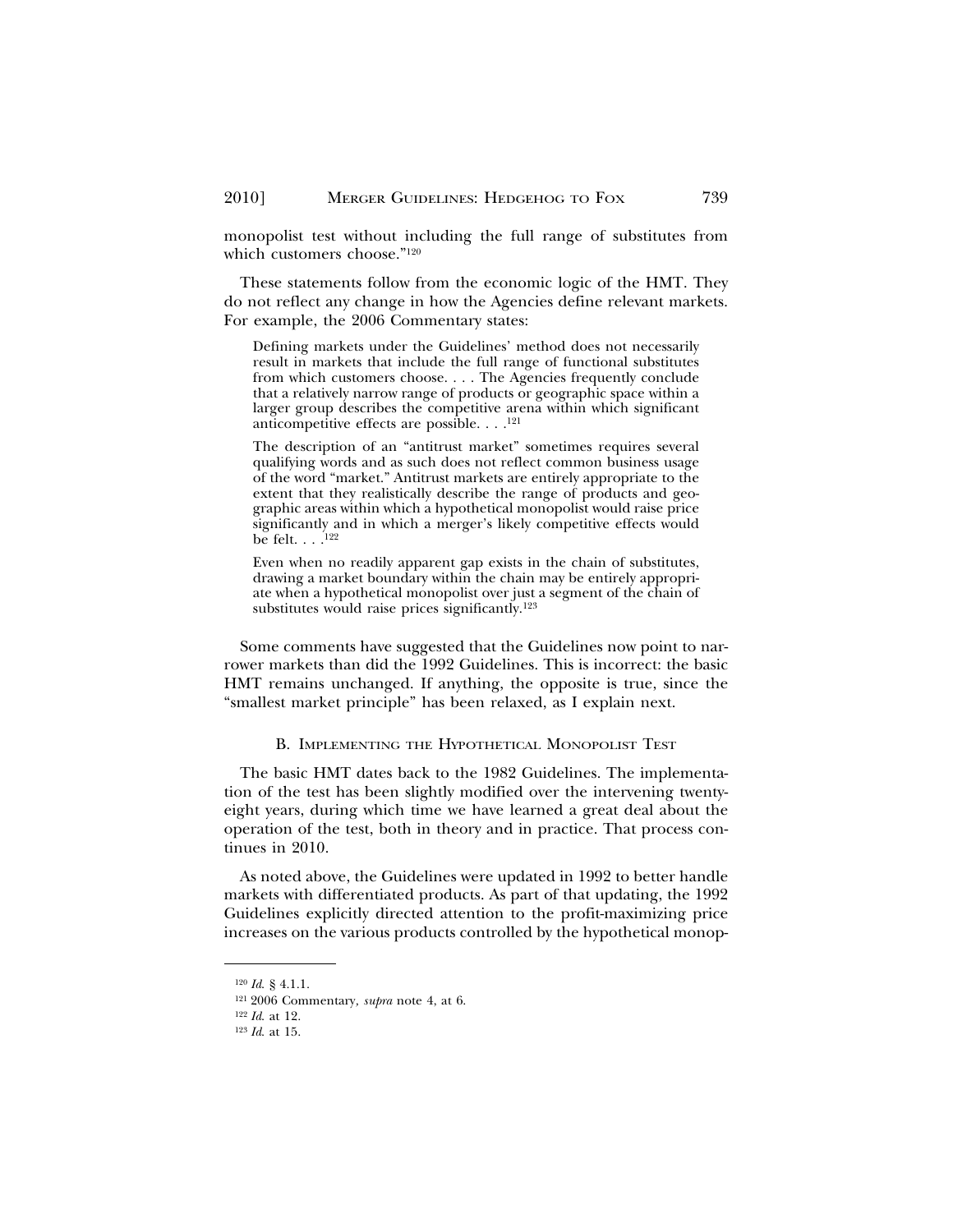olist, recognizing that these price increases typically will not be uniform.124

The 1992 Guidelines implement the HMT using a specific, iterative algorithm.125 Products are added to the candidate market in the order of "next best substitutes" and the exercise is halted once the test is satisfied. "The Agency generally will consider the relevant product market to be the smallest group of products that satisfies this test."126 The algorithm has much to commend it, but it suffers from a theoretical problem and a practical problem. The theoretical problem is that the "smallest market principle," can fail to detect a merger as horizontal in some cases where the merging firms sell substitute products and their merger would likely lead to a substantial lessening of competition.127 The practical problem is that one may not be able to identify the "next best substitute" at each stage of the algorithm, yet the outcome of the iterative algorithm can be sensitive to this determination.<sup>128</sup> As a result, while the iterative test in the 1992 Guidelines provides a very useful conceptual framework, in practice the Agencies often are unable to implement the test as stated.

Recognizing these difficulties, the revised Guidelines retain the HMT but take a more flexible approach to its implementation. The iterative procedure no longer appears. The smallest market principle is softened, and the scope of its use is explained in Section 4.1.1:

The Agencies may evaluate a merger in any relevant market satisfying the test, guided by the overarching principle that the purpose of defin-

<sup>&</sup>lt;sup>124</sup> In markets involving differentiated products, prices typically differ among various products in the market, and the price effects of a merger need not be uniform. Accordingly, the 1992 Guidelines state that "the hypothetical monopolist will be assumed to pursue maximum profits in deciding whether to raise the prices of *any or all* of the additional products under its control." 1992 Guidelines, *supra* note 2, § 1.11 (emphasis added). They then state that a group of products satisfies the test if a hypothetical monopolist over that group of products would profitably impose at least a small but significant and nontransitory increase in price (SSNIP) "including the price of a product of one of the merging firms." *Id*. These points are discussed at greater length by two of the principal authors of the 1992 Guidelines. *See* Janusz A. Ordover & Robert D. Willig, *Economics and the 1992 Merger Guidelines: A Brief Survey*, 8 REV. INDUS. ORG. 139, 140 (1993).

<sup>125</sup> *See* 1992 Guidelines, *supra* note 2, § 1.11.

<sup>126</sup> *Id.*

<sup>127</sup> *See* Carl Shapiro, Deputy Ass't Att'y Gen., Antitrust Div., U.S. Dep't of Justice, Updating the Merger Guidelines: Issues for the Upcoming Workshops, Speech Before the Fall Forum, ABA Antitrust Section (Nov. 12, 2009), *available at* http://www.justice.gov/atr/ public/speeches/251858.pdf; Salop & Moresi, *supra* note 90. This problem was recognized back in 1992 and can be dealt with in a somewhat ad hoc manner by increasing the SSNIP size.

<sup>128</sup> Furthermore, if one is able to determine the profit-maximizing prices for a series of hypothetical monopolists, one likely can also determine the profit-maximizing prices for the merged firm (taking as given the products offered by non-merging firms and their prices), which provides a more direct way of evaluating unilateral price effects.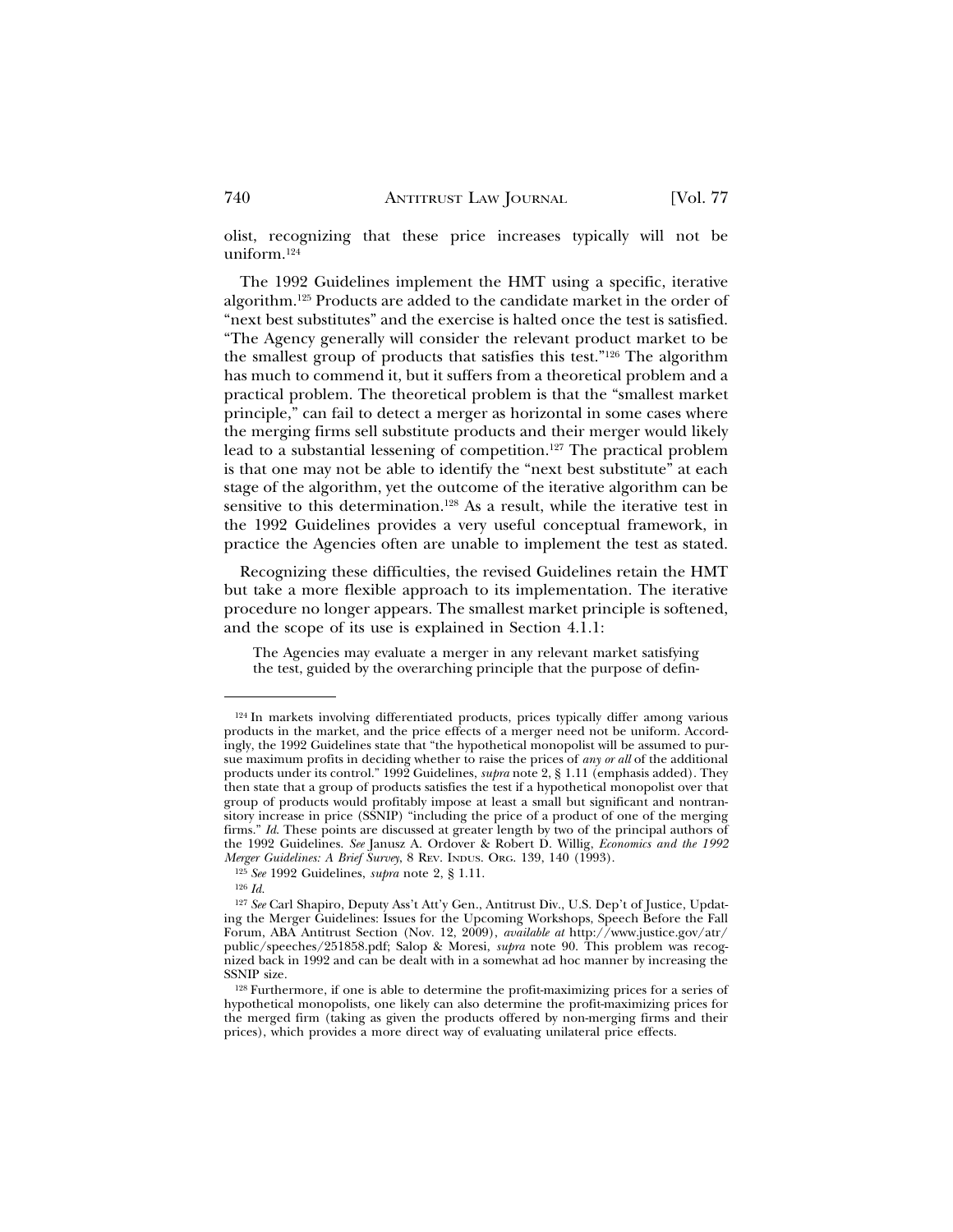ing the market and measuring market shares is to illuminate the evaluation of competitive effects. Because the relative competitive significance of more distant substitutes is apt to be overstated by their share of sales, when the Agencies rely on market shares and concentration, they usually do so in the smallest relevant market satisfying the hypothetical monopolist test.129

### C. THE ROLE OF PRICE/COST MARGINS IN THE HYPOTHETICAL MONOPOLIST TEST

The 2010 Guidelines are more explicit than their predecessors about the role played by price/cost margins in the HMT. Section 4.1.3, "Implementing the Hypothetical Monopolist Test," begins:

The hypothetical monopolist's incentive to raise prices depends both on the extent to which customers would likely substitute away from the products in the candidate market in response to such a price increase and on the profit margins earned on those products. The profit margin on incremental units is the difference between price and incremental cost on those units.<sup>130</sup>

The revised Guidelines have not changed the role of profit margins in the HMT. The central role played by these margins follows from the economic logic inherent in the test. The 2010 Guidelines *explain* the role of profit margins in a way that reflects Agency experience and practice since 1992 along with advances in economic learning during that time.

The HMT asks a very specific economic question: would a profit-maximizing monopolist controlling a group of products raise the price of at least one of those products by at least a SSNIP? As noted above, the answer to this question depends entirely on (a) how the demand for these products varies as their prices rise above pre-merger levels; and (b) pre-merger price/cost margins. $131$  Example 5 in the Guidelines illustrates how the test works using this information.

In principle, one can perform the HMT by estimating the demand for the products in the candidate market, measuring pre-merger margins, and then computing the profit-maximizing prices.<sup>132</sup> DOJ economists and the economists consulting for the merging parties routinely devote

<sup>129</sup> 2010 Guidelines, *supra* note 1, § 4.1.1.

<sup>130</sup> *Id*. § 4.1.3.

<sup>131</sup> See *supra* note 82 for further explanation. *See also* Werden, *Demand Elasticities*, *supra* note 44, at 387–91 (providing the underlying calculations in the case of a candidate market containing a single homogeneous product).

<sup>132</sup> If one can accurately estimate the underlying demand system, one can use merger simulation methods to estimate the unilateral post-merger price increases, making the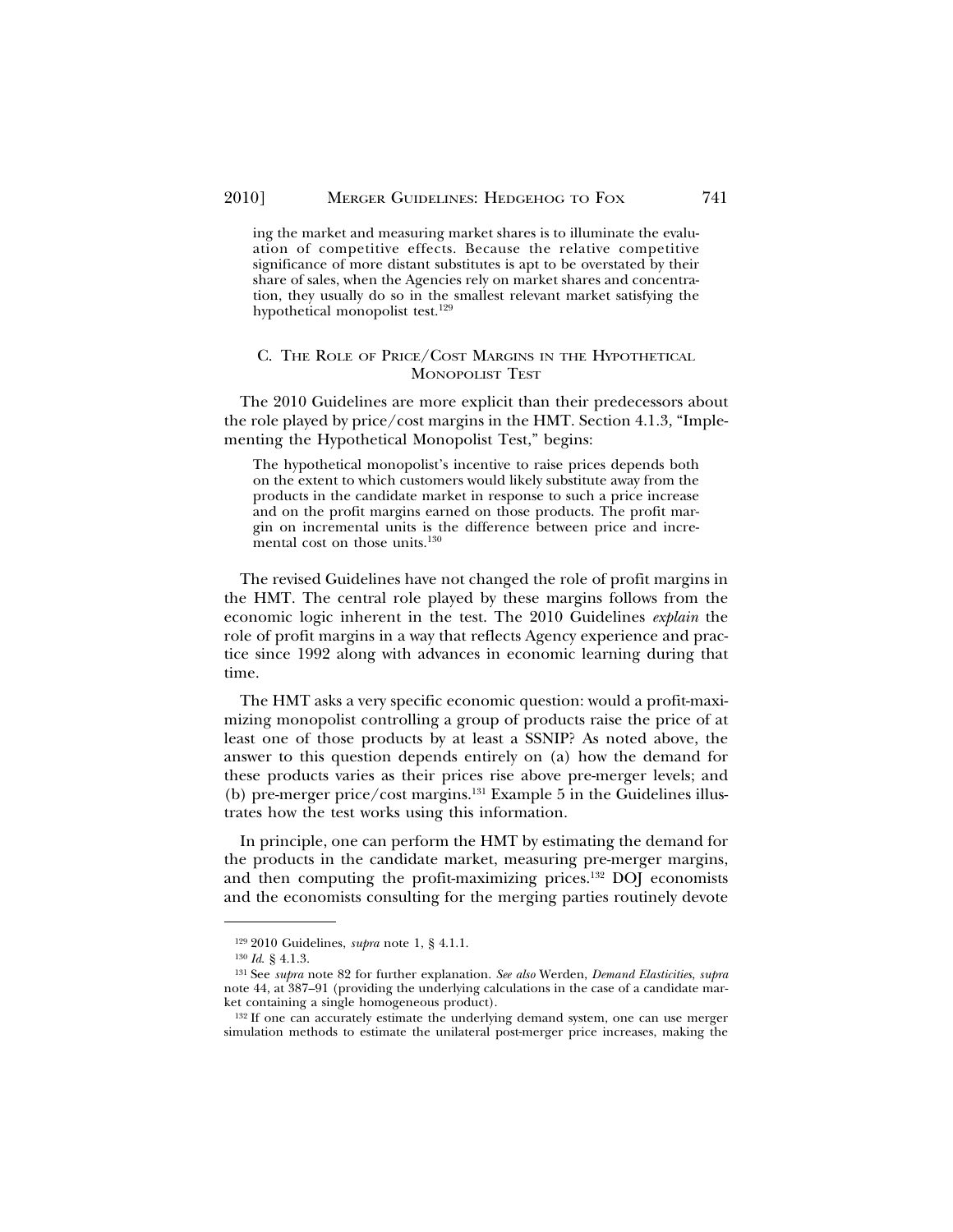considerable effort to estimating demand, using whatever reliable and relevant data are available. However, we often lack sufficient data to reliably and robustly estimate the demand system, making it necessary to follow approaches that are less stringent in terms of their data or modeling requirements. Furthermore, since we are often trying, at least initially, to screen mergers based on market concentration, it is highly desirable to have relatively simple methods of defining the relevant market that do not require the econometric estimation of an entire demand system. Fortunately, we have learned a great deal over the past twenty years about how to exploit the information contained in pre-merger prices, costs, and diversion ratios to perform the HMT without full estimation of the demand system.133

By focusing on how the pricing incentives facing the hypothetical monopolist differ from the pricing incentives of firms independently owning and controlling the relevant products prior to the merger, the HMT can be grounded in reality. Focusing on the *change* in incentives is a major and very sensible and practical simplification. The Clayton Act standard—whether the merger may substantially lessen competition—is explicitly focused on the *change* resulting from the merger. The unifying theme of the Guidelines since 1982 has also been about the change: whether the merger will *enhance* market power. And the HMT itself asks about whether the hypothetical monopolist will *raise* prices by at least a SSNIP, which again looks at a change from pre-merger conditions.

The hypothetical monopolist's pricing incentives differ from those of the pre-merger firms because the hypothetical monopolist owns a larger group of substitute products. The hypothetical monopolist does not lose sales when the price of one product is elevated and customers shift away from that product to other products it owns. Therefore, in considering how the hypothetical monopolist's incentive to raise the price of one product differs from the pre-merger incentives of the firm controlling that product, a key question is what percentage of the unit sales lost, when that product's price rises, are recaptured by other products controlled by the hypothetical monopolist. This percentage is defined in Section 4.1.3 of the Guidelines as the *recapture percentage*, "with a higher

separate measurement of market shares superfluous for the purpose of predicting postmerger unilateral price increases.

<sup>&</sup>lt;sup>133</sup> For an entrée to that literature, see Werden, *Demand Elasticities*, *supra* note 44; Epstein & Rubinfeld, *supra* 56; Farrell & Shapiro, *Recapture, Pass-Through, and Market Definition*, *supra* note 85; Joseph Farrell & Carl Shapiro, *Improving Critical Loss Analysis*, ANTITRUST SOURCE, Feb. 2008, http://www.abanet.org/antitrust/at-source/08/02/Feb08- Farrell-Shapiro.pdf; DAVIS & GARCES, *supra* note 57. Also see the references cited in these articles.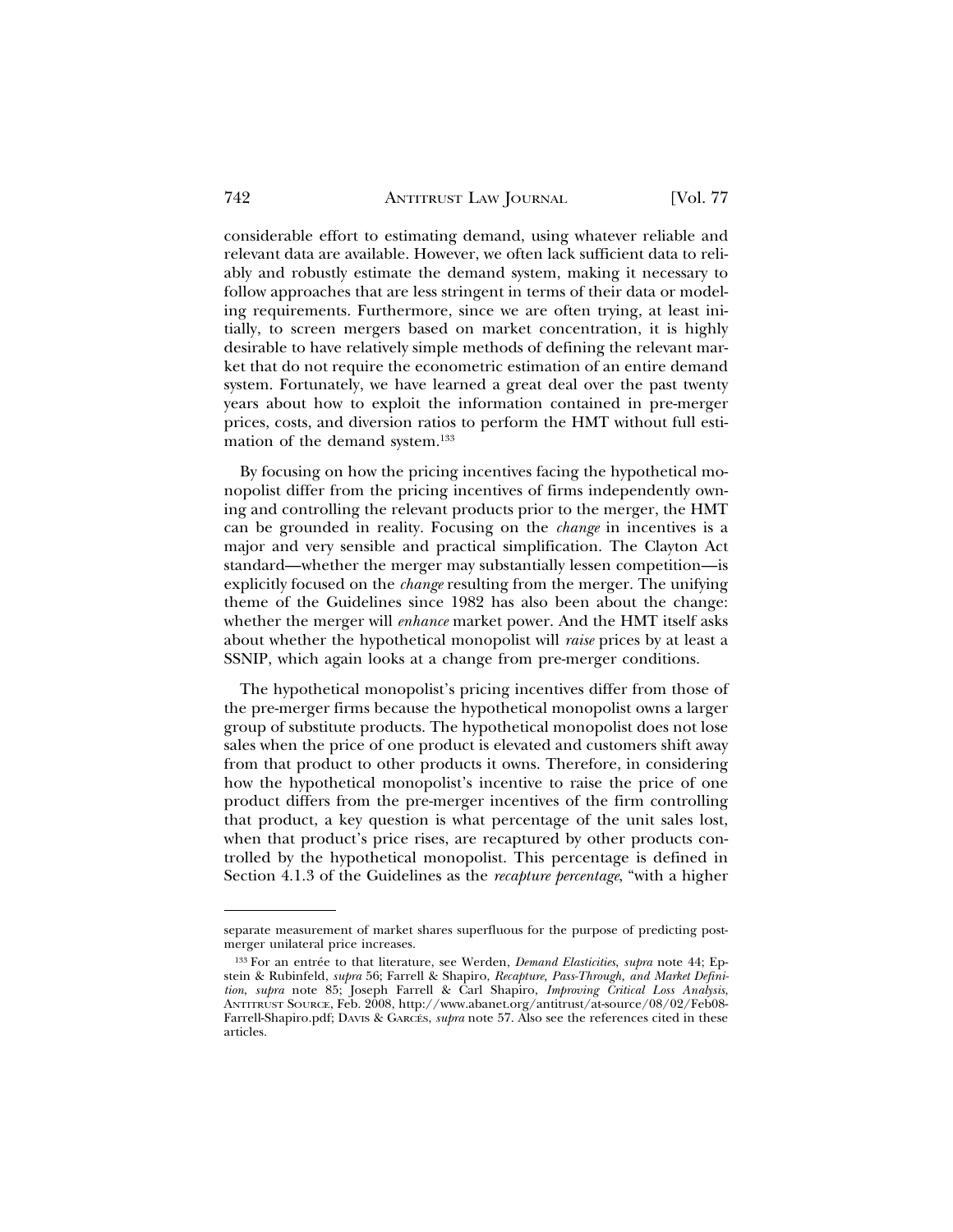recapture percentage making a price increase more profitable for the hypothetical monopolist." In some cases, the Agencies can glean information about the recapture percentage even if they lack sufficient data to estimate the entire demand system. For example, if the price of one product was raised in the past (or if supplies of that product were disrupted or limited), one may be able to track how customers of that product shifted to other products. The recapture percentage is closely related to the cross-elasticity of demand that has been central to market definition for decades.<sup>134</sup>

The hypothetical monopolist's incentive to raise the price on any one product under its control depends on the recapture percentage associated with that product and on the margins it receives on the sales recaptured by the other products it owns.135 Kevin Murphy and Bob Topel put it this way: "A larger fraction of sales diverted to other firms in the market or a larger profit margin on these sales will make the incentive to increase price greater for the hypothetical monopolist."136 Applying this fundamental economic logic, the Guidelines state: "The higher the premerger margin, the smaller the recapture percentage necessary for the candidate market to satisfy the hypothetical monopolist test."137 This is the same basic economic logic we saw above in the evaluation of unilateral price effects.

With linear demand, if each firm selling one of a symmetric group of differentiated products is setting its pre-merger price independently, that group of products forms a relevant market if the recapture percentage for any one product is at least as large as 2*S*/(*M* + 2*S*), where *S* is the size of the SSNIP and *M* is the pre-merger margin.<sup>138</sup> In this special case, Appendix A shows that a symmetric pair of products satisfies the HMT if GUPPI is at least 10 percent. This highlights the tight connection between unilateral effects and market definition.

# D. CRITICAL LOSS ANALYSIS

Merging parties sometimes conduct a "critical loss analysis," typically to support their claim that a certain candidate market in which they

<sup>134</sup> *See, e.g.,* Brown Shoe Co. v. United States, 370 U.S. 294, 325 (1962).

<sup>&</sup>lt;sup>135</sup> The relevant cost concept here is the average incremental cost on these recaptured sales.

<sup>136</sup> Murphy & Topel, *supra* note 99, at 8–9.

<sup>137</sup> 2010 Guidelines, *supra* note 1, § 4.1.3.

<sup>138</sup> *See* Michael Katz & Carl Shapiro, *Critical Loss: Let's Tell the Whole Story*, ANTITRUST, Spring 2003, at 49. In this case, profit maximization implies a uniform price increase for all of the products, and that uniform price increase exceeds the profit-maximizing price increase on a single product alone.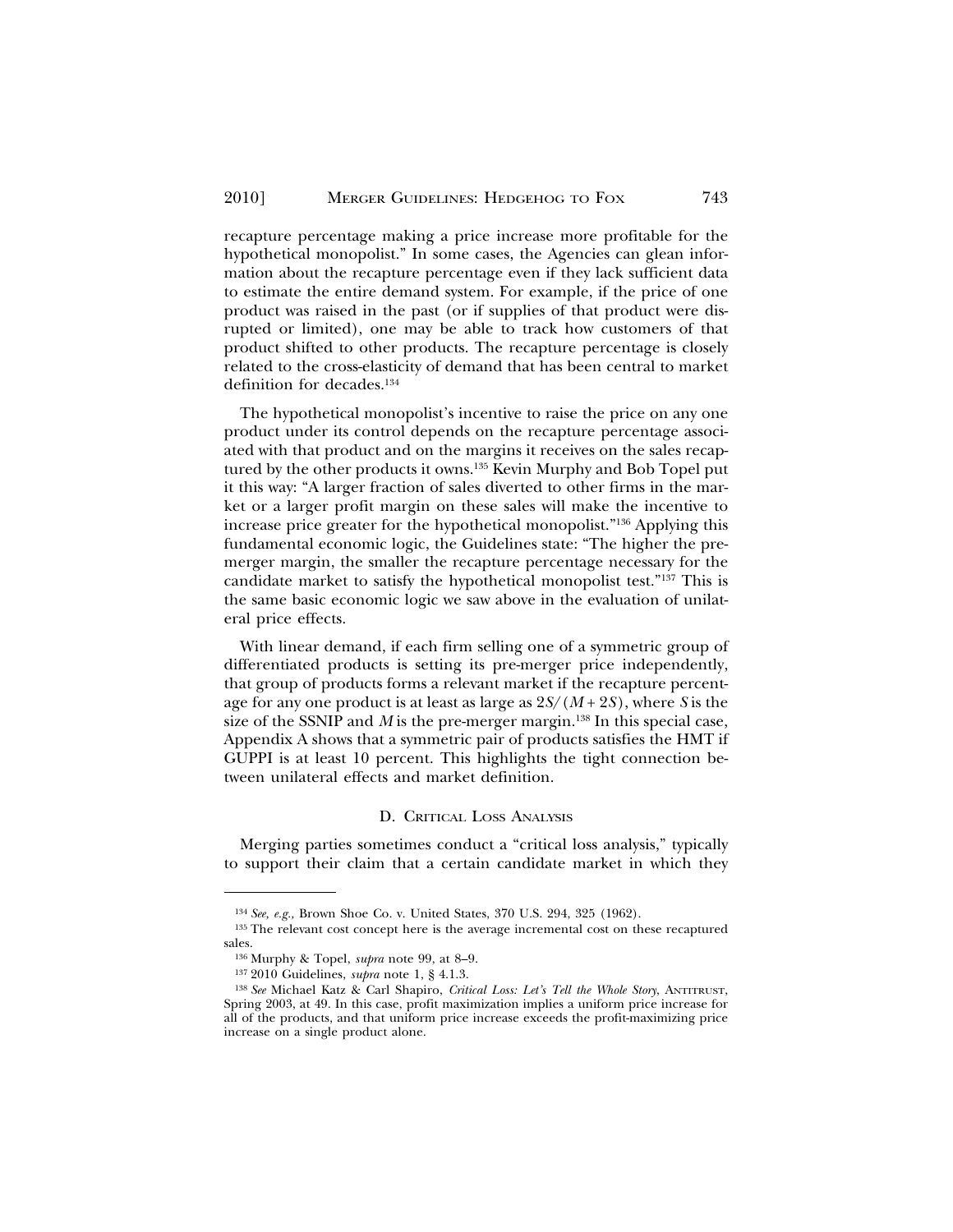have large shares is too narrow to satisfy the HMT. Critical loss analysis relies heavily on price/cost margins. The Guidelines now explain how the Agencies evaluate and properly conduct critical loss analysis. Since critical loss analyses have long been presented to the Agencies by merging parties, this explanation is overdue.

Most critical loss analyses presented to the Agencies use the "breakeven" approach.139 The Guidelines note that "this 'breakeven' analysis differs from the profit-maximizing analysis called for by the hypothetical monopolist test" since 1984.140 Breakeven analysis compares the "critical loss" with the "predicted loss." The Agencies and others have been aware for some time of a fundamental flaw appearing in a number of breakeven critical loss analyses they receive. The flaw arises when the predicted loss is not reconciled with the pre-merger margins. Michael Katz, writing when he was Economics Deputy at the DOJ in 2002, described this flaw in some detail in his discussion of the *Sungard* case.141 FTC economists were equally aware of the flaw; additional cases are described by Daniel O'Brien and Abraham Wickelgren.142 The UK Competition Commission is also aware of this flaw:

The "fallacy" in this analysis is to treat the elasticity and the margin as if they were independent from each other. In fact, according to the benchmark model, margins tell us about the own-elasticity before the price increase. If margins are high, it implies a low price elasticity and that in turn suggests perhaps even strongly there will be low actual losses due to a price increase.<sup>143</sup>

The same flaw appeared more recently in the *Whole Foods* case.144 The revised Guidelines alert practitioners to this flaw and explain how the

<sup>&</sup>lt;sup>139</sup> This approach was pioneered by Barry Harris and Joseph Simons, who introduced the term "critical loss." *See* Barry C. Harris & Joseph J. Simons, *Focusing Market Definition:* How Much Substitution Is Necessary?, 12 RES. L. & ECON. 207 (1989).

<sup>140</sup> 2010 Guidelines, *supra* note 1, § 4.1.3.

<sup>&</sup>lt;sup>141</sup> Michael Katz, *Recent Antitrust Enforcement Actions by the U.S. Department of Justice: A Selective Survey of Economic Issues*, 21 REV. INDUS. ORG. 373, 375–79 (2002) (referring to *United States v. SunGard Data Systems, Inc.*, 172 F. Supp. 2d 172 (2001)). My article with Michael Katz was motivated in part because he saw studies with this flaw presented at the DOJ when he was Economics Deputy during 2001–2002. *See* Katz & Shapiro, *supra* note 138.

<sup>142</sup> Daniel P. O'Brien & Abraham L. Wickelgren, *A Critical Analysis of Critical Loss Analysis,* 71 ANTITRUST L.J. 161 (2003). Both authors were economists at the FTC when they wrote this article.

<sup>&</sup>lt;sup>143</sup> DAVIS & GARCES, *supra* note 57, at 212. Davis is currently a Deputy Chairman of the UK Competition Commission.

<sup>144</sup> *See* FTC v. Whole Foods Mkt. Inc., 548 F. 3d 1028, 1048 (D.C. Cir. 2008) (discussing Kevin M. Murphy's testimony regarding the flaw in critical loss). Murphy and Topel write:

Our point in this comment is not to criticize the application of critical loss analysis to market definition in [the *Whole Foods* merger] case. Rather, we illustrate why the [critical loss] analysis used by Whole Foods' economist is not useful as a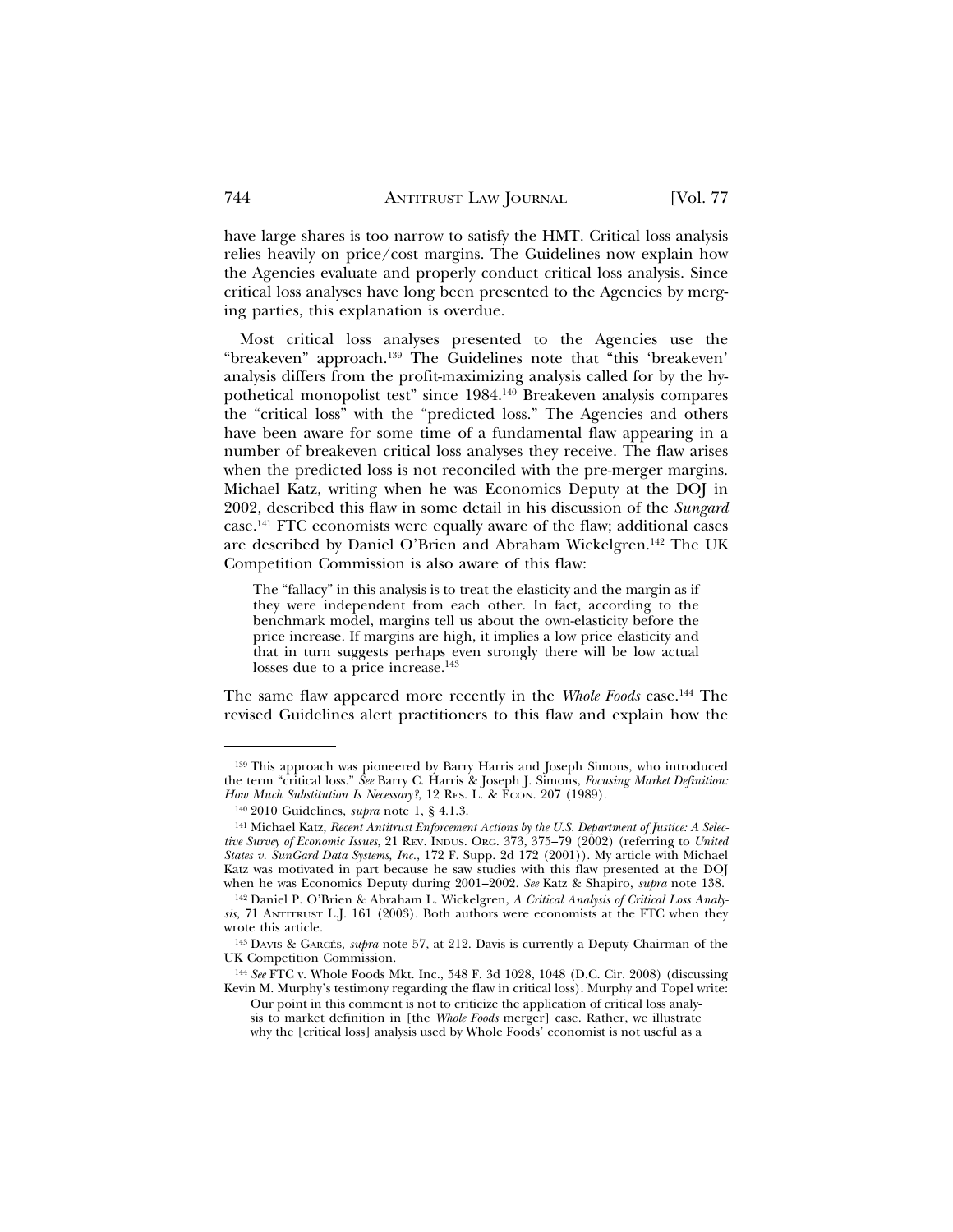Agencies evaluate breakeven critical loss analysis: "Higher pre-merger margins thus indicate a smaller predicted loss as well as a smaller critical loss."145 See Appendix A for further details.

#### V. TARGETED CUSTOMERS AND PRICE DISCRIMINATION

The revised Guidelines add a separate section on targeted customers and price discrimination. This section sets forth the two basic conditions necessary for price discrimination to be feasible: differential pricing and limited arbitrage.146 The basic principles explained here have been well understood by economists for roughly one hundred years. They can be found in the Guidelines going back to 1982 and are not controversial.

Price discrimination is frequently an important factor in DOJ merger investigations. The majority of our mergers involve intermediate goods and services. In these markets, prices typically are negotiated and price discrimination is common. For example, manufacturers may negotiate lower prices with larger customers than with smaller customers, and these price differences may constitute price discrimination, i.e., they may not merely reflect lower costs of supplying the larger customers. In other settings, established customers with high costs of switching away from their incumbent supplier may pay higher prices than new customers. In yet other settings, prices vary across customers based on their locations in a manner not merely reflecting transportation costs. This is relevant for geographic markets based on customer location.<sup>147</sup>

This new section was placed relatively early in the Guidelines because the basic principles of price discrimination articulated here are used throughout the Guidelines. They are relevant to market definition. For that purpose, we usually are asking whether the hypothetical monopolist can engage in price discrimination. They are also relevant to competitive effects. When considering unilateral effects, we often ask whether the merged firm can engage in price discrimination. In some cases, we ask whether the merged firm can raise prices to certain customers by ending discrimination that had been in their favor. When considering

general matter. In our view, the type of analysis he presented is so fundamentally flawed that it cannot be used as a tool of market definition.

Murphy & Topel, *supra* note 99, at 2. Murphy served as the FTC's economic expert witness in *Whole Foods* case.

<sup>145</sup> 2010 Guidelines, *supra* note 1, § 4.1.3.

<sup>146</sup> In keeping with the general style of the Guidelines, the discussion in Section 3 addresses price discrimination, as distinct from discrimination on other dimensions, such as quality or service. This is purely for simplicity of exposition. The same basic principles described in this section also apply to non-price forms of discrimination.

<sup>147</sup> *See* 2010 Guidelines, *supra* note 1, § 4.2.2.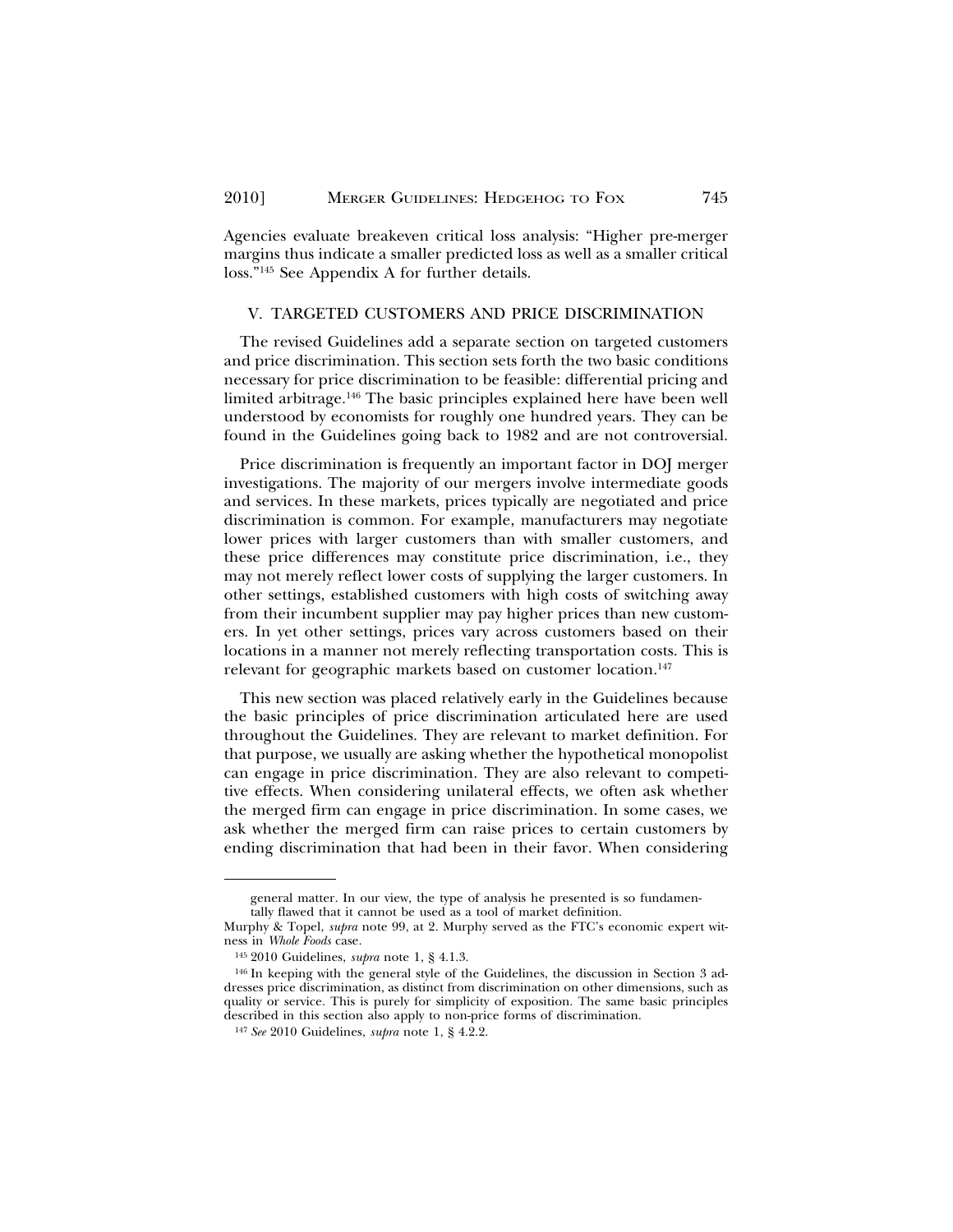coordinated effects, we may ask whether a group of coordinating firms could engage in price discrimination.

In fact, DOJ investigations often *begin* by asking whether there are particular types of customers who are most likely to be harmed by the merger. We often find that some types of customers are more vulnerable than others to adverse competitive effects. We look for pre-existing price discrimination and we consider the possibility of post-merger price discrimination.

The Guidelines address the danger that mergers may harm some customers more than others, or some customers but not others, usually by making a discriminatory price increase profitable. But this observation should not be taken to imply any hostility to price discrimination as a stand-alone form of business conduct.<sup>148</sup> For many years, economists have studied the effects of price discrimination, usually by comparing price discrimination with uniform pricing. These studies are directly relevant to the evaluation of regulations that limit or prohibit price discrimination.149 But the comparison of uniform pricing and price discrimination is not directly relevant for the analysis of horizontal mergers, and the Guidelines do not undertake any such comparison. Nor do the Guidelines address the issue of whether or when price discrimination by a firm indicates that the firm has significant market power under the antitrust laws. The Guidelines are focused on whether the merger is likely to *enhance* market power. Price discrimination is highly relevant to this question if the merger may enhance market power over some customers but not others.

#### VI. POWERFUL BUYERS

The revised Guidelines add a discussion of "Powerful Buyers" in Section 8. In this respect, they follow the lead of the European Commission's 2004 Horizontal Merger Guidelines, which include a discussion of "Countervailing Buyer Power."150

Many DOJ merger investigations involve intermediate goods markets, where the customers of the merging firms are themselves sizeable enterprises. Merging parties often argue that their customers are large and powerful and will not be vulnerable to adverse competitive effects. This

<sup>148</sup> Similarly, the Guidelines focus on whether a merger will lead to higher prices, but of course this does not mean that high prices alone constitute an antitrust violation.

<sup>149</sup> *See, e.g*., ANTITRUST MODERNIZATION COMM'N, REPORT AND RECOMMENDATIONS 311–26 (2007), *available at* http://govinfo.library.unt.edu/amc/report\_recommendation/amc\_ final\_report.pdf.

<sup>150</sup> EU Horizontal Merger Guidelines*, supra* note 104, ¶¶ 64–67.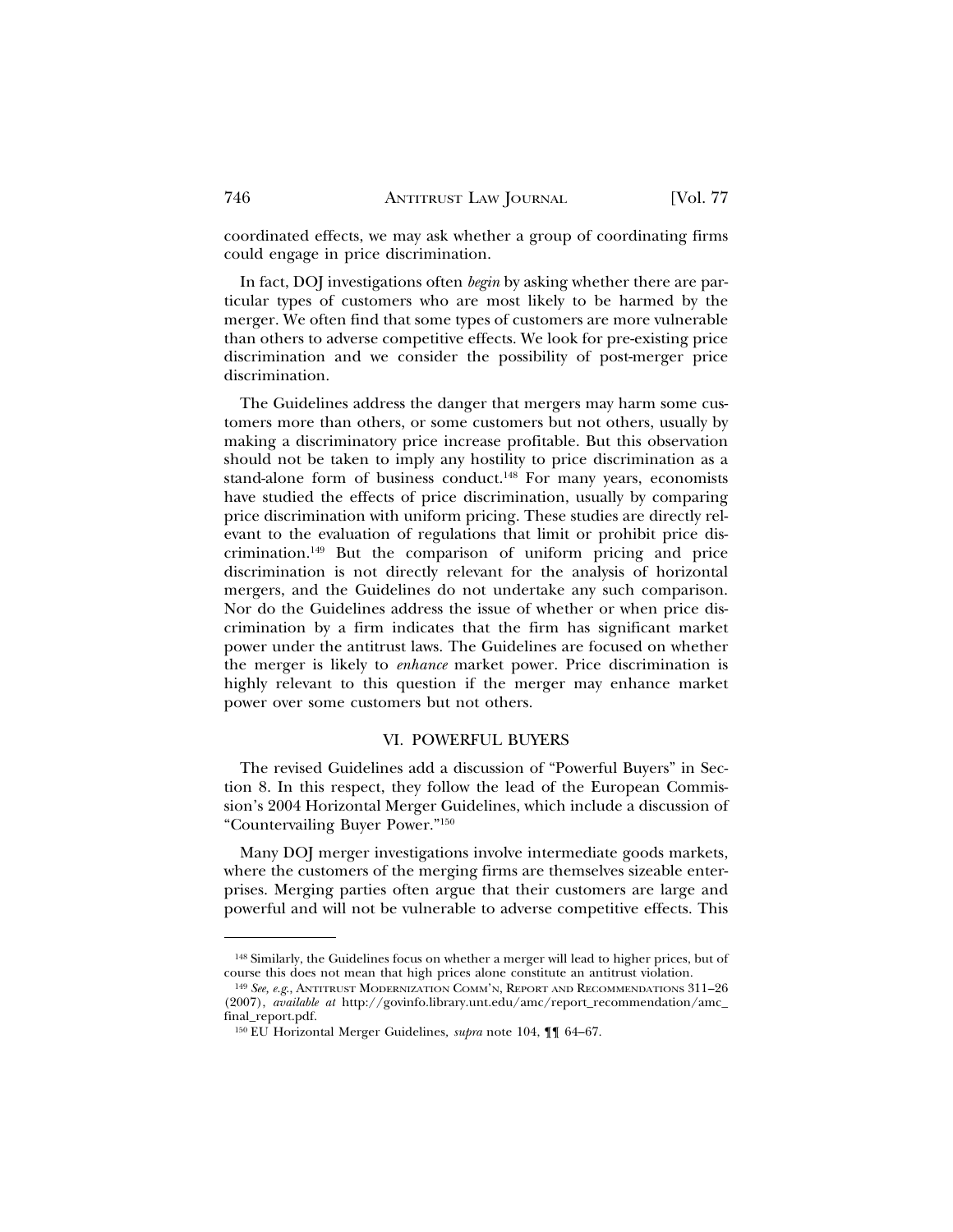section explains how the Agencies evaluate "power buyer" arguments and how merger analysis is influenced by the presence of large or powerful buyers.

Three basic economic themes underlie this section. First, whatever leverage buyers have in negotiations must ultimately rest on the alternatives available to them. In some cases, larger buyers are better placed than small buyers to vertically integrate upstream or sponsor entry, or to shift a greater portion of their business to price cutters. Options such as these can give larger buyers additional bargaining leverage.151 In contrast, mere size alone, without options, does not normally create bargaining leverage, although it can imply large gains from trade.

Second, the Agencies are interested in the impact of the merger on all buyers, not just powerful buyers. The Guidelines state: "Furthermore, even if some powerful buyers could protect themselves, the Agencies also consider whether market power can be exercised against other buyers."152 The 2006 Commentary sounded a similar message:

Large buyers rarely can negate the likelihood that an otherwise anticompetitive merger between sellers would harm at least some buyers. Most markets with large buyers also have other buyers against which market power can be exercised even if some large buyers could protect themselves. Moreover, even very large buyers may be unable to thwart the exercise of market power.<sup>153</sup>

In some cases, the actions of powerful buyers can protect more vulnerable customers, e.g., when the lumpy sales of the large buyers disrupt coordination and engender price wars. However, this is not always the case, particularly when the concerns involve unilateral effects. If powerful buyers are protected and other buyers are not, there may be a price discrimination market in which those other buyers are the targeted customers.

Third, the Agencies focus on how the merger will *change* bargaining leverage. "The Agencies examine the choices available to powerful buyers and how those choices likely would change due to the merger. Normally, a merger that eliminates a supplier whose presence contributed significantly to a buyer's negotiating leverage will harm that buyer."154

<sup>151</sup> However, in some situations, larger buyers have more demanding requirements than smaller buyers, giving them *fewer* options.

<sup>152</sup> 2010 Guidelines, *supra* note 1, § 8.

<sup>153</sup> 2006 Commentary, *supra* note 4, at 17–18.

<sup>154</sup> 2010 Guidelines, *supra* note 1, § 8.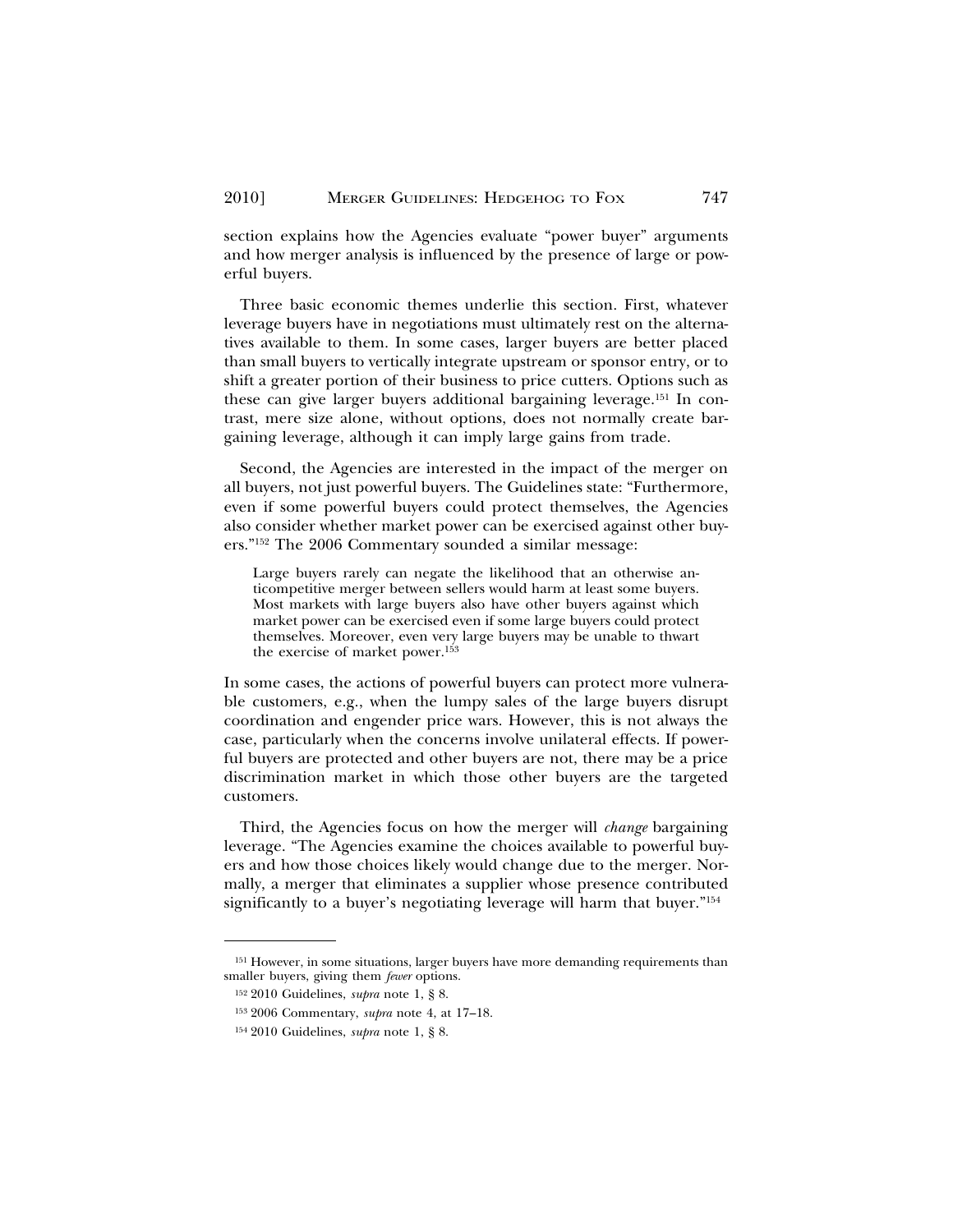These principles can be applied to situations in which a large buyer purchases other products from the merging firms in addition to the products over which they compete. Merging parties sometimes assert that the merged firm would be foolish to try to raise price to such a powerful buyer, because that buyer would retaliate by shifting its purchases of these *other* products away from the merged firm. While buyers of this type do have an extra tool at their disposal, and may indeed be able as a consequence to negotiate lower prices than other buyers, such buyers will normally still be harmed if the merger eliminates a supplier whose presence contributed significantly to their negotiating leverage.

# VII. CONCLUSION

The 2010 Guidelines provide updated and more accurate guidance regarding merger enforcement at the DOJ and the FTC than did the 1992 Guidelines, which they replace.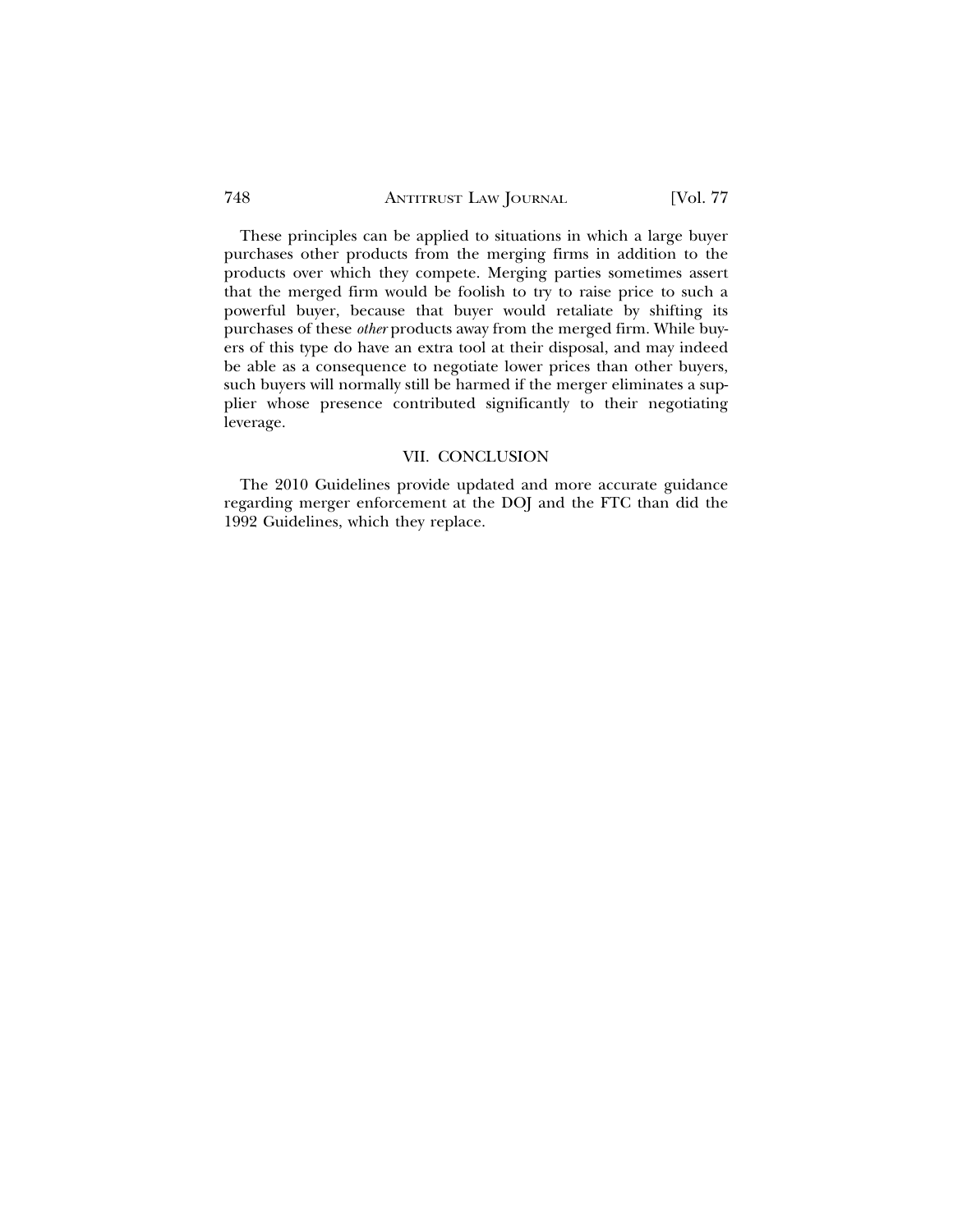# APPENDIX A UNILATERAL PRICE EFFECTS: THE ROLE OF DIVERSION RATIOS AND MARGINS

The Guidelines identify diversion ratios, margins, and the value of diverted sales as objects that the Agencies seek to measure to diagnose unilateral price effects in markets with differentiated products. The Guidelines also, for the first time, list merger simulation as one of the tools used by the Agencies to "quantify the unilateral price effect resulting from a merger."

Merger simulation, in its full-blown form, involves estimating the demand system for a set of differentiated products, backing out or directly measuring marginal costs, computing the post-merger equilibrium, and then comparing pre-merger and post-merger prices. In principle, this is the "gold standard," since it involves predicting post-merger price increases based on detailed demand and cost information, under some maintained assumption about oligopolistic behavior, usually independent (Bertrand) pricing behavior. However, the data required for full merger simulation are often not available, the predictions of merger simulation models may not be robust, and merger simulation techniques can be opaque to non-specialists. Therefore, less demanding and less sophisticated methods are often needed.

One way to achieve substantial simplification and increased transparency is to focus just on the demand for the products sold by the merging firms, holding fixed the prices of competing products sold by non-merging parties. As noted in the text, doing so will normally generate smaller price effects than the full model; but the simplification is considerable and the price effects coming out of the full model often differ very little from those of the simplified model.

With this major simplification, we rephrase the key question posed in the text: "Taking as given all other products and their prices, how much higher are the merged firm's profit-maximizing prices for Products 1 and 2 than the pre-merger prices of those products?" If we can answer this question, we can derive a useful diagnostic measure of tendency of the merger to raise the price of these products. Technically, this diagnostic consists of the post-merger price increases for Products 1 and 2, holding other prices constant, and assuming that there is no repositioning or entry and no efficiencies. This diagnostic measure is not a "prediction" of the post-merger price increases. The diagnostic measure provides a relatively simple way of ranking or scoring mergers by their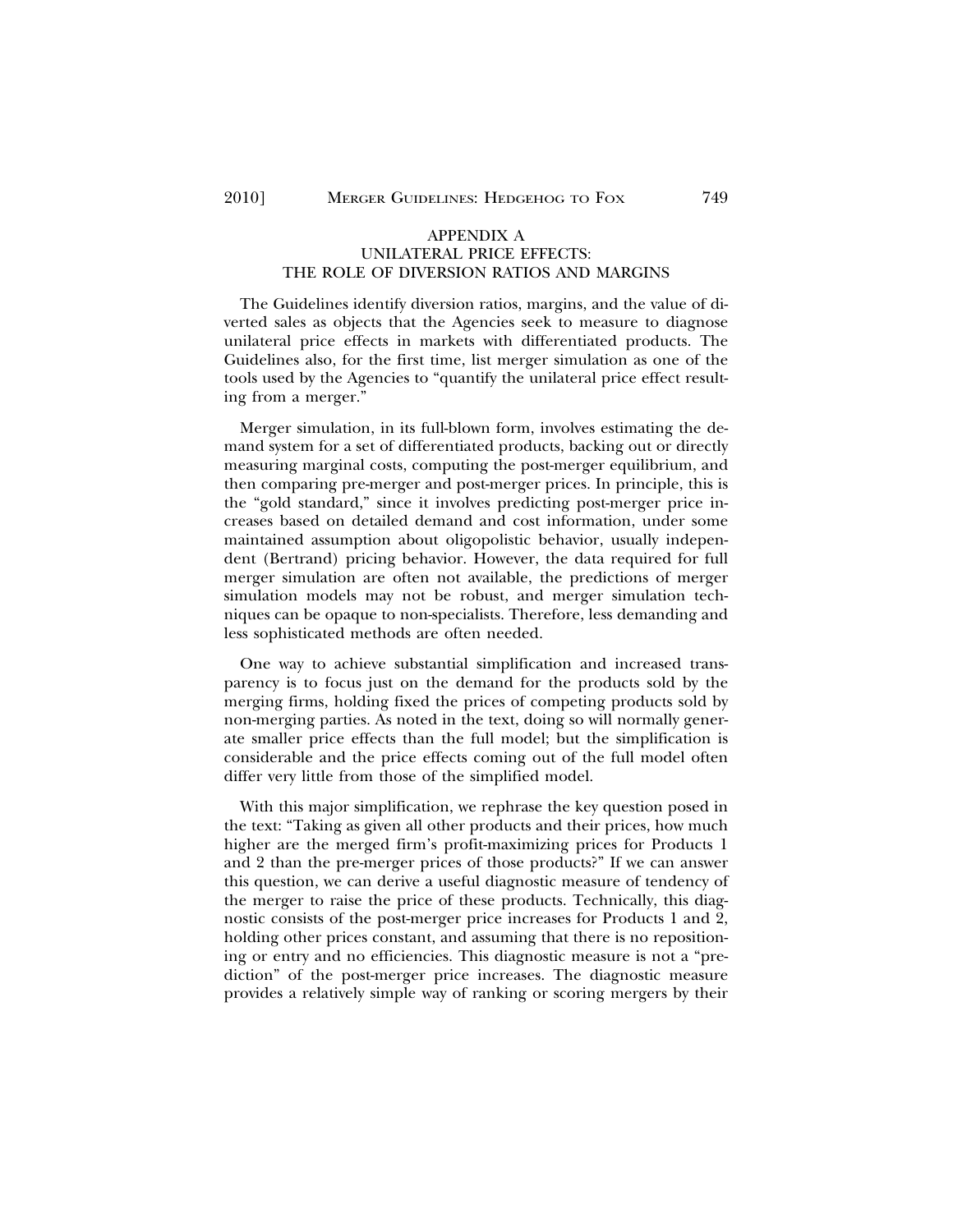tendency to raise price.155 Predicting post-merger price increases requires further analysis.

One good diagnostic measure relies on the fact that one can treat *GUPPI*1 as a post-merger opportunity cost for Product 1, and then apply a default pass-through rate to those costs, holding fixed the price of Product 2.156 Basing the default pass-through rate on linear demand gives a pass-through rate of 50 percent; this figure is within the general range of pass-through rates that are estimated empirically. With a default pass-through rate of 50 percent, the indicated price increase, measured as a fraction of the price of Product 1, is

$$
\frac{1}{2} \text{GUPPI}_1
$$

which equals

$$
\frac{1}{2} D_{12} M_2 \frac{P_2}{P_1}.
$$

With equal prices, this becomes

$$
\frac{1}{2}D_{12}\times M_2.
$$

Using this method, a 10 percent value of *GUPPI*<sub>1</sub> translates into an indicated price increase of 5 percent.

This approach has been criticized for holding fixed the price of Product 2 when calculating the indicated price increase for Product 1.157 Instead, one can specify the demand system at prices just above premerger levels and calculate the indicated post-merger prices for that demand system. A larger indicated price increase, with a somewhat different ranking, is obtained by simultaneously considering a price increase for Product 2. Yet again, Willig led the way, working with a linear demand system for Products 1 and 2. He writes:

<sup>155</sup> More specifically, a diagnostic measure is most useful if it is informative in ranking mergers that are likely to lead to small or moderate price increases. Those are the mergers where such diagnostics can help inform the Agency's enforcement decision. The ability of the diagnostic to rank mergers likely to lead to large price increases is less important.

<sup>156</sup> If we are only concerned about ranking mergers using this measure of the gross upward pricing pressure, the choice of the default pass-through rate does not matter.

<sup>157</sup> *See* Richard Schmalensee, *Should New Merger Guidelines Give UPP Market Definition?*, GCP ANTITRUST CHRONICLE, Dec. 2009. As Schmalensee points out, accounting for an increase in the price of Product 2 leads to a larger price increase without efficiencies and increases the efficiencies required to prevent the merger from generating net upward pricing pressure.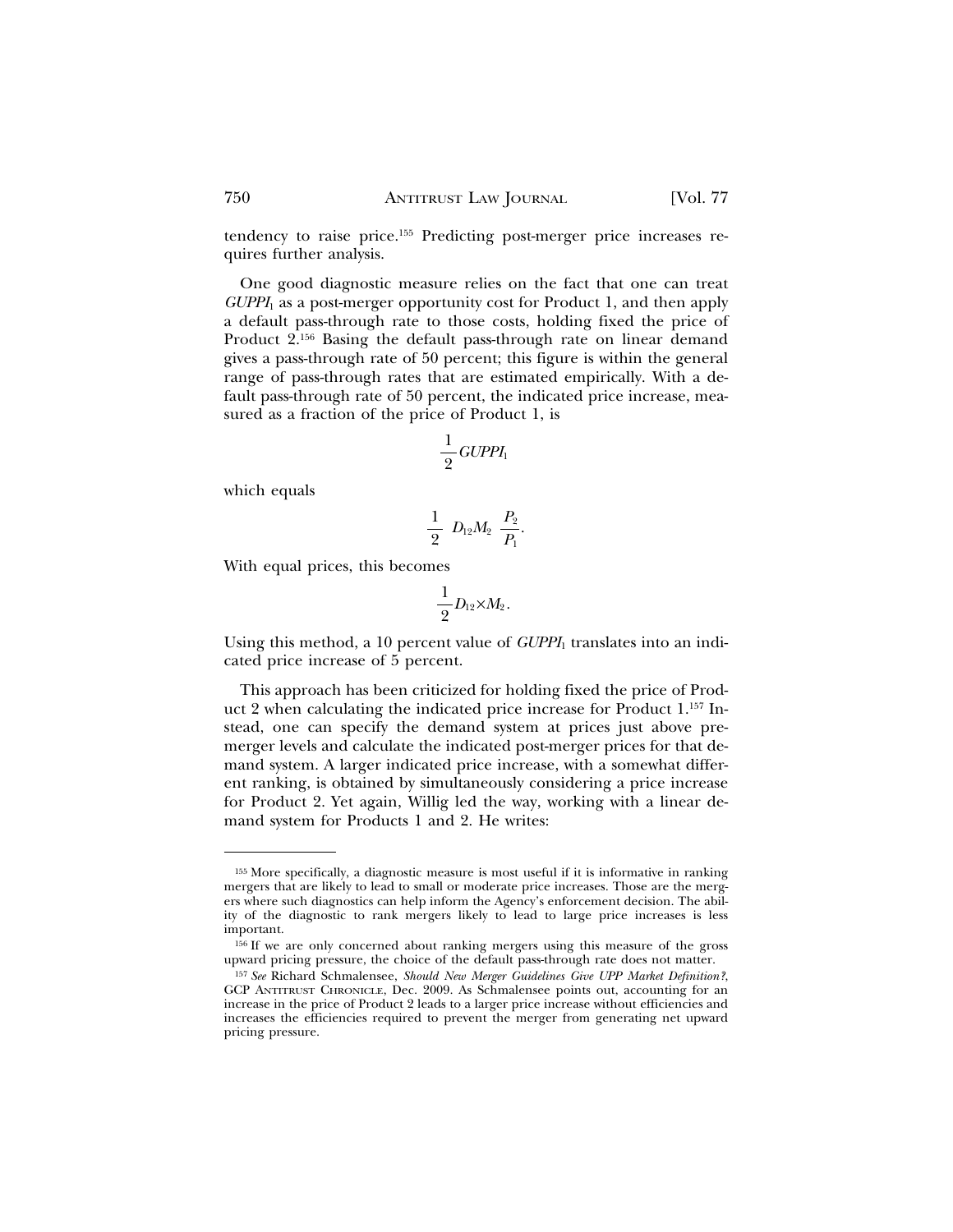[T]he merger will elevate the price of good 1 according to two effects. One focuses on the initial price-cost margin of good 2, multiplied by the absolute value of the ratio of the cross-price and own-price derivatives of demand for goods 2 and 1. The second effect adds further price elevation to good 1, depending on the elevation in the price of good 2 and the same ratio of demand derivatives.<sup>158</sup>

A few years later, I extended Willig's work by expressing the postmerger price increase in the linear model solely in terms of the premerger diversion ratios and margins.159 In the symmetric case, where the two products face equal demand and have equal marginal costs, profits are maximized by raising the prices of the Products 1 and 2 the same amount. The indicated (uniform) price increase in this model is equal to

$$
\frac{D\times M}{2(1-D)}.
$$

This ranking puts more weight on the diversion ratio than on the margin.

This entire analysis is very closely related to the market definition exercise. Indeed, the question we have been asking—what are the profitmaximizing prices of Product 1 and 2 given the prices of all other products—is precisely the question posed by the HMT when evaluating these two products as a candidate market. The HMT asks whether this price increase is at least as large as the SSNIP, *S*. With symmetry and linear demand, profits are maximized by raising the prices of both products equally, so the results of the HMT are the same whether one is considering the profit-maximizing price increase on one product (with the price on the other product also adjusting to maximize profits) or the profitmaximizing (uniform) price increase on both products. With linear demand, the profit-maximizing post-merger (uniform) price increase is at least a SSNIP if

$$
\frac{D \times M}{2(1-D)} \ge S.
$$

Rearranging, this becomes

<sup>158</sup> Willig, *supra* note 46, at 300 n.43.

<sup>159</sup> *See* Shapiro, *Mergers with Differentiated Products (Antitrust article)*, *supra* note 45, at 27. For a full set of calculations, allowing for asymmetry and for efficiencies, see Carl Shapiro, Unilateral Effects Calculations (unpublished manuscript), *available at* http://faculty.haas. berkeley.edu/shapiro/unilateral.pdf. *See also* Jerry Hausman, Serge Moresi & Mark Rainey, *Unilateral Effects with General Linear Demand*, ECON. LETTERS (forthcoming) (prepublication version available at http://crai.com/uploadedFiles/Publications/Unilateral %20Effects-of-Mergers-with-General-Linear-Demand-Hausman-Moresi-Rainey.pdf).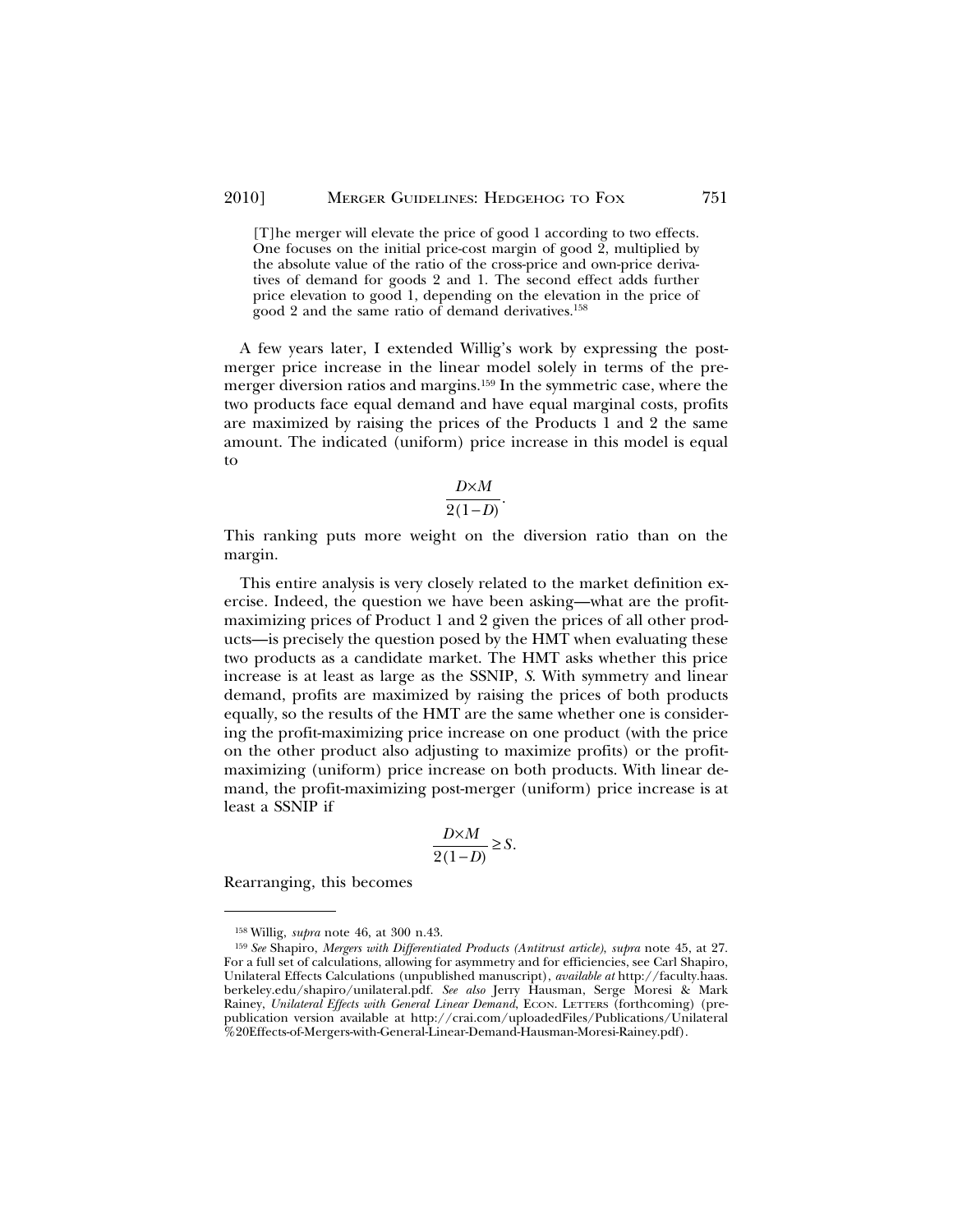752 ANTITRUST LAW JOURNAL [Vol. 77

$$
D \ge \frac{2S}{M+2S}.
$$

This is the same formula reported in the text for the minimum group recapture ratio necessary for a group of products to form a relevant market with linear demand (with the diversion ratio here replacing the group recapture ratio in the text, since here the candidate market contains just two products).

With linear demand, the HMT is directly related to GUPPI. We just noted that the two products form a relevant market if  $D \times M \geq 2(1 -$ *D*)*S*. In the symmetric case, *GUPPI* =  $D \times M$ , so this becomes *GUPPI* ≥ 2(1) − *D*)*S*. A sufficient condition for the two products to form a relevant market is *GUPPI*  $\geq$  2*S*. Using the standard 5 percent SSNIP, the two products form a relevant market if GUPPI is at least 10 percent.160 The HMT is satisfied with a somewhat smaller GUPPI; the precise level required is  $0.1 \times (1 - D)$ . If the diversion ratio is 25 percent, a GUPPI of 7.5 percent is sufficient to satisfy the HMT.

One can easily integrate efficiencies into this type of analysis. Suppose the merger causes the marginal cost of Products 1 and 2 to fall from *C* to  $C(1 - E)$ . Then the indicated price increase in the linear symmetric model is equal to $161$ 

$$
\frac{D\times M}{2(1-D)} - \frac{E(1-M)}{2}.
$$

Prices rise if, and only if, this expression is positive. The minimum efficiencies necessary to prevent prices from rising, measured in percentage of pre-merger marginal cost, are given by

$$
E = \frac{D \times M}{(1 - D) \times (1 - M)}.
$$

In a very important article, Werden showed that this condition applies *regardless* of the shape of the demand system.162 Equally generally, he showed that the minimum efficiencies necessary to prevent prices from rising, measured as a percentage of the price, are given by

<sup>160</sup> Similar but more complex calculations can be done in the asymmetric case. These calculations require information on the relative price of the two products, the two diversion ratios, and the two margins.

<sup>161</sup> *See* Schmalensee, *supra* note 157; Shapiro, *Mergers with Differentiated Products (Antitrust article)*, *supra* note 45. For the asymmetric case, see Shapiro, Unilateral Effects Calculations, *supra* note 159.

<sup>162</sup> *See* Werden, *A Robust Test*, *supra* note 96. Werden also worked out the asymmetric case.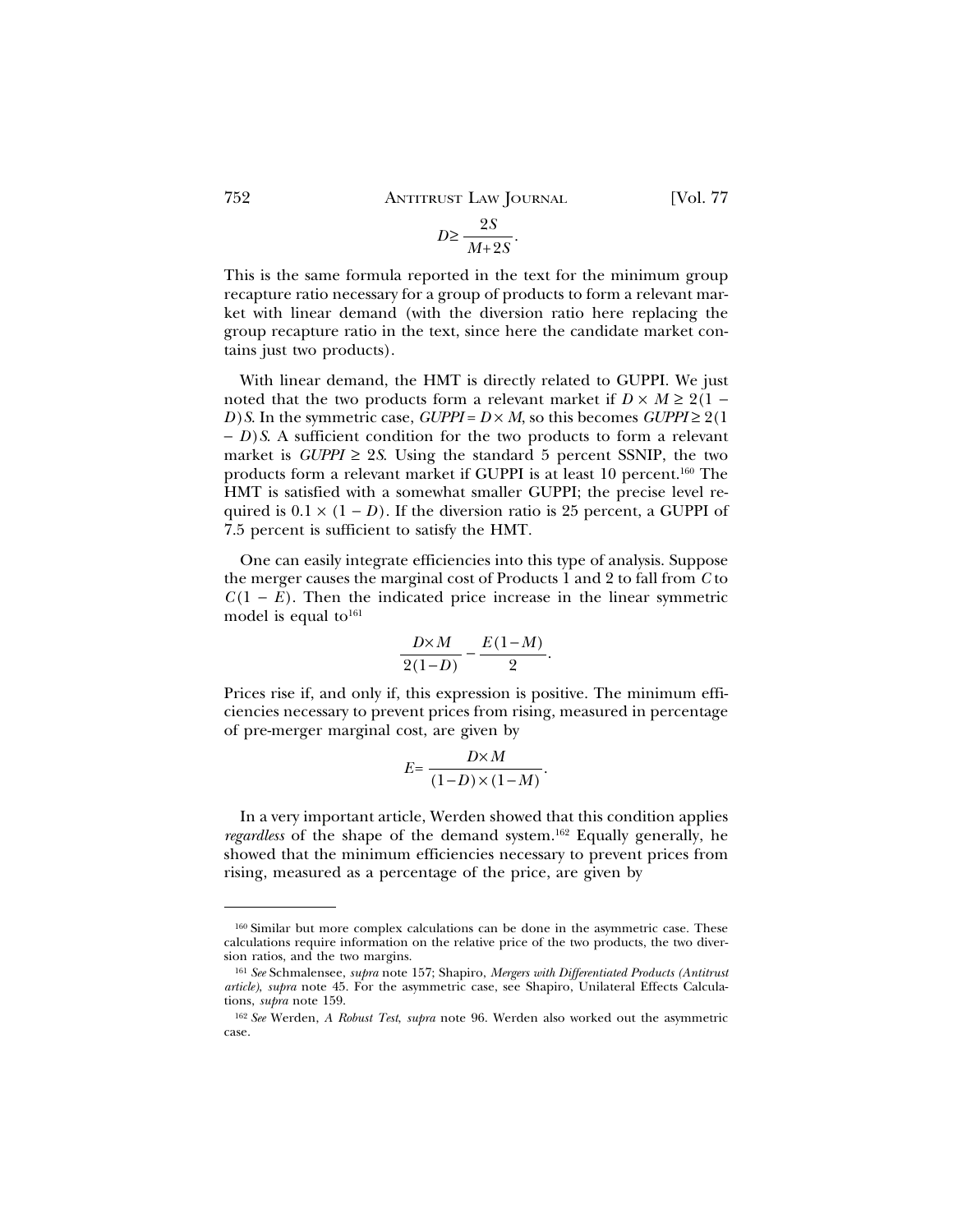# $\frac{DM}{1-D}$ .

This formula may be more applicable if the efficiencies involve improvements in product quality or service, which may be more closely related to the value (price) of the product than its marginal cost. With linear demand, the indicated price increase is just half as large as this measure.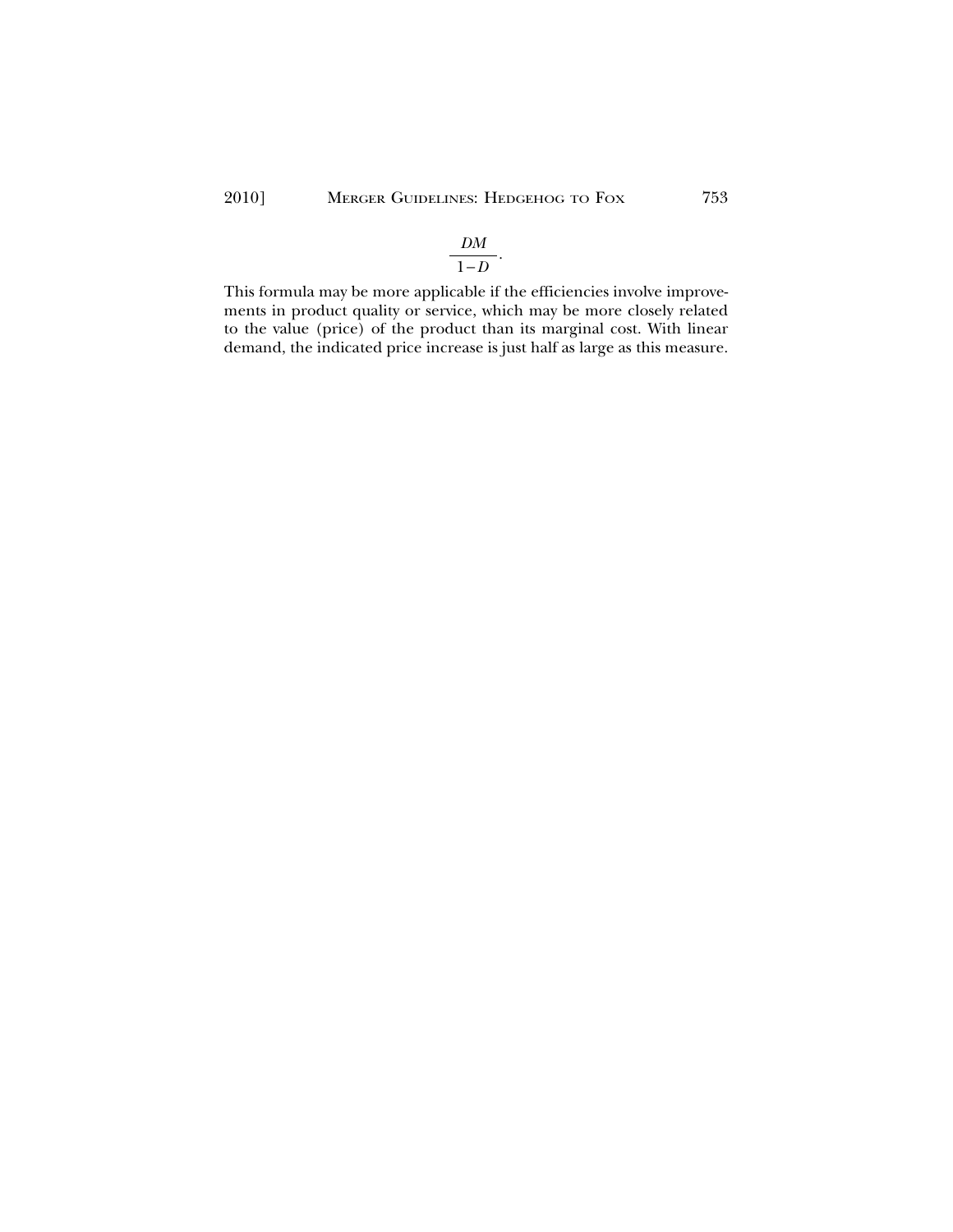# APPENDIX B DIFFERENTIATED OLIGOPOLY: TOXONOMICS, A HYPOTHETICAL

In the land of Tox, all households and businesses unavoidably and steadily generate a highly toxic substance, Toxon. Toxon must be treated at dedicated facilities, which require highly specialized and expensive equipment. A long and expensive permitting process is needed to establish a Toxon treatment facility. Transporting Toxon is hazardous and very costly.

Tox has a free-enterprise economy. Private, for-profit firms compete to handle the critical job of Toxon treatment. These firms build Toxon treatment sites where they expect them to be profitable, and close them when and if they become unprofitable to operate. These firms set their Toxon treatment fees independently. The marginal cost of disposing of one unit of Toxon is \$60. Toxon treatment facilities are differentiated based on their locations and based on other attributes, such as service quality and reputation.

Each Toxon treatment site faces competition from neighboring sites, but also has some control over its own price. Any given site will lose some customers, mostly to adjacent sites, if it raises its price slightly. But a site that slightly raises its prices is unlikely to lose its nearest customers, who have the farthest to travel to other sites. Suppose that each site maximizes its profits by setting a price of \$100 per unit of Toxon. This is a markup of \$40 over the marginal cost. Measured as percentage of the price, the markup is 40 percent. These markups contribute to covering the substantial fixed costs of establishing a site and to profits. Without the prospect of earning such markups, no firm would ever build a site.

Before we consider a proposed merger between two adjacent Toxon treatment sites, it is instructive to make some observations about the Toxon treatment industry.

First, this type of market structure, which economists call a *differentiated oligopoly*, has been well understood by economists going back at least to the 1920s and 1930s.163 In a differentiated oligopoly, each supplier faces competition yet has some ability to control price.

<sup>163</sup> There is a huge economic literature on differentiated oligopolies. The classic reference for a one-dimensional version of spatial competition is Hotelling, *supra* note 99. *See also* EDWARD H. CHAMBERLIN, THE THEORY OF MONOPOLISTIC COMPETITION (1933); JOAN ROBINSON, THE ECONOMICS OF IMPERFECT COMPETITION (1933). If there are no barriers to entry, this market structure is called "monopolistic competition."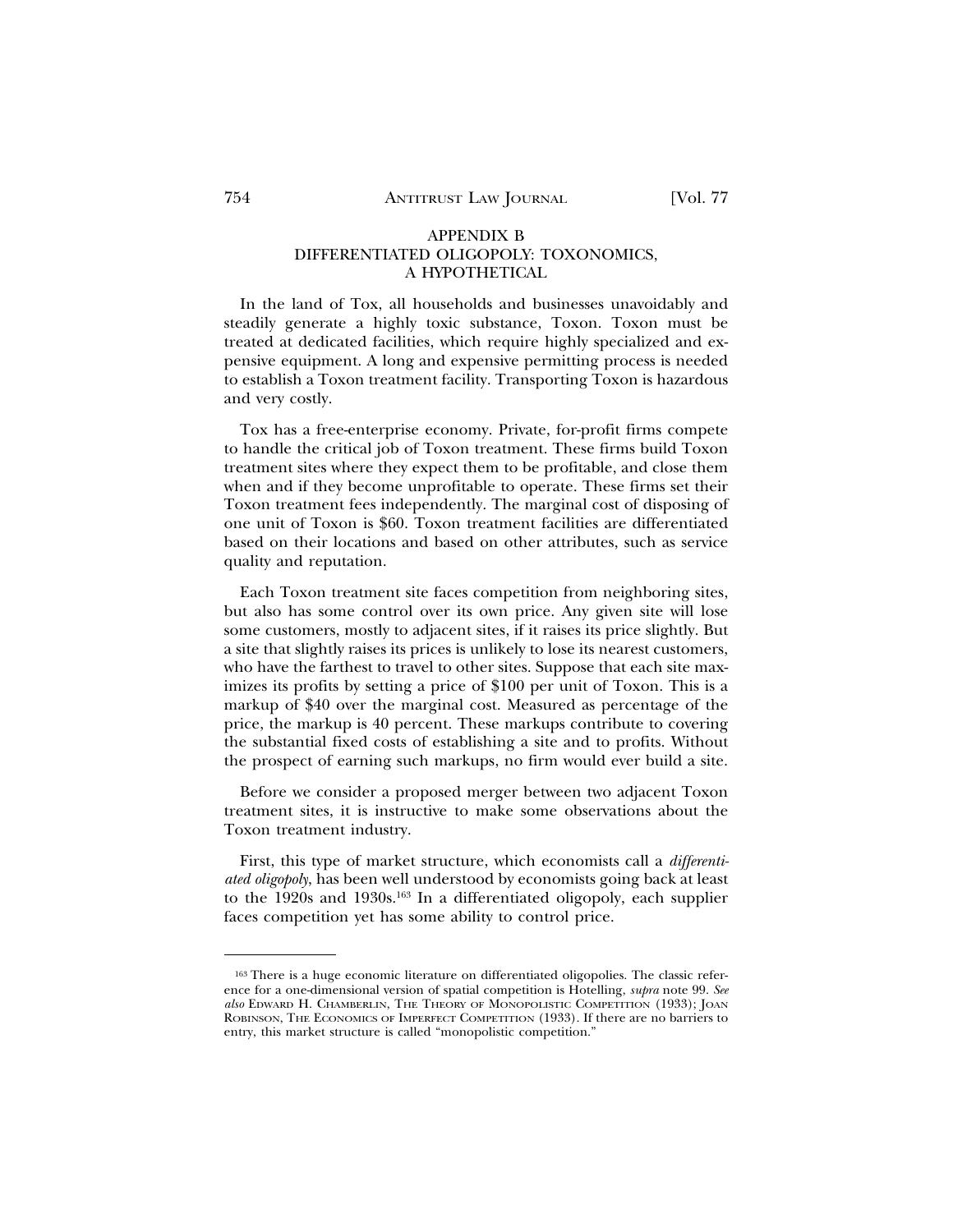Second, the Toxon treatment prices obey the textbook rule relating margins to the elasticity of demand. This relationship is sometimes presented in introductory economics classes as the rule that marginal revenue equals marginal cost, *MR* = *MC*. Equivalently, it can be presented as the fundamental markup rule, which states that the a firm's margin is inversely related to the firm's own elasticity of demand,

$$
\frac{P-C}{P} = \frac{1}{E},
$$

where *P* is price, *C* is marginal cost, and *E* is the elasticity of demand facing the firm. This latter form of the rule is sometimes referred to as the Lerner Equation.164 So long as this basic rule applies, a high margin is evidence that a firm believes that its customers are not highly sensitive to the price it sets.165 As Kevin Murphy and Robert Topel state: "A wellknown result of basic economics is that a profit-maximizing seller sets price so that the actual percentage reduction in quantity sold from a small percentage increase in price is equal to 1/*m*."166

A variant of this last statement appears in the revised Guidelines in Section 2.2.1. While the statement is uncontroversial among industrial organization economists, it sparked a number of comments. For example, the ABA Antitrust Section questioned this basic rule relating margins to the elasticity of demand, calling it "unjustified."167 However, the rule follows directly from the standard working assumption that firms set prices to maximize profits. Of course, like any simple rule in economics, complications arise in practice so it must be used with care. A distinguished group of economists put it this way:

In conclusion, the inverse relationship between the price/cost margin and the firm's own-price elasticity follows from the fundamental working assumption of profit-maximization, has a long history in economics and remains relevant for careful and reliable merger analysis, along

<sup>164</sup> *See* A.P. Lerner, *The Concept of Monopoly and the Measurement of Monopoly Power,* 1 REV. ECON. STUD. 157 (1934).

<sup>165</sup> If the firm sets its price independently of its rivals, as in the Toxon example, this lack of sensitivity typically reflects either that the firm's product is significantly differentiated or that its rivals face increasing marginal cost (capacity constraints). Alternatively, high margins can result from coordinated interaction. "Coordinated interaction includes conduct not otherwise condemned by the antitrust laws." 2010 Guidelines, *supra* note 1, § 7*.*

<sup>166</sup> Murphy & Topel, *supra* note 99, at 4.

<sup>167</sup> ABA Section of Antitrust Law, *supra* note 76, at 17. The comment correctly observes that the long-run competitive price can greatly exceed short-run marginal cost. The comment does not appear to appreciate that this observation is perfectly consistent with the textbook  $M = 1/\hat{E}$  rule. That is the essence of the work on monopolistic competition going back to the 1930s. *See* CHAMBERLIN, *supra* note 163; ROBINSON, *supra* note 163.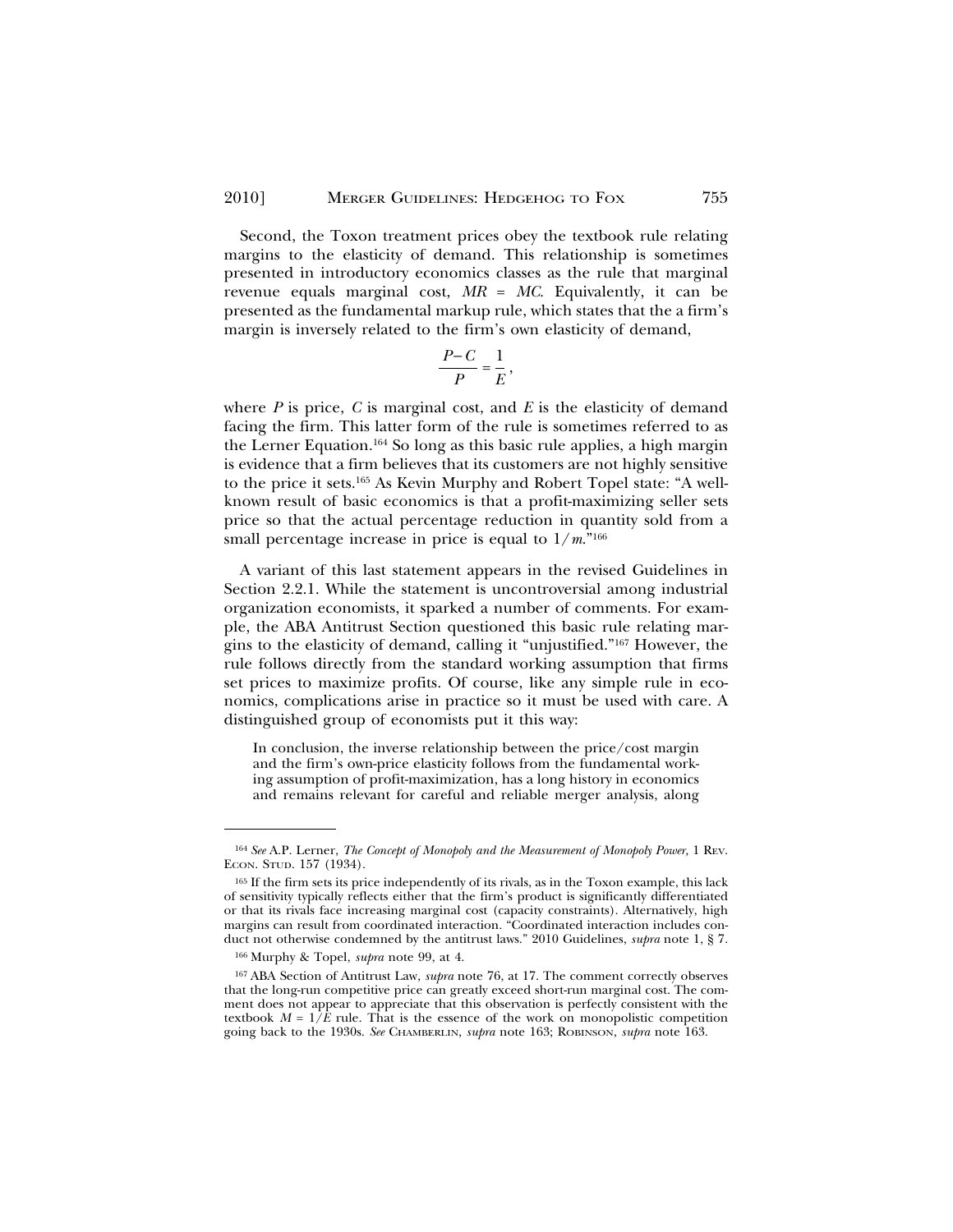with econometric estimates and other facts learned during a full merger analysis.168

Third, nothing in this description of the Toxon treatment industry necessarily requires that any of the treatment sites earn more than a competitive rate of return or possess substantial market power as that term is used in antitrust law. To the contrary: if permits are freely available and there are no other barriers to entry, in a long-run equilibrium each facility will earn no more than a normal, risk-adjusted rate of return on the investment required to establish a treatment site. In such a long-run equilibrium, there is nothing inherently worrisome about the resulting margins for Toxon treatment. Over the long run they are necessary to induce firms to build treatment sites. In the long run with freely available permits, the density of treatment sites balances two forces. The high fixed costs of establishing a treatment site push for relatively few sites, spaced far apart. But the very high costs of transporting Toxon push for a large number of sites, spaced close together. If there are no entry barriers, given enough time for new sites to be established where they are profitable and closed where they are not, some balance between these two forces can be expected.

Some readers of the proposed Guidelines mistakenly read them to indicate that the Agencies regard high margins, standing alone, as worrisome. We do not. High margins are not in themselves of antitrust concern. A footnote was added to put such concerns to rest:

High margins commonly arise for products that are significantly differentiated. Products involving substantial fixed costs typically will be developed only if suppliers expect there to be enough differentiation to support margins sufficient to cover those fixed costs. High margins can be consistent with incumbent firms earning competitive returns.<sup>169</sup>

As emphasized in the text, unilateral price effects require a *combination* of diversion ratios and margins. Margins do not operate alone to generate unilateral price effects. If there is little or no diversion between products sold by the merging firms, the merger cannot cause significant unilateral price effects, regardless of the margins on those products.

Fourth, it is instructive to consider how the Toxon treatment industry would be jolted if the cost of transporting Toxon were suddenly re-

<sup>168</sup> Michael R. Baye et al., Proposed Horizontal Merger Guidelines: Economists' Comment 6 (June 4, 2010), *available at* http://www.ftc.gov/os/comments/hmgrevisedguides/ 548050-00017.pdf (jointly submitted by Michael R. Baye, Aaron S. Edlin, Richard J. Gilbert, Jerry A. Hausman, Daniel L. Rubinfeld, Steven C. Salop, Richard L. Schmalensee, Lawrence J. White, and Joshua D. Wright).

<sup>169</sup> 2010 Guidelines, *supra* note 1, § 2.2.1 n.3.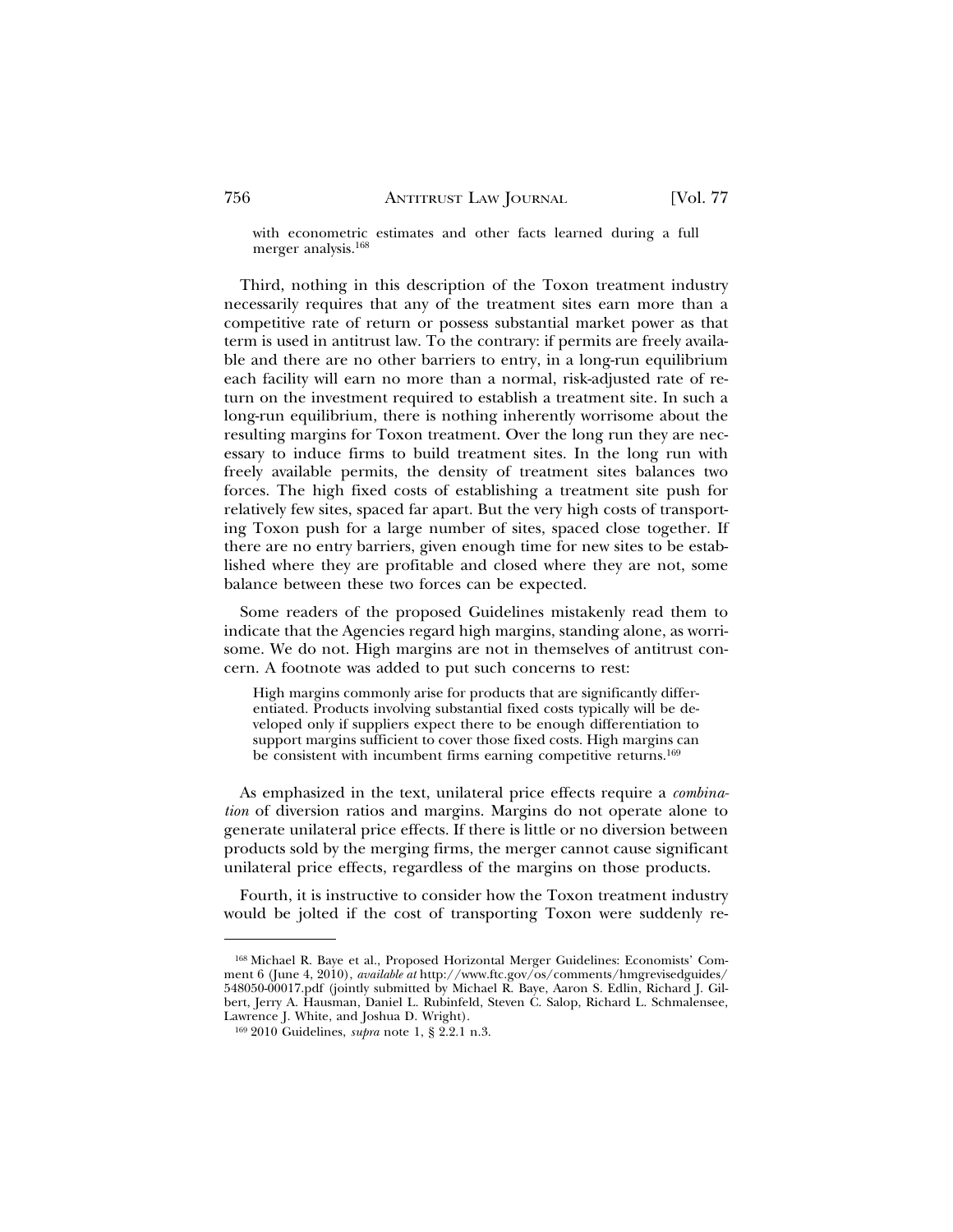duced. Suppose a new technology is invented that sharply reduces these costs by enabling each household and business to place its Toxon in a secure container, a ToxBox, which can safely and cheaply be transported to a treatment site. For simplicity, suppose also that the existing treatment sites are able to treat additional Toxon at the marginal cost of \$60 per unit.

The invention of the ToxBox is most unwelcome to owners of Toxon treatment sites. The ToxBox greatly diminishes their chief source of differentiation—location. Each site suddenly faces a more elastic demand, since customers are more willing to travel to a neighboring site rather than pay a premium. The predictable result will be intensified pricing competition among Toxon treatment sites. This will cause prices, and thus margins, to fall.170

Notice the relationship between margins and transportation costs: the invention of the ToxBox reduced transportation costs, and thus raised the elasticity of demand facing each treatment site, leading those sites to reduce their prices and thus their margins. As a general principle, higher margins reflect greater differentiation among the various products. Businesses know this well: they are forever looking for ways to differentiate their products so they are not forced to compete on price alone. Such non-price competition also can generate enormous consumer benefits.

We are now ready to consider a proposed merger of two Toxon treatment sites. We focus on unilateral price effects. The 1992 Guidelines directed our attention to the diversion ratios between the two merging sites. The 2010 Guidelines do the same, but they also direct our attention to the "value of diverted sales," which effectively (see above) is the multiplicative product of the diversion ratio and the margin. A merger between Site A and Site B creates incentives to raise the price at Site A that are proportional to the number of sales diverted to Site B multiplied by the margin earned on sales at Site B.

If the merging Toxon treatment sites are not adjacent, there is little diversion between them. With a very low diversion ratio, the value of diverted sales is very low as well, regardless of the size of the margin. So, the merger of non-adjacent Toxon sites does not create any significant

<sup>170</sup> In the short run, the returns earned by owners of Toxon treatment sites will fall. In the long run, with lower margins, each site must process more Toxon to cover its fixed costs. Eventually, some treatment sites will exit if these lower margins are not sufficient to cover their recurrent fixed costs. The invention of the ToxBox, by reducing the Toxon transportation costs, makes it efficient to space Toxon sites farther apart to save on their fixed costs.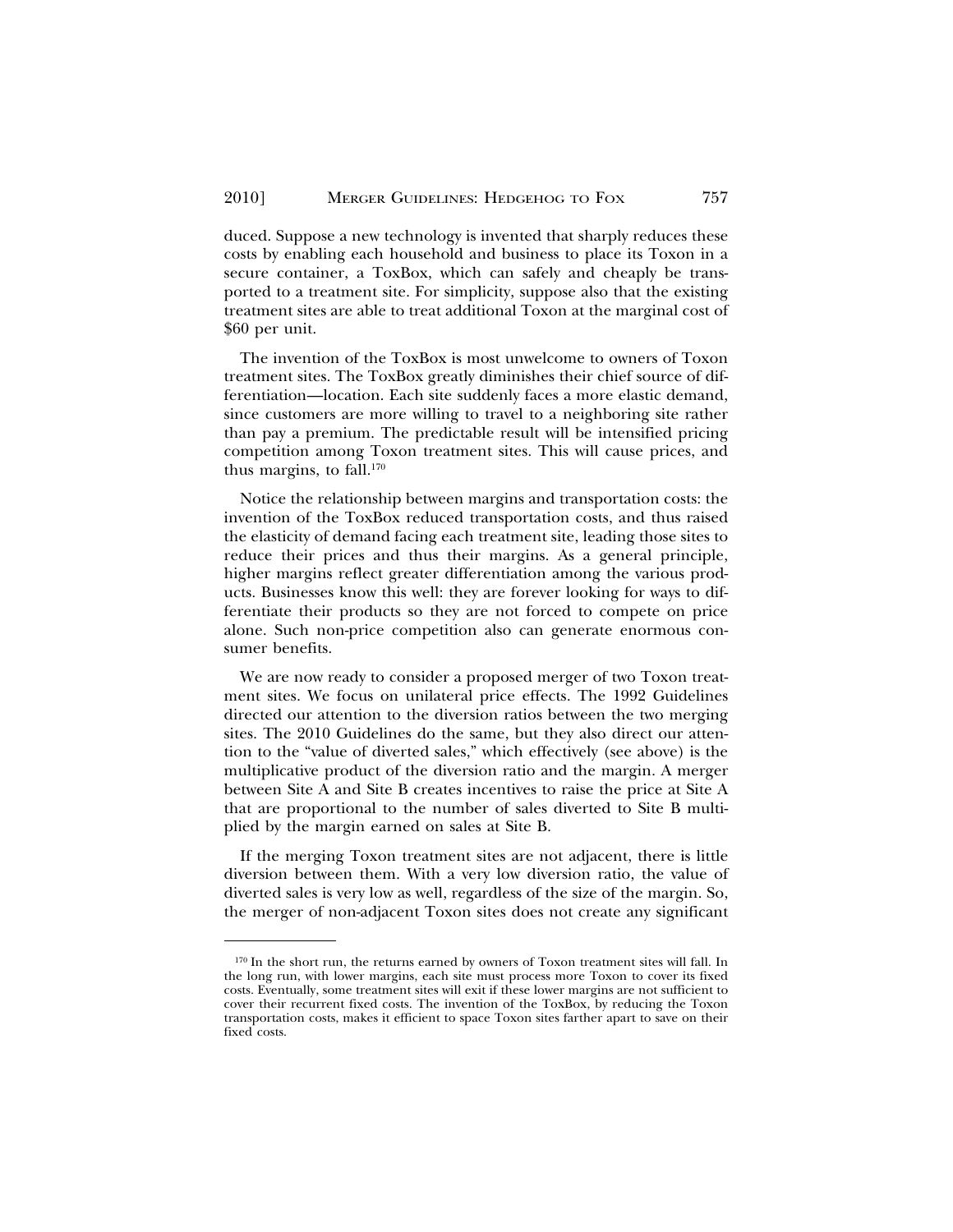unilateral incentive to raise the Toxon treatment price, regardless of the margins.

If the merger involves two adjacent Toxon treatment sites, we measure their proximity using the diversion ratio between the two sites. Nothing new there. Diversion can be significant between Site A and a number of neighboring sites; competitive concerns can arise for a merger between Site A and any such site, not just between Site A and the nearest competing site. But even a high diversion ratio would not raise serious concerns if transportation costs were very low: any attempt by the merged firm to raise prices at one or both of these two adjacent treatment sites would be defeated as customers easily shift to more distant sites. Concerns arise only if the two treatment sites are significant direct competitors—as captured using the diversion ratio—*and* if customers cannot easily shift to other more distant sites due to significant transportation costs.

All of this tells us that concerns about the merger between two adjacent Toxon treatment sites are far greater in the world without the ToxBox than in the world with the ToxBox. This should not be a controversial point. Indeed, many readers will recognize that we are straying into the question of the relevant geographic market for the treatment of Toxon. The invention of the ToxBox tends to expand this geographic market.

In evaluating the merger of two adjacent Toxon treatment sites, we certainly are interested in measuring Toxon transportation costs. If we can accurately measure these costs, we can ask directly how many customers would respond to an increase in the price of Toxon treatment imposed unilaterally by the merging firm by taking their Toxon to a more distant site owned by a non-merging firm. If the evidence convincingly shows that enough customers would do this to defeat any significant unilateral price increase, we can be confident that the merger will not lead to significant unilateral price effects.

What can we do if we are unable to measure Toxon transportation costs accurately? We can make some inferences about transportation costs using the price/cost margins for Toxon treatment: as explained above, higher transportation costs go along with relatively inelastic demand for any one treatment site and thus with higher margins. If transportation costs were low, any individual site would find it profitable to lower its price to attract more customers. Margins can thus tell us a lot about transportation costs, either as a consistency check if we can separately measure transportation costs, or as an alternative if we cannot.